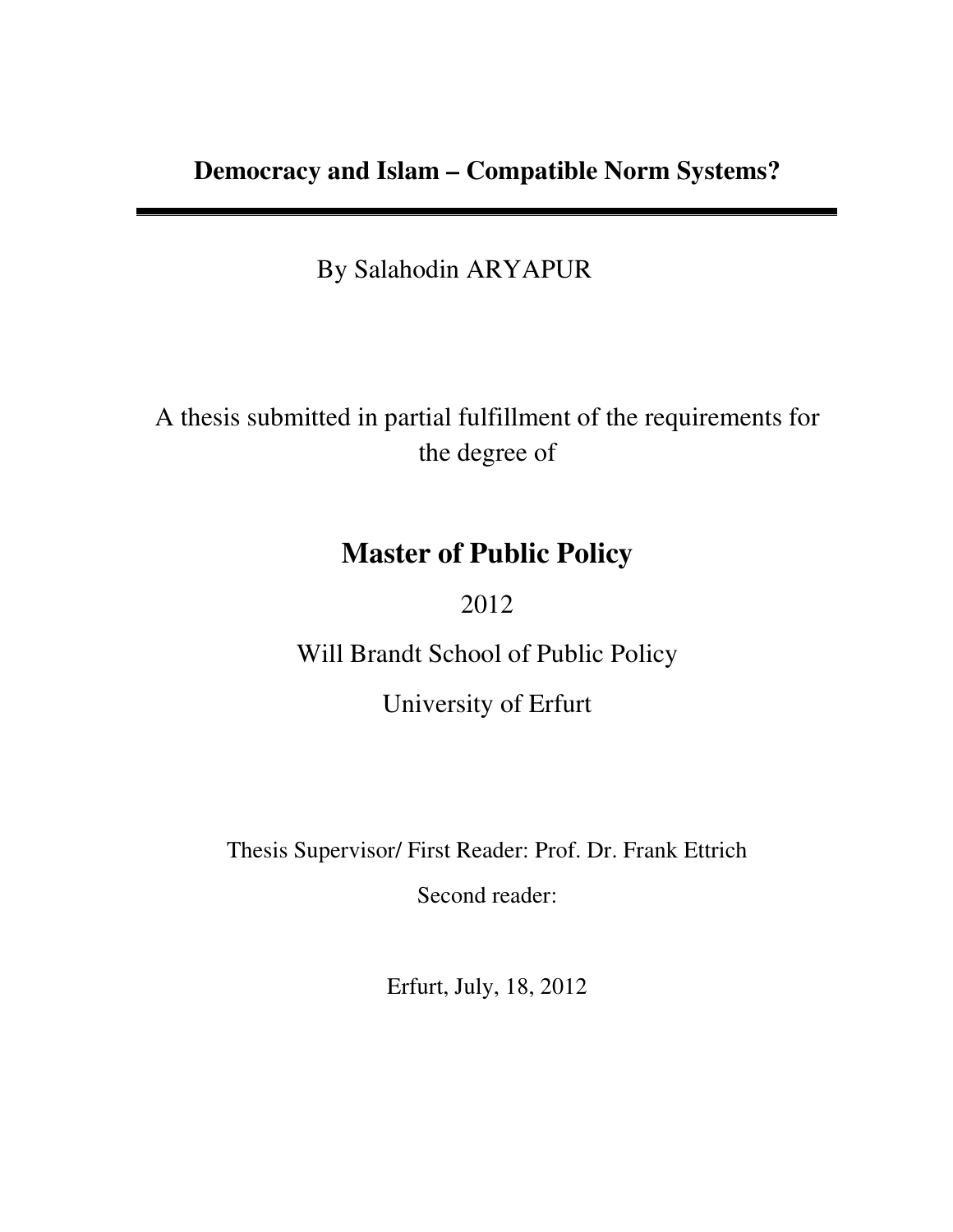## **Table of contents**

| Vilayat-e-Faqih or Absolute Guardianship of the Islamic Jurist34 |  |
|------------------------------------------------------------------|--|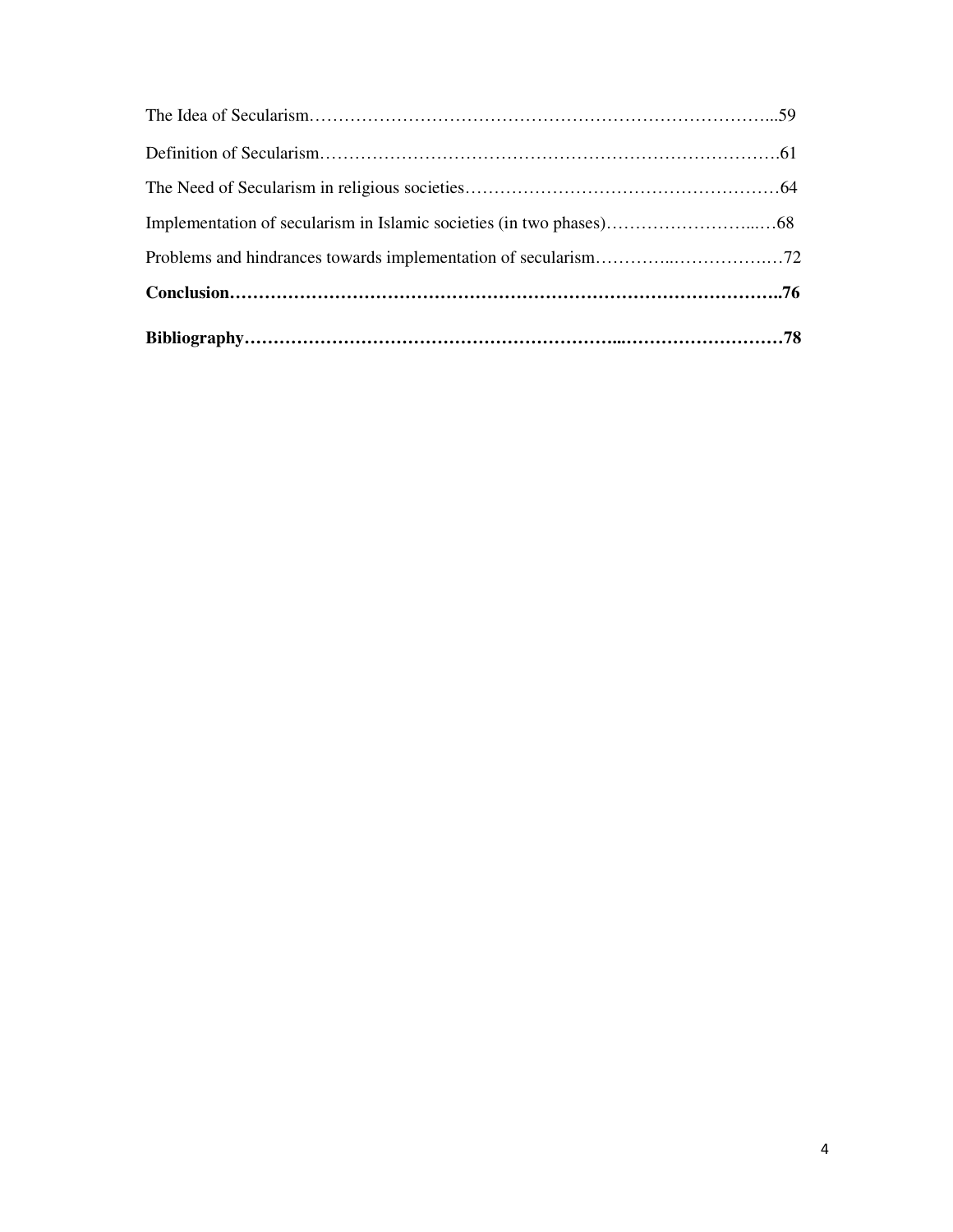## **Abstract**

This research attempts to analyze the efficiency of Islamic states and to measure their compatibility with democracy. The author tries to answer the question of whether the state theories in Islam could lead the Islamic societies towards implementation of the democratic values such as political participation, rationalism in legislation, implementation of the International norms and respect for Human Rights or not. In this respect, the author first analyzes the political theories in two big religions within Islam (Shiite and Sunni) with a historic approach using the new texts and historic documents about the theories of Caliphate and Imamate. Then he explains the methods of appointing the rulers and their duties. Afterwards issues such as, legislating in Islam, implementation of the Sharia law, Hudud and finally respect for the international orders and Human Rights are analyzed. The results of this analysis reveal that the political theories in Islam are not capable of presenting an efficient political system, while considering the divine legitimacy for the rulers in these theories, Islam helped to create autocratic regimes. The other challenge is in the rigidity of Shaira law that led to resist against modern regulations, Human Rights and international orders. This study suggests that moving towards Secular democracy is an answer to solve these obstacles. Ignoring the religious and ideological norms, a Secular system emphasizes on rationality to lead the society and creates an environment for genuine participation of people. However, that would be also naïve to implement the secular reforms without any consideration because it needs a proper environment. Educational and cultural methods can prepare people to understand the Secular democracy's values. It must also be considered that moving towards Secularism could take a long time in certain of the Islamic societies and it might face challenges from those groups that see their interests in old systems.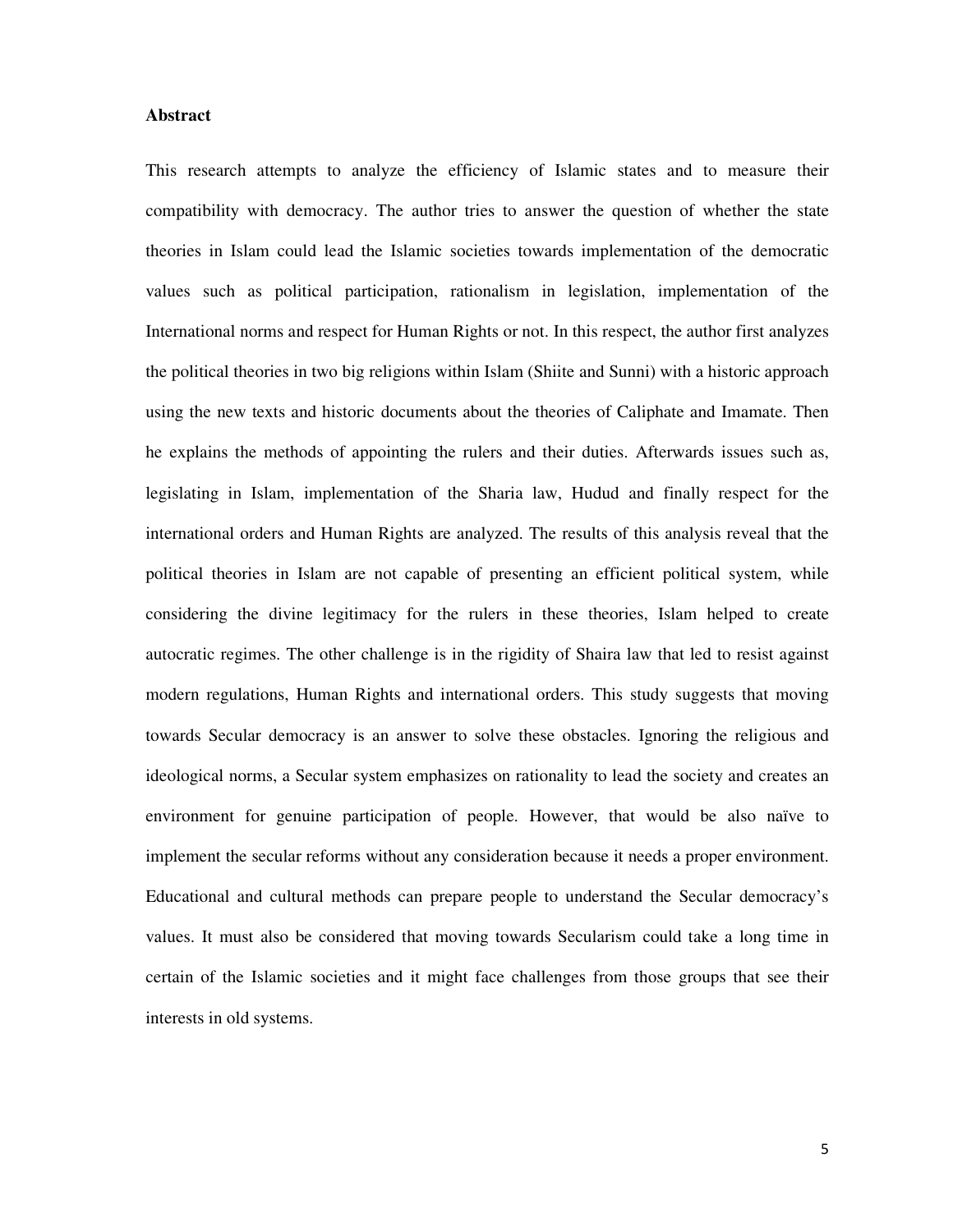## **Abstrakt**

Mittels dieser Studie wird versucht, die Effizienz der islamischen Staaten zu analysieren und ihre Kompatibilität mit der Demokratie zu evaluieren. Der Autor versucht, die Frage zu beantworten, ob die Staatentheorie im Islam, die islamischen Gesellschaften in die Richtung demokratische Werte wie politische Partizipation, Rationalismus in der Gesetzgebung, Umsetzung der internationalen Normen und der Achtung der Menschenrechte, führen wird oder nicht. In dieser Hinsicht analysiert der Autor zunächst die politischen Theorien in zwei großen Religionen innerhalb des Islams (Schiia und Suni); mit einem historischen Ansatz mit neuen Texten und historischen Dokumenten über die Theorien des Kalifats und Imamat. Anschliessend beschreibt der Autor die Methoden der Herrscherernennung und ihrer Aufgaben. Folglich behandelt der Autor Themen wie, Gesetzgebung im Islam, die Umsetzung der Scharia , Hudud und letzlich die internationalen Anforderungen und Achtung der Menschenrechte. Die Ergebnisse dieser Analyse zeigen, dass die politischen Theorien im Islam nicht fähig sind, ein effizientes politisches System zu praesentieren. Durch die Betrachtung der göttlichen Legitimation der Herrscher in diesen Theorien, half den Islam autokratischen Regimen zu schaffen. Die andere Herausforderung liegt in der Strenge und Staarheit der Shaira Gesetz, das gegen moderne Vorschriften, Menschenrechte und internationale Normen und Anordnungen ist. Diese Studie legt nahe, dass eine Entwicklung hin zu säkularen Demokratie, die Antwort und Lösung auf diese Hindernisse ist. Durch Nichachtung der religiösen und ideologischen Normen, baut das säkulare System auf Rationalität um die Gesellschaft zu führen und schafft dabei ein Umfeld für echte Partizipation von Menschen. Aber es wäre naiv, die laizistischen Reformen ohne Rücksicht zu implementieren, da es eine entsprechende Umgebung braucht. Bildungseinrichtungen und Kulturmethoden können Menschen zur säkularen Demokratie vorbreiten und die Werte zu verstehen. Darüber hinaus muss auch berücksichtigt werden, dass der Übergang in Richtung Säkularismus eine lange Zeit in einigen der islamischen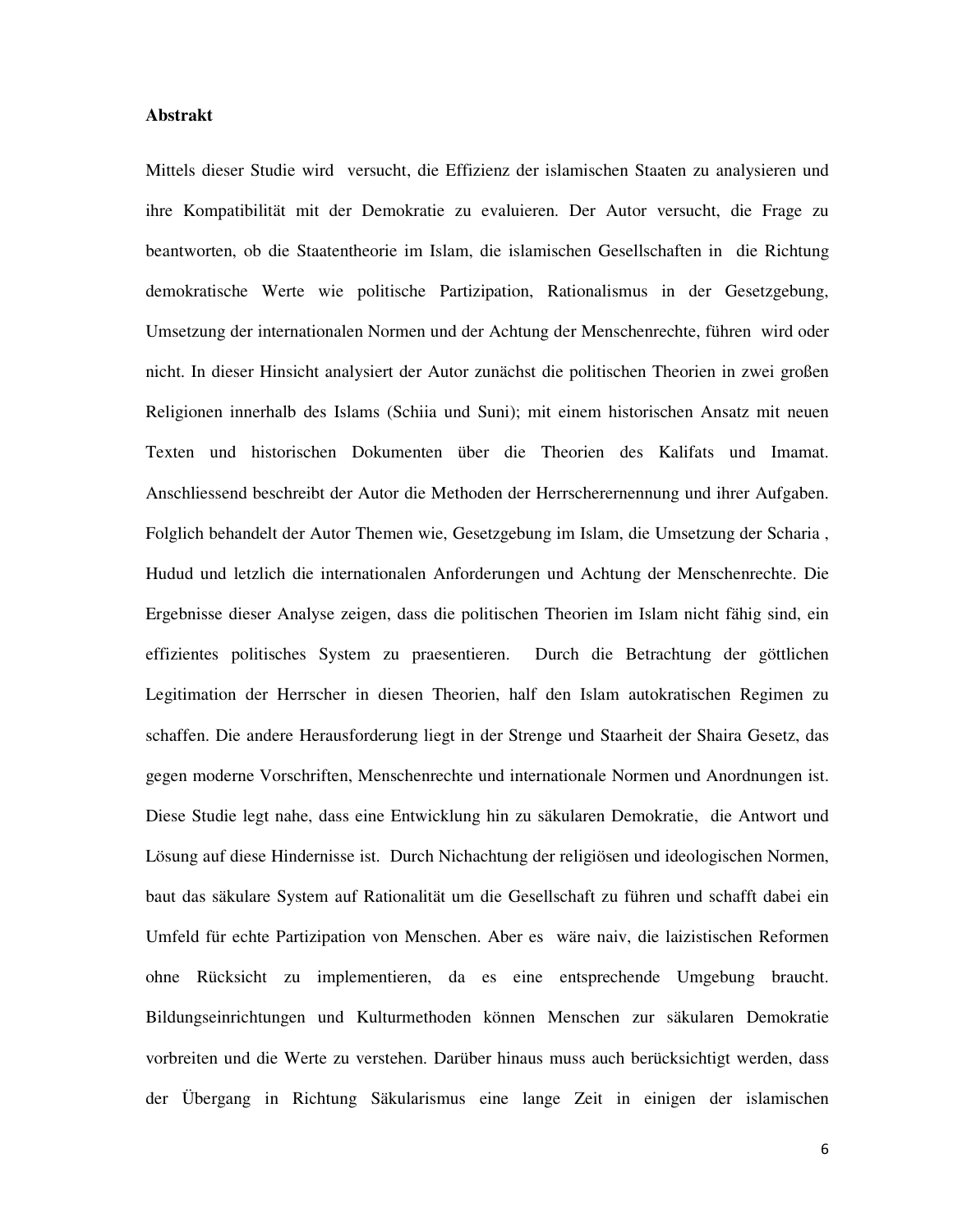Gesellschaften in Anspruch nehmen wird , da einige der islamischen Gesellschaften vor Herausforderungen von jenen Gruppen stehen werden, die ihre Interessen in alte Systeme sehen.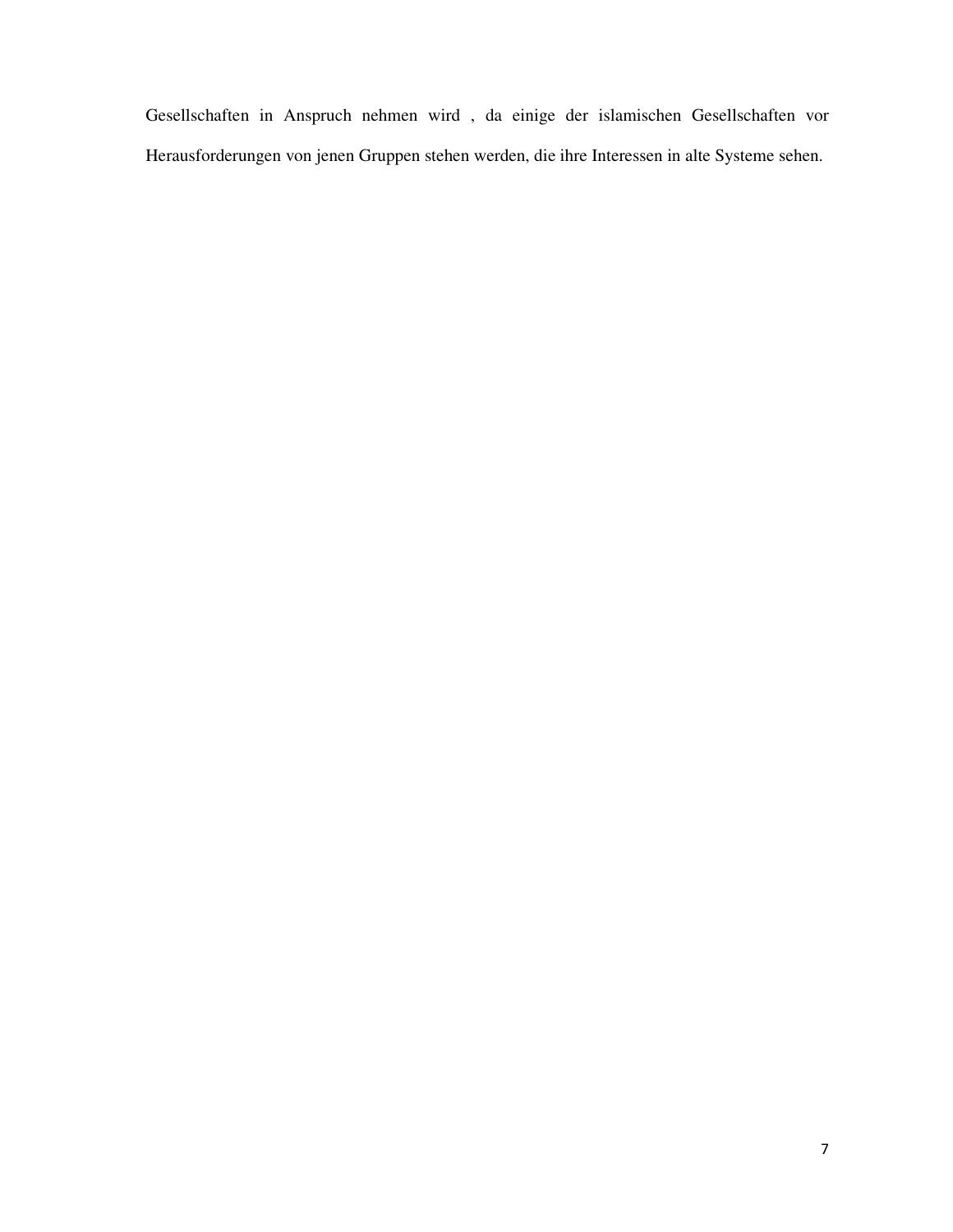*"…the attempt to make heaven on earth invariably produces hell"* Karl Popper, Open Society and Its Enemies (1945) Vol.2, Ch.24

## **General introduction**

According to the Pew Research Center in 2011, the population of Muslims in the world is more than 23.4 percent of the world population and it is expected to be increased up to 26.4 percent in the year 2030. There are more than sixty countries in the world in which Muslims live as the biggest majorities (Cooperman, 2011, pp. 13-14). Therefore these countries have a significant role on the international relations arena. It is worth mentioning that what made the Muslim countries even more important is not only their natural recourses or minerals such as oil, gas and et cetera but also their unique geopolitical locations. Moreover, enormous populations and their exclusive political ideology, which is originated from the Islamic teachings, are the other important factors that contribute to make them even more important. These elements all together distinguish the Muslim countries from other countries in the world and analyses of their issues have become a significant matter. Islam unlike most of the other religions possesses a very strong political ideology, which includes both the political structures and a regulation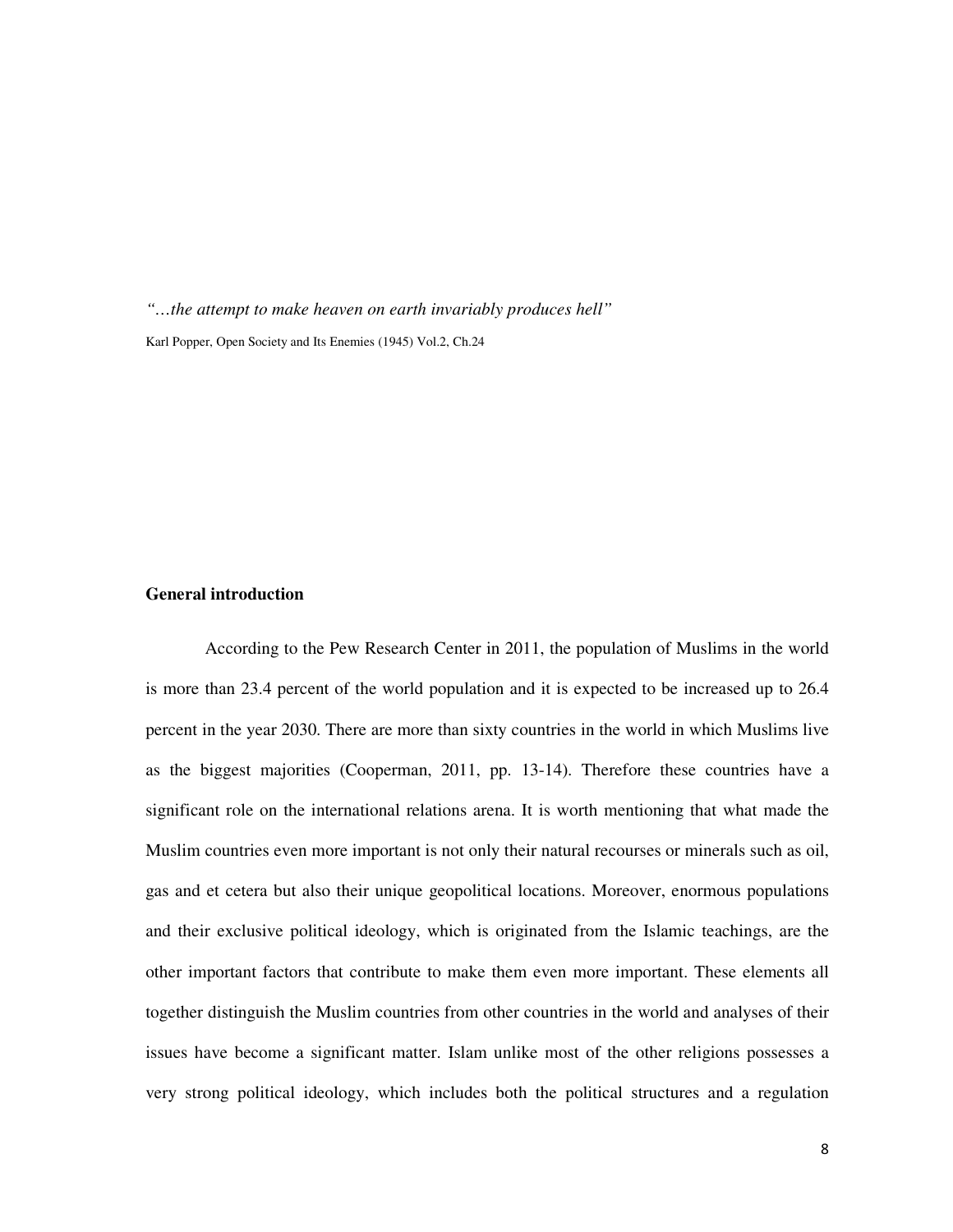system, which it is called the Sharia law. It means Islam does not only function as a religion but it represents political and legal systems as well. Recently, the uprising tendency for establishing and practicing the ideal type of Islamic state among some of the Islamic groups has concerned the other parts of the world.

Similarly, political movements including the ongoing Arabic revolutions in countries such as Tunisia, Egypt, Libya, Yemen, Syria and Bahrain from one hand and on the other hand emerging the radical and fundamentalist Jihadi groups such as Al-Qaida and Taliban in Afghanistan and Pakistan since the two last decades are the examples of this concern. The ultimate purpose of the Islamic fundamentalist groups is to draft the Islamic state based on the Sharia law and these Jihadi groups use the violent methods to achieve their target, which has disturbed the international orders for almost two decades.

During the so-called Arab Spring, Islamic groups such as the Muslim Brotherhood and Salafis have extended their political battles to influence over the mass and mobilizing them for their Islamic political agenda, which is mainly the implementation of the Sharia law. The results of the recent elections in some of these Arab countries that experienced revolutions, such as Tunisia and Egypt have shown that these groups gained strength. In other words, this fact illustrates that instead of moving towards democratic reforms after the collapse of dictator regimes these societies are moving towards political Islamic principles. Though at the moment they do not reveal their political agenda openly, there is this possibility of pursuing attempts that might end up eventually with establishment of the Islamic States in these countries. These current circumstances are similar to the situation of Iranian revolution in 1979 that resulted to an extreme Islamic State, which ignores most of the International regulations and Human Rights issues.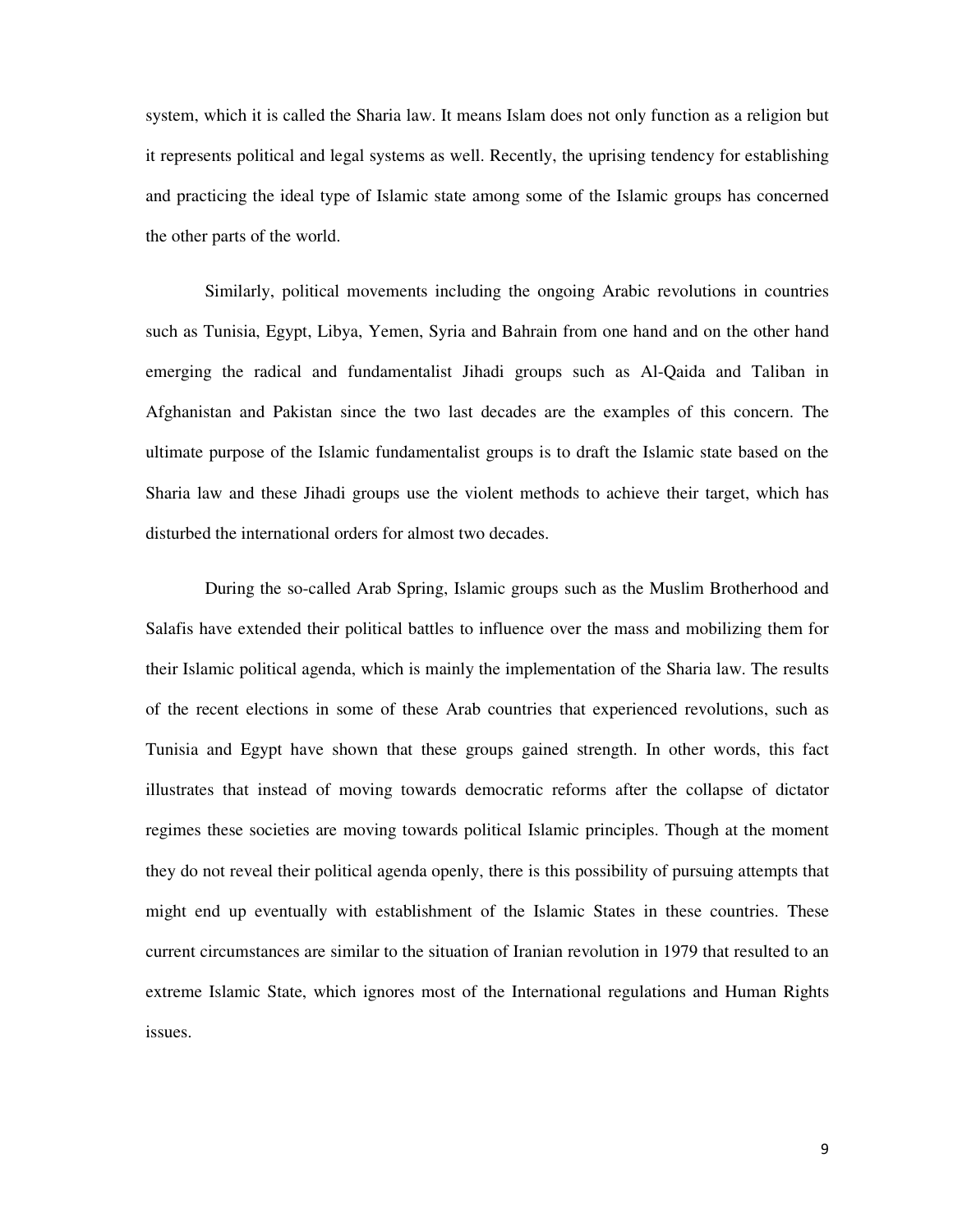To put it differently, with respect to what has been explained, this question raises that weather these political movements, which are influenced by the Islamic groups can lead these Muslim societies towards rule of law and most importantly democracy or not. In other words, is Islam as a political ideology or as a political system potentially capable of leading a society towards democratic values domestically and internationally? To address these questions in this thesis, author will try to analyze the existing political theories in Islam about state in both religions Sunni and Shiite, which are the Caliphate and Imamate theories in order to find out their compatibility with democratic values. This research analyzes that to what extent Sharia law and Islamic Ahakam are compatible with democratic processes and international values such as Human Rights by referring to the main Islamic religious sources such as Quran and Sunna. One of the key questions in this thesis is that in case of proving the inefficiency of the Islamic political theories, to what extent, theory of Secularism or separation of religion from state can be presented as a solution for these societies. In this case, how a secular system can be implemented in such societies where religion has a strong presence in all aspects of life including the privet and social aspects.

In order to avoid any ambiguity and to fulfill the academic requirements, explaining and defining the using concepts and terminology in any research is exigent. Since this research is about analyzing the efficiency of the existing political theories in Islam about state and necessity of the secular system, therefore the Political system, Islamic Sate, Democracy and Secularism are the key concepts of this research. Consequently, these important concepts are being defined in this research. In addition, the measurements for an efficient political system and the factors, which make a political system inefficient, will be described.

As it was mentioned, the concept of State is one of the initial concepts in this writing. The term State in an extended political theory meaning authority and it relies on obedience from people. In fact, this concept emphasizes more on the citizen's submission (Leacock, 1924, pp. 3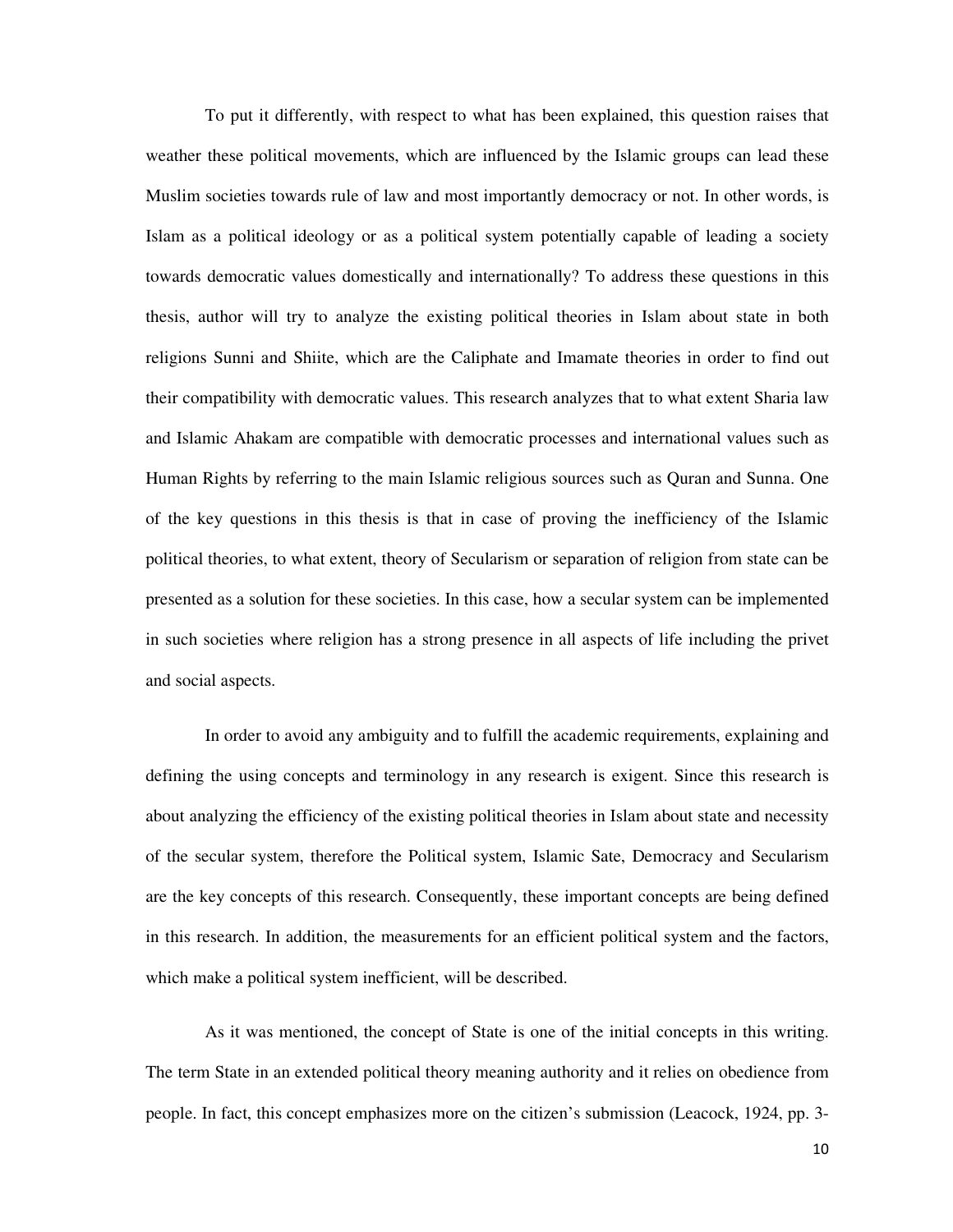4). The other term which is being used in this thesis is Political system, which almost contains the same meaning as State, which often is used interchangeably with the word political system. However, here in this text when the term State is used, the intention is to put more emphasis on one of the function of the State, which is sovereignty or close to this concept, what Max Weber defines the term state "as that entity which possesses a delegatable monopoly on the legitimate use of physical force" (Warner, 1991, p. 9). The term Political system here emphasizes more on processes of interactions, which are defined under the term Political system in The Encyclopedia Britannica:

 "A set of formal legal institutions that constitute a "government" or a "state". This is the definition adopted by many studies of the legal or constitutional arrangements of advanced political orders. More broadly defined, however, the term comprehends actual as well as prescribed forms of political behavior, not only the legal organization of the state but also the reality of how the state functions. Still more broadly defined, the political system is seen as a set of "processes of interaction" or as a subsystem of the social system interacting with other nonpolitical subsystems, such as the economic system. This points to the importance of informal sociopolitical processes and emphasizes the study of political development" (Heslop) throughout the history of political theories many political scientists had searched for the reasons and to find ways for political legitimacy and justifying the sovereignty and political authority. Likewise, the political theories about the Islamic state have tried to blazon the existing political systems and legitimatize the Islamic authority according to religious texts. Political theories in Islam not only serve and guard the Islamic state but in most of the time function as political guidelines. The Islamic State is considered as a theocratic system and the measurement for a theocratic system is accepting the political religious authority. Generally speaking, the religious teachings are the foundation of the structure and function of these states to a great extent. In particular the rulers in such political regimes have specific qualifications and great authorities, which are cited from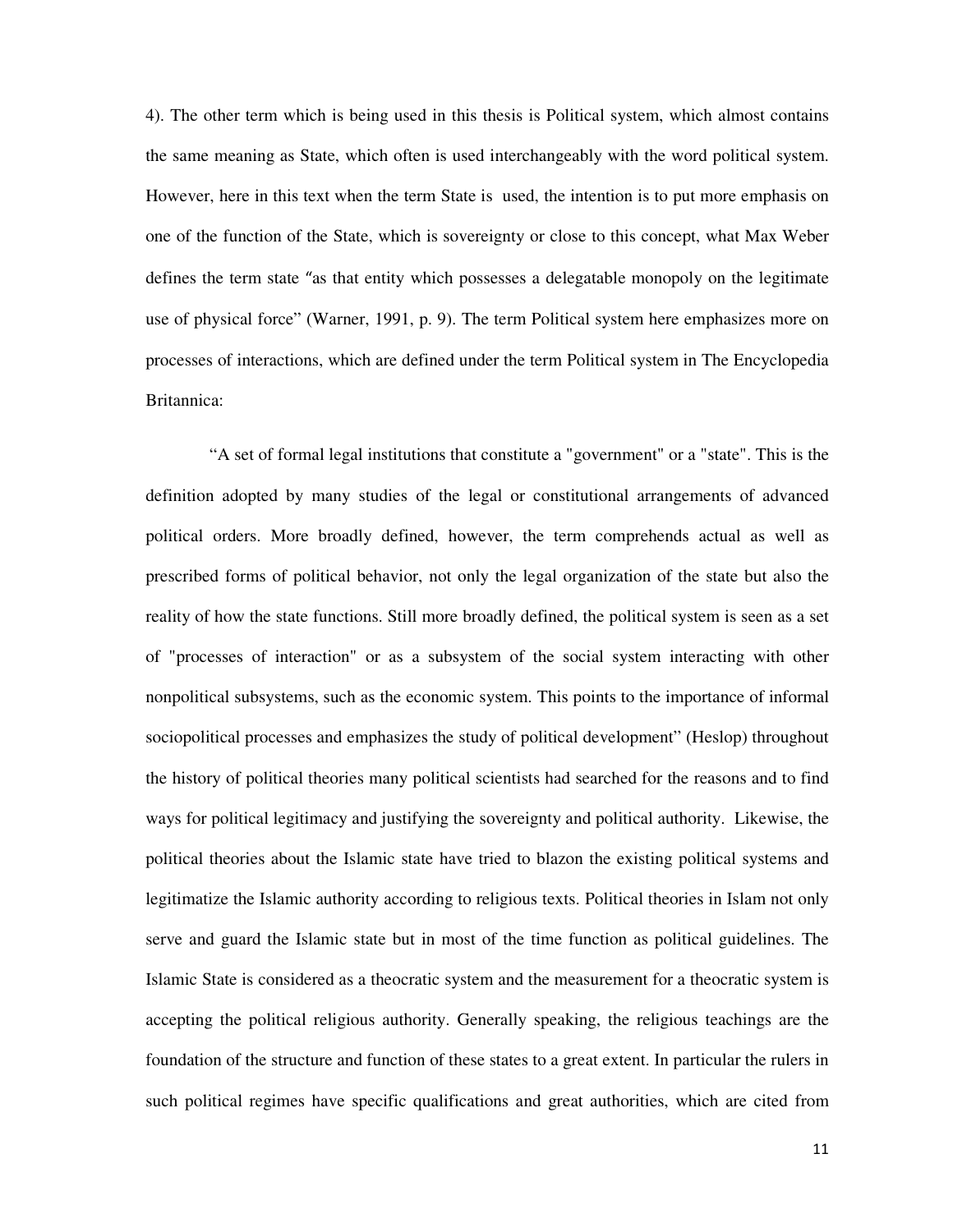religious texts. However, there are different comments and interpretations, for instance about the qualifications of the ruler or how he can be appointed. The reason for such varieties in commentary is that, in the Islamic religious texts, there is ambiguity in regards to the issue of establishment of the Islamic state. In summary, since the Islamic state emerged from the origins of Islamic teachings therefore, state has a powerful presence on all the aspects of life from the individual to the social life of its citizens and it formulates and regulates all form of relations and individual affairs. On the other hand, there are people who emphasize on separation of religion from politics and refuse any religious authority on the political life. This thought, which is known as Secularism has a particular opinion over the religion's confine. Secularism limits religion only to those areas that are beyond the human reasoning, and of course this does not indicate that a secular person is necessarily against the religion.

Finally the concept of democracy is another significant element in this research. There are different definitions of democracy, however, two main principles of functioning democracy are magnified here; first, the regulation system, which is based on issues such as economic, political and social needs but not on religious and ideological motives. The second principle is the genuine political participation of the people on policy making and political processes. However, issues such as rule of law and respect for Human Rights are the other elements that will be disused as well.

By the same token, it is worth mentioning that this research follows an analytical method. The primary research is based on books, journals and online materials. In addition, some historic facts and available information, mostly from the first-hand documents, about the theories of state in Islam in two first chapters, are used and analyzed based on a posteriori technique. According to that information, some critical evaluations are made about the functionality of the Islamic state. Accordingly, the whole work will be a detailed research on the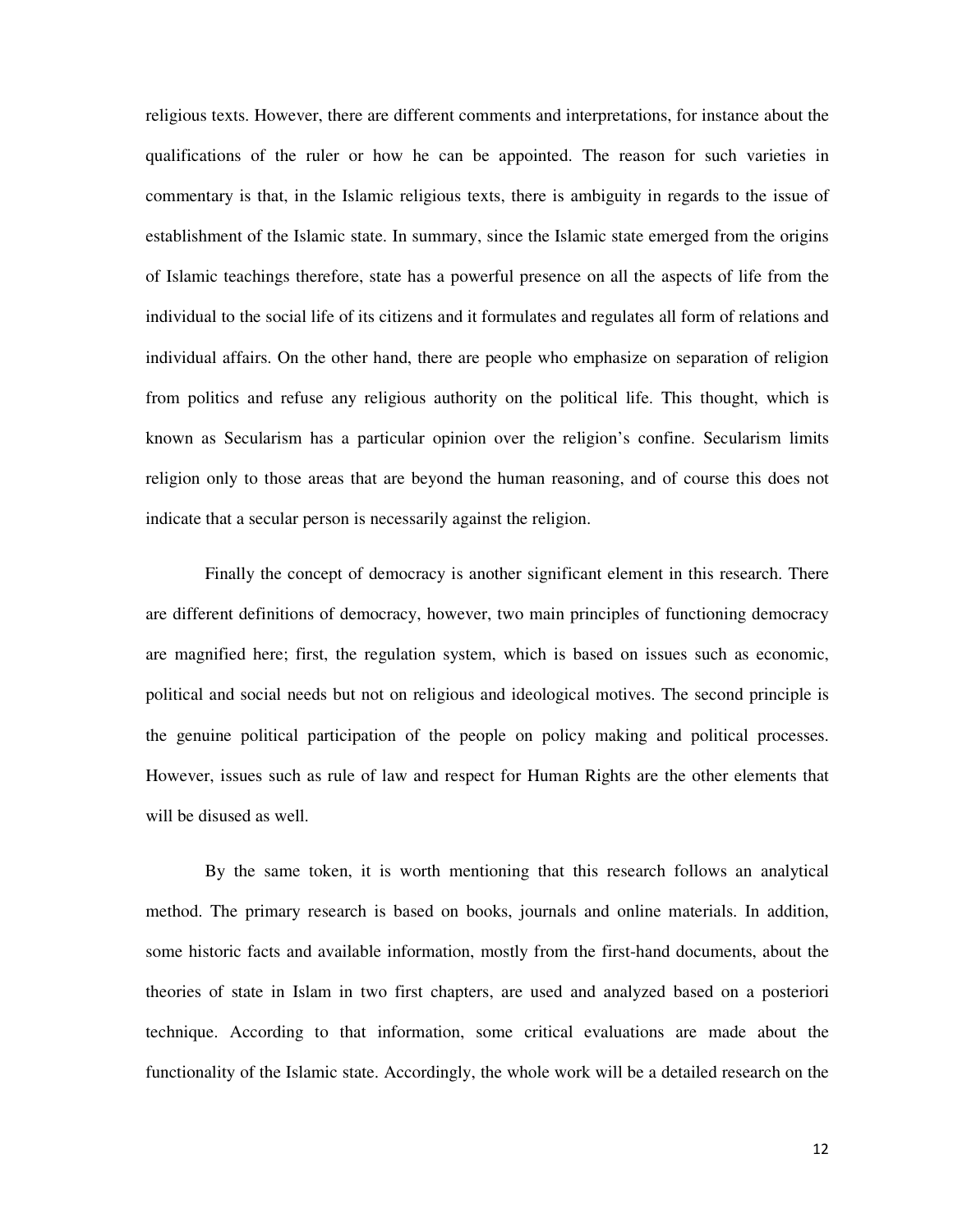compatibility of the Islamic state theories with democracy and analyzing the efficiency of Islamic political theories.

In some cases religious texts in Islam such as Quran are directly cited. Likewise, there are some examples, which are brought to attention from countries with Islamic states like the Islamic Republic of Iran and Saudi Arabia. This thesis is composed of three main complete chapters, which are followed by an abstract and a general introduction that also includes the methodology of the present study.

Accordingly, these definitions, in the first chapter of this piece attempt to explain the political theories in the Islam on a chronological order. Some of these theories have emerged and shaped after the political processes and have evolved through the political history of Islam particularly the theory of Caliphate as the dominant state theory among the Sunni Muslims. Some of these theories are the fundament of the current Islamic state, for instance, the role of Imamate theory on establishing and formulating the Islamic Republic of Iran as an Islamic state.

To continue, the second chapter analyses the legal and political functions of the Islamic states. This chapter particularly explains the significant role of the Islamic sources, like Quran and Sunna. It will reveal the influences of these important sources on the Islamic legal system and the functions of the Islamic state in this regard. This chapter gives explanation about the legal condition of women, Hudud or the Islamic penal code, the issue of freedom of speech and religion in Islam and it reveals their contradictions with Human Rights, which are the basic and fundamental rights of all humanity regardless of their race or religion. In the political functions of the Islamic state first the Issue of absolutism and tyranny as a domestic challenge and then the issue of Jihad from the Islamic perspectives as an international challenge are explained. In fact, this part of the study contains issues, which perform as measurement means to evaluate the efficiency of the Islamic state. Issues such as level of democracy, respect to Human Rights and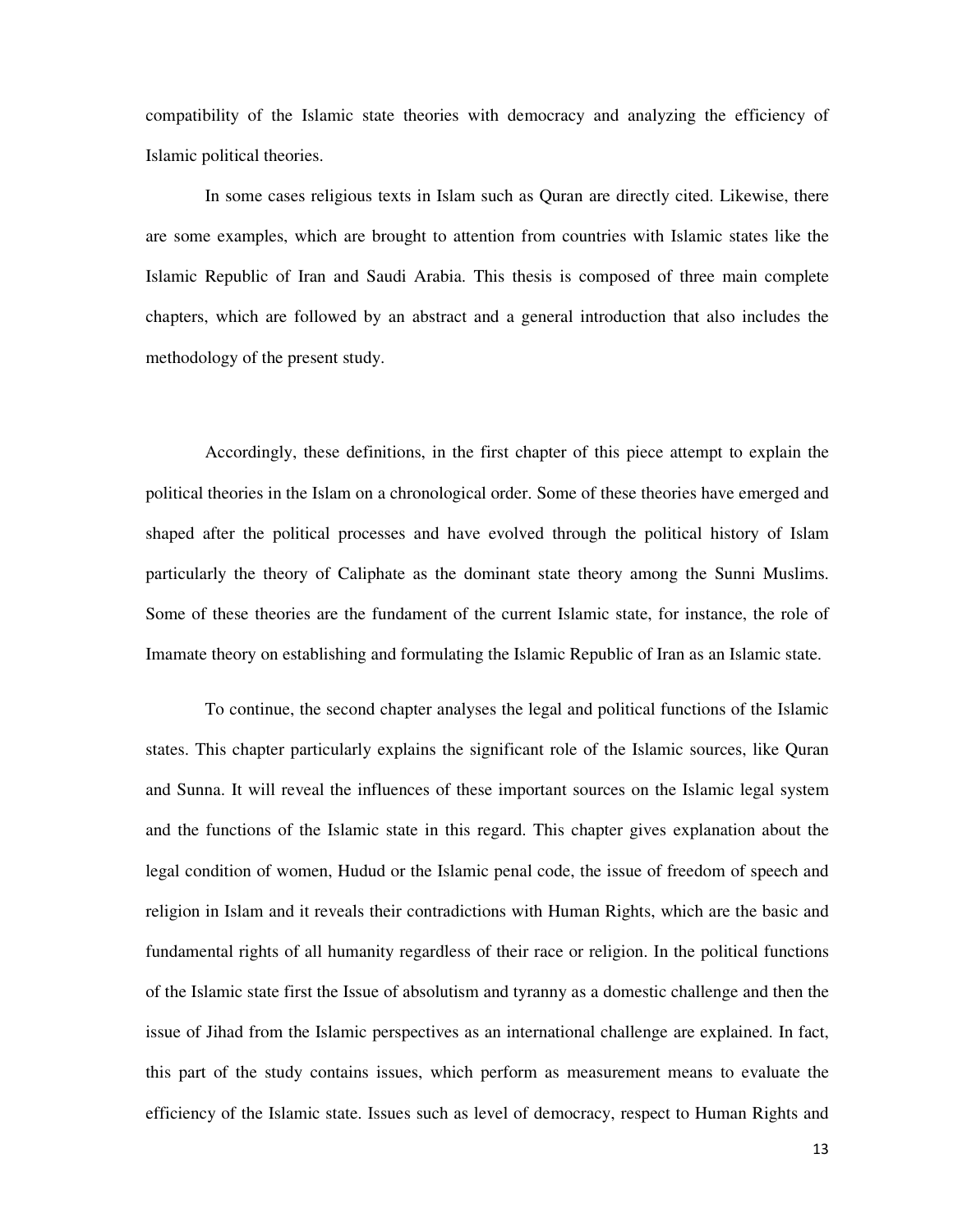contributing to the international orders and world peace, considered as positive measures for an efficient state, which are accepted internationally. Therefore the lack of these qualities in a state considered as inefficient elements on evaluating a state.

Finally, the third chapter of this thesis is the policy approach part. It will contain recommendations as solutions for the Muslim societies to have modern and efficient political system. Basically, it will concentrate on Secular democracy as an answer for these societies. It will discuss how to implement Secular democracy in the traditional Muslim societies and what are the challenges during the reform implementation.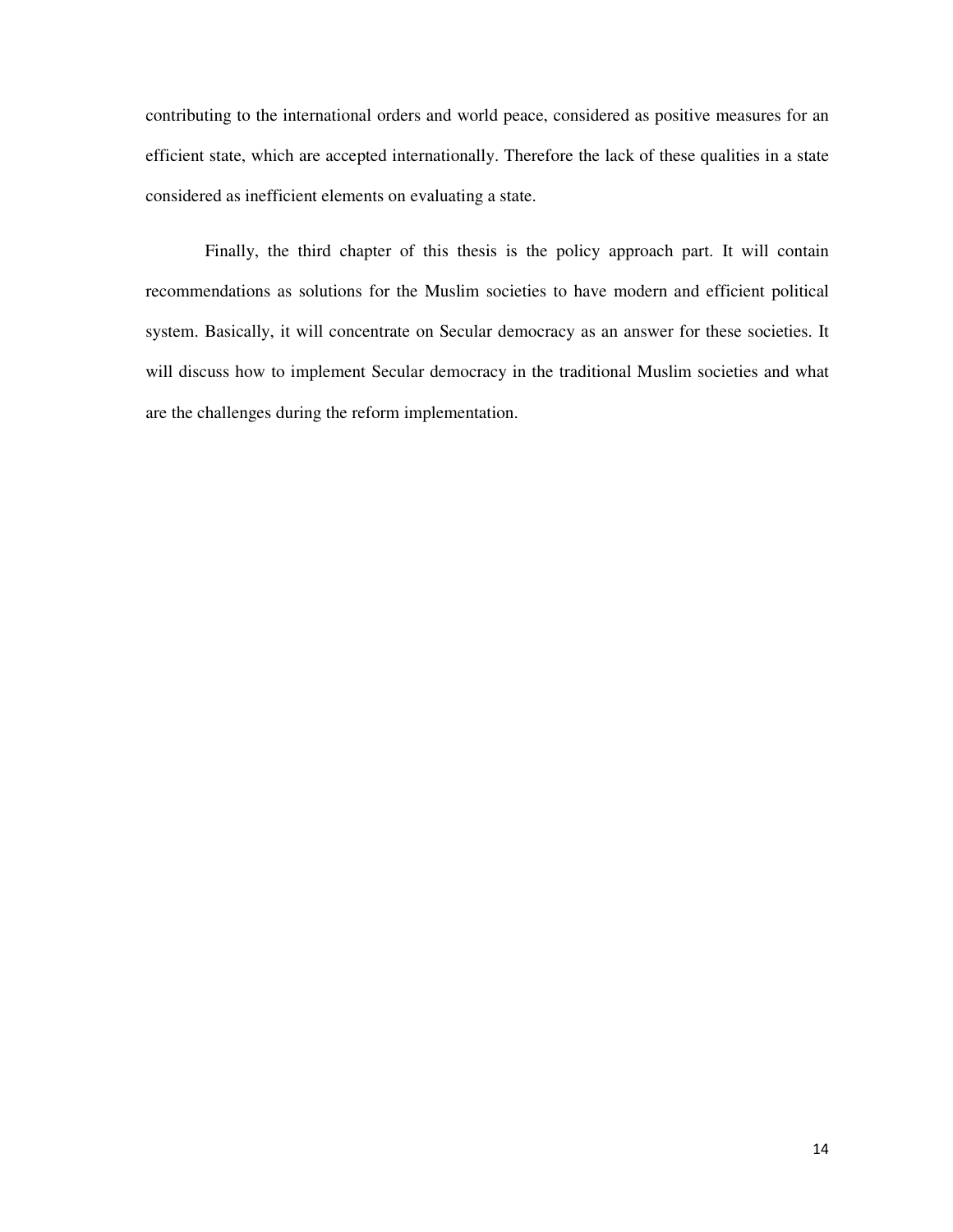## **Chapter One**

## **Theory of the Caliphate in Islam (Sunni political theory)**

Caliphate is the ideal Islamic state according to the Sunni perspective. Caliphate in Sunni thought is the attribute to all the governments of both the righteous and the corrupt after the prophet Muhammad. From the Sunni perspective, the four first Caliphs and Umar Ibn Abdul Aziz form Umayyad dynasty are the most perfect examples of Caliphate and their time considered as the golden era of the Islamic state in history of Caliphate. Since there is no text from prophet about his successor according to Sunnis, he left it for the Muslim community to decide about it (Feirahi, 2008, pp. 53-55). Thus we can say; Saqifah event was the first field of political confrontation within the Islamic community. Ansar and Mohajerin were two groups in Saqifah who argued against each other. Eventually Abubakr, form Mohajerin convinced the Ansar. He argued based on a quotation from Prophet that "leaders should be from Quraysh". Since Abu-baker himself belonged to the Quraysh and led the prayers during the Prophet's illness, he became the first Caliph in Islam. Generally the Saqifah event in shaping the political history of Islam has a significant role and it created a norm in respect to choose the next caliphs after Abu-bakr (Qaderi, 2011, pp. 9-13).

#### **The Caliph and the concept of Caliphate:**

In the Quran, the word Caliphate is not used in such concept that it found later on. It can be concluded from this, that the word, is rooted in tradition and it evolved its meaning through the course of important events in Islam. However, a short time after Saqifah, the term refers to the first Caliph Abubakr. For the first time Osama a commander of Muslim army who extended the northern borders of Islam at the time, in a conversation with Umar Ibn Khatab who became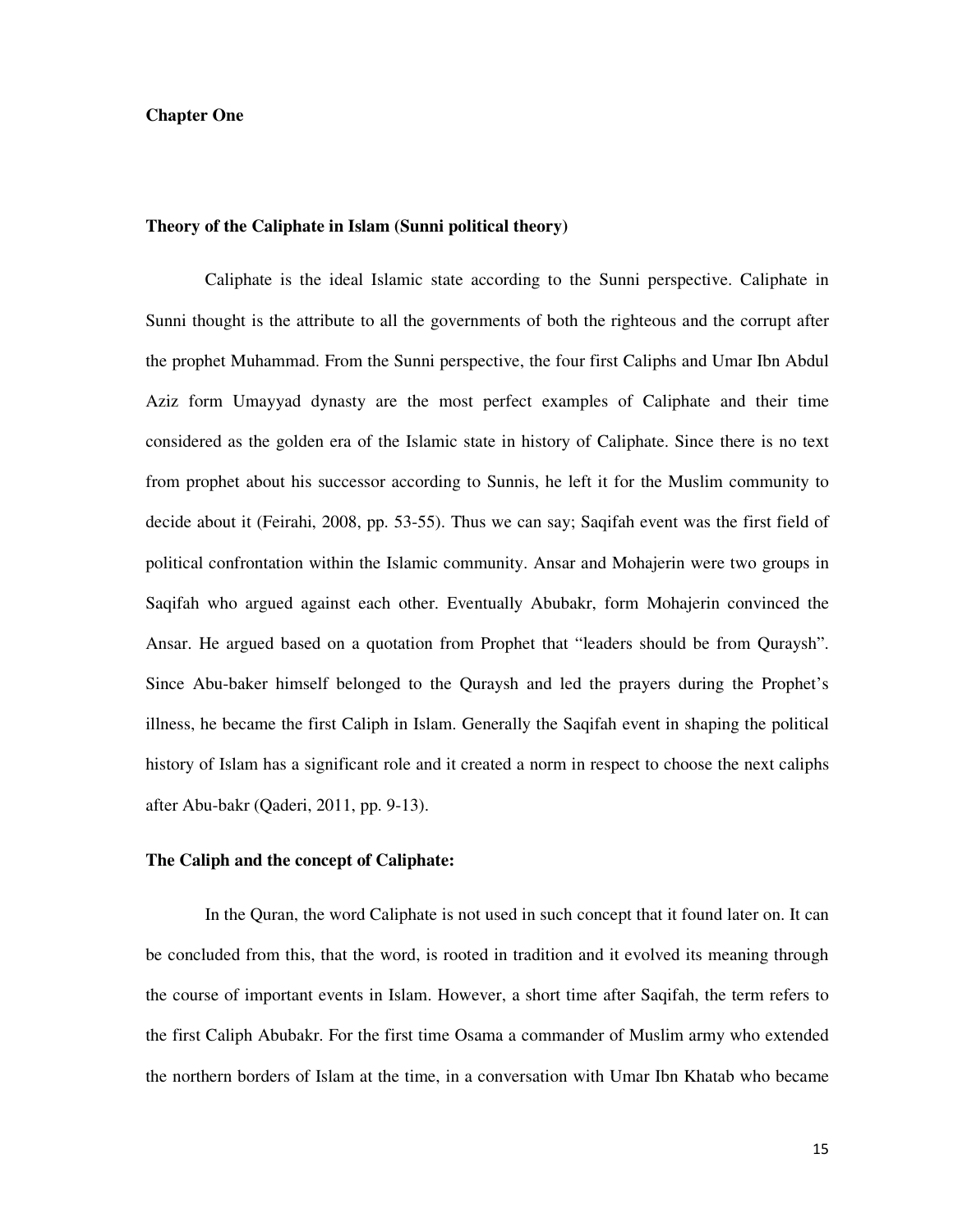the second Caliph after Abu-bakr, referred to Abubakr as the "Caliphit al Rasul Allah". This means the successor of the Prophet. Umar Ibn Khatab also used the same expression "Clipheit al Rasul Allah" in addressing to Abu-bakr. Thus, using of this expression soon became very common among Muslims later on. Accordingly, this term finds it place in the idea and political thoughts in Islamic ideology. During the first four caliphs of Islam, two terms Caliph and Amir-Al-Momenin were the most popular and famous titles, which were defined the person in the hierarchy of power in Muslim community (Qaderi, 2011, pp. 15-17). However, Imam is the title that refers to the highest position among Shiite Muslim. The last major change from the world Caliph in the evolution of the use of the term Caliphate is" Caliph of Allah". This new term for naming the person who was at the head of the hierarchy, started by Moaviah who established the Umayyad dynasty. Afterwards, the other Umayyad caliphs, the Abbasid, Fatimid Ismaili of Egypt used this title as well. Umayyad motive for the use of this term was to discount and bypass the Prophet Muhammad as an element of legitimacy because they could hardly claim to the succession of the Prophet compared with other groups. Another application was rooted in the political ideas and traditions of other countries. Becoming acquainted with other nations including Persia, Arabs learned to use the *divine right monarchy.* The next reason for the Caliphs was to maintain their power and prestige in competition with other challenging groups within the community such as scholars who understand the Sharia way much better than Caliphs themselves. This title gave them a legitimate reason to keep their position as rulers of Muslims. The last reason for this application can also be found in the existing weakness in the structure and the central authority, particularly during Abbasid Caliphs. Appearance of new politicalmilitary powers including autonomous and semi- dominated dynasties who challenged the Caliphs in Islamic lands, intensified usage of the theory of *divine right monarchy* for Caliphs. Moreover, by giving a divine right to the caliphate should not be considered caliphs with absolute and undisputed power in all periods. Basically, the concept of controlling worldly and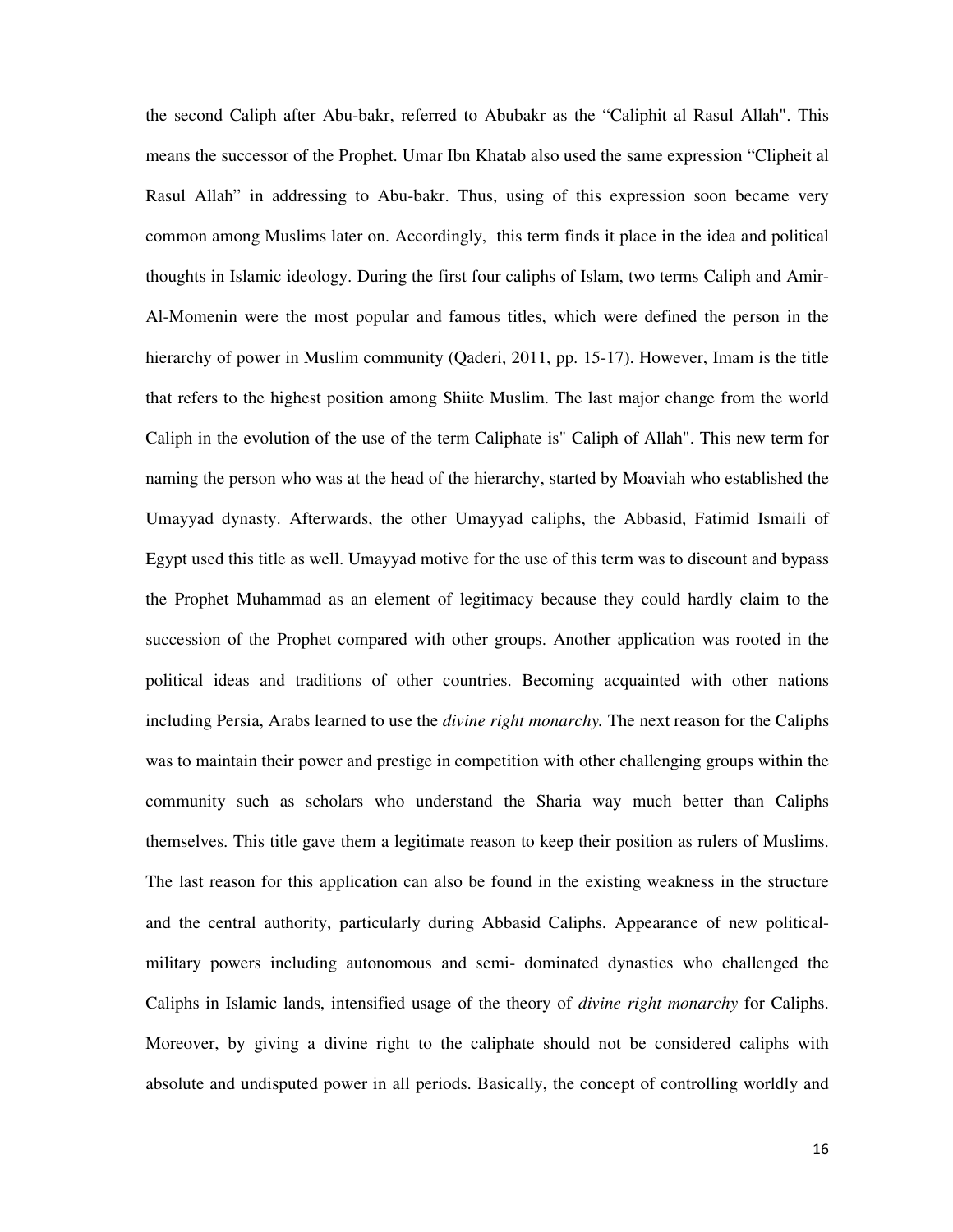religious affairs of Muslims by caliph only existed in the early period of Islam and as it was mentioned earlier, this authority has been challenged later on. Emerging of half-independent or independent dynasties in Muslim territories led to the limitation of Caliphate's power. Meanwhile, an idea of accepting only the religious affairs of caliphate was established among Muslims. Subsequently, caliph was limited in practice and his rule gradually changed into somebody with divine rights that only legitimizes semi-independent dynasties around him in the Islamic territories (Qaderi, 2011, pp. 18-20). Sunni Muslims, in general consider an extended authority for Caliphate to preserve and guard the interests of the Muslim society. Implementation of Hudud, policy making, commanding the military forces and so on are directly under Caliphate's authorities. Therefore, Sunni scholars see linkages between religion and politics because it is the implementation of the Sharia law, which justifies the necessity of the Islamic state. However, leadership for Sunnis, unlike the Shiite's political beliefs, is not part of the Islamic principles. Ghazali in supporting this fact wrote: "Leadership is not part of Islamic beliefs. It is a concept within the Islamic jurisprudence and like all issues in jurisprudence, leadership is debatable" (Ghazali, p. 234)

## **Theories and different opinions within the Caliphate:**

The important fact concerning the political theories in Islam particularly about the Caliphate is that all these theories came after the practice. In other words, the ideas were not ahead of the Caliphate in practice, but most of the time they seek to justify and explain the behavior and development of the existing political systems. Of course, this does not mean that in general, political systems and existing political theories are apart from the teachings and interpretations related to religion. These theories somehow are linked to the Islamic sources, otherwise they would have faced lack of legitimacy. Here are some of the most important ideas about Caliphate that has been expressed during the Saqifah (Qaderi, 2011, pp. 22-23).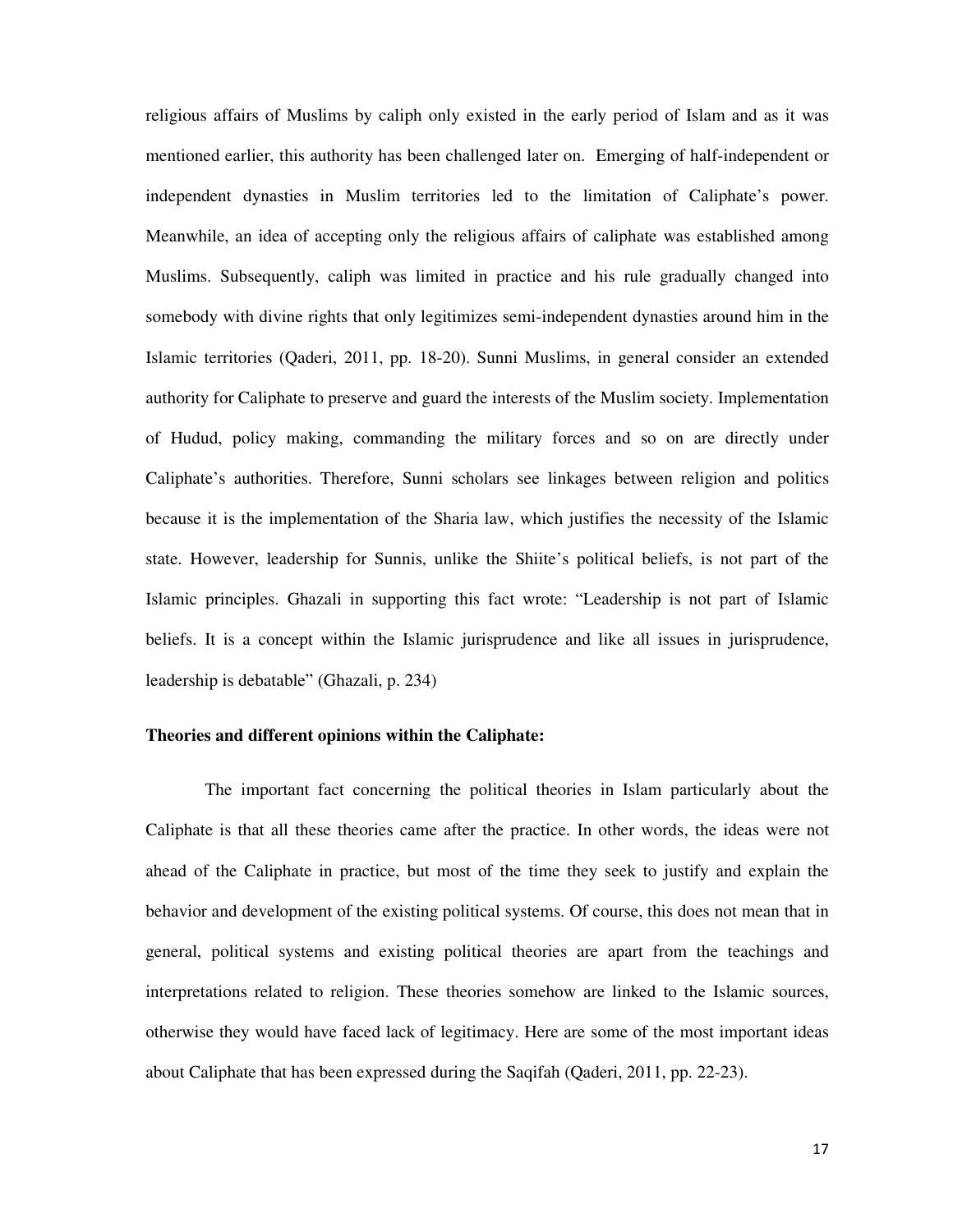## **A)** Caliphate exclusive for Quraysh:

This concept was the most important element to assess the political legitimacy of Muslim rulers and it was constantly considered till late Abbasid. Muslim intellectuals like Mavardy, Ibn Frah and Ghazaly emphasized on this element however; Ibn Khaldun was the first Muslim thinker who analyzed this element later on. He believed, since the Quraysh tribe always had a respectful position among Arabs, this element (being form Quraysh) gave a prestigious place to those rulers who linked to this tribe and made them more acceptable for the Muslim community(Ibn Khaldun, 1987, p. 372).

It should be noted that being form Quraysh at the beginning of the Islam was not considered as the basic conditions of Caliphate. But the political-religious situation and the position of Abbasid caliphs, made them to insist on this condition as a very important factor for Caliphate until this requirement become part of the belief in the minds of orthodox Sunnis.

**B)** The two Caliphs theory**:** 

This idea was proposed by Ansar that Muslim can have two caliphs simultaneously, one form Ansar and the other one form Mohajerin,it was rejected by Mohajerin in Saqifah, though. Leaders of Mohajerin argued against it, while they believed it could lead the Muslim community into old ethno-conflict and would result in the collapse of Islam. This theory did not stand in between the Muslims (Qaderi, 2011, p. 14).

## **C)** Idea of Resolution Council (Hal-O-Eghd):

According to the Sunni's Jurisprudence, a group of qualified and respected members of Muslims who posses three qualities including Justice, sufficient religious knowledge and devise can participate in such council. (Ferah, 1406, p. 19) This was the greatest theoretical outcome from the Saqifah. Likewise, number and qualifications of those individuals who are involved in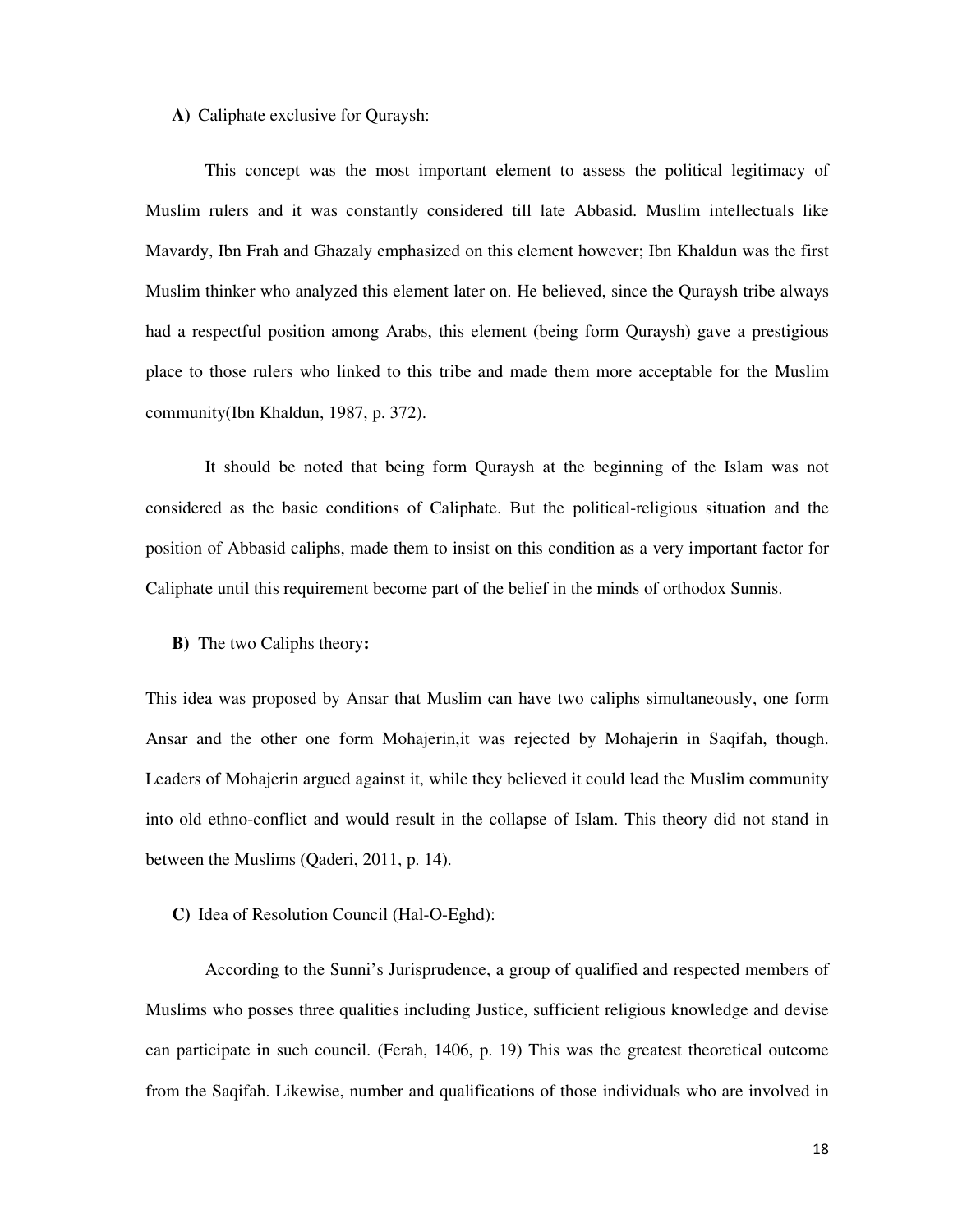shaping the Council has been discussed by many Muslim thinkers. Some argued that the number of participants in this council must be five, because Abu-bakr with four other prestigious members of Muslim created this council during Saqifah and some argued that the number of participants can be six because Umar-Ibn-Khatab drafted a council composed of six people to choose a caliph after him. Some of Muslim thinkers like Ghazaly debated that even one person is enough to choose the caliph, however, from the Ghazhly viewpoint this person must possess a prestigious place among Muslims to be able to do so. Resolution Council was not the only common theory that approached the issue with regards to selecting the Caliph. There are three other Caliphate theories, which are (in chronological order): Estekhlaph, Shora, Estila and inheritance (Qaderi, 2011, p. 25)

**D)** Selecting next caliph (Estekhlaph)

Selection of Umar Ibn Khatab by Abu-bakr as his successor is the historic base of this theory. According to this theory Caliph who rules the Muslim society, has also the competence to select somebody as caliph to lead the Muslim community after him. This historic event justified the act of all those caliphs in Islam who selected their successors. Later on, during the Abbasside with the complexity of their situation and imposed conditions on Caliphate, practicing of this theory faced with certain difficulties (Feirahi, 2008, p. 36).

**E)** Theory of council (Shora)

When caliph didn't want to select somebody after him as a ruler, he could draft a council and let the council decide about the next caliph. Apparently unlike the Resolution council (Hal-O-Eghd), there is no absence of political power prior to formation of council such as a short time after prophet till selection of Abu-bakr. However, it seems in practice that this council is continuation of the Resolution Council. This theory has originated from the history of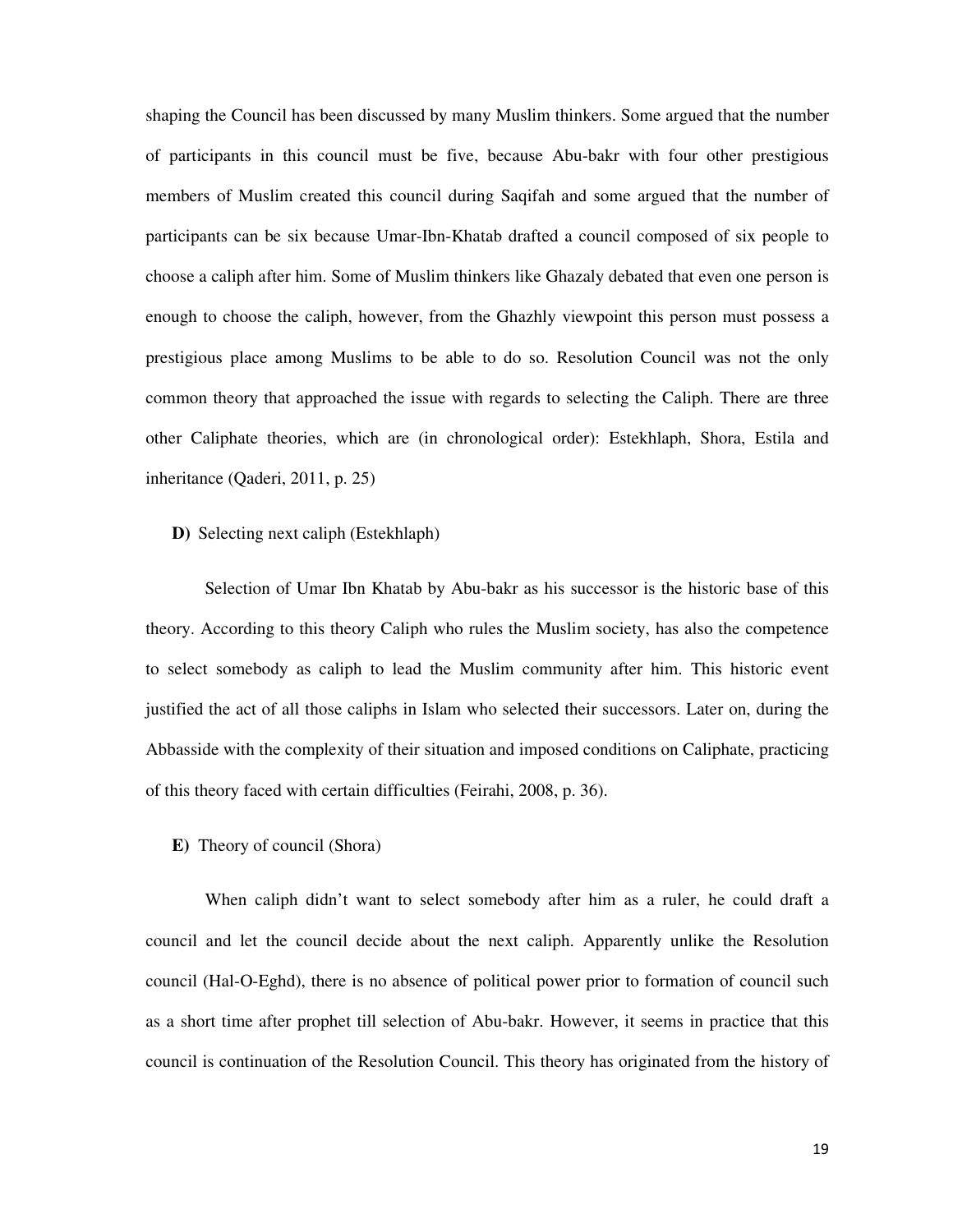Islam and some people believe Umar-Ibn-Khatbhas referred to such council to discuss upon and select the next caliph (Qaderi, 2011, p. 25).

## **F)** Theory of force (Esitla)

The origin of this theory goes back to Muavyah, the founder of Umayyad dynasty. Khonji in his book Sluk-Almulk wrote that "using force and sword is one of the methods to gain the caliphate. He believed when somebody is interested in caliphate and he is capable of achieving it by force, whether people like him or not he is the caliph and Muslims should obey him as their caliph." According to Khonji such leadership does not need to be related to Quraysh tribe or even Arabs he could be Fars or Turk (khonji, 1362, p. 82). Most of Muslim scholars from the Sunni accepted the theory of force as a fact. Imam Shafei founder of Shafei School within Sunni argued that anybody from Quraysh who can achieve Caliphate by force (sword) and mobilize people is entitled to be Caliph (Aboozohre, 1986, p. 84). However, Imam Abu-Hanifeh founder of Hanafy School rejected this theory and emphasized more on the Resolution Council (Hal-O-Eghd). He believed that minimum number of participants in this Council is two. Similarly, there are several factors about the theory of force two of which seem to be more important than others; first, using military force to gain the political power and second, being accepted and obeyed by people. Th other conditions such as being form Quraysh or leading people in prayer do not seem to be emphasized as such.

It should be noted that there are inconsistencies in this theory. Considering the situation, while there is caliph already in power and if somebody tries to overthrow him from power by force and military power he considered a rebel against the Islamic state. However, when this person successfully overthrew the existing ruler he becomes the next caliph and muslins should obey him as a legitimate ruler. Some Sunni scholars justify this theory and argue that having a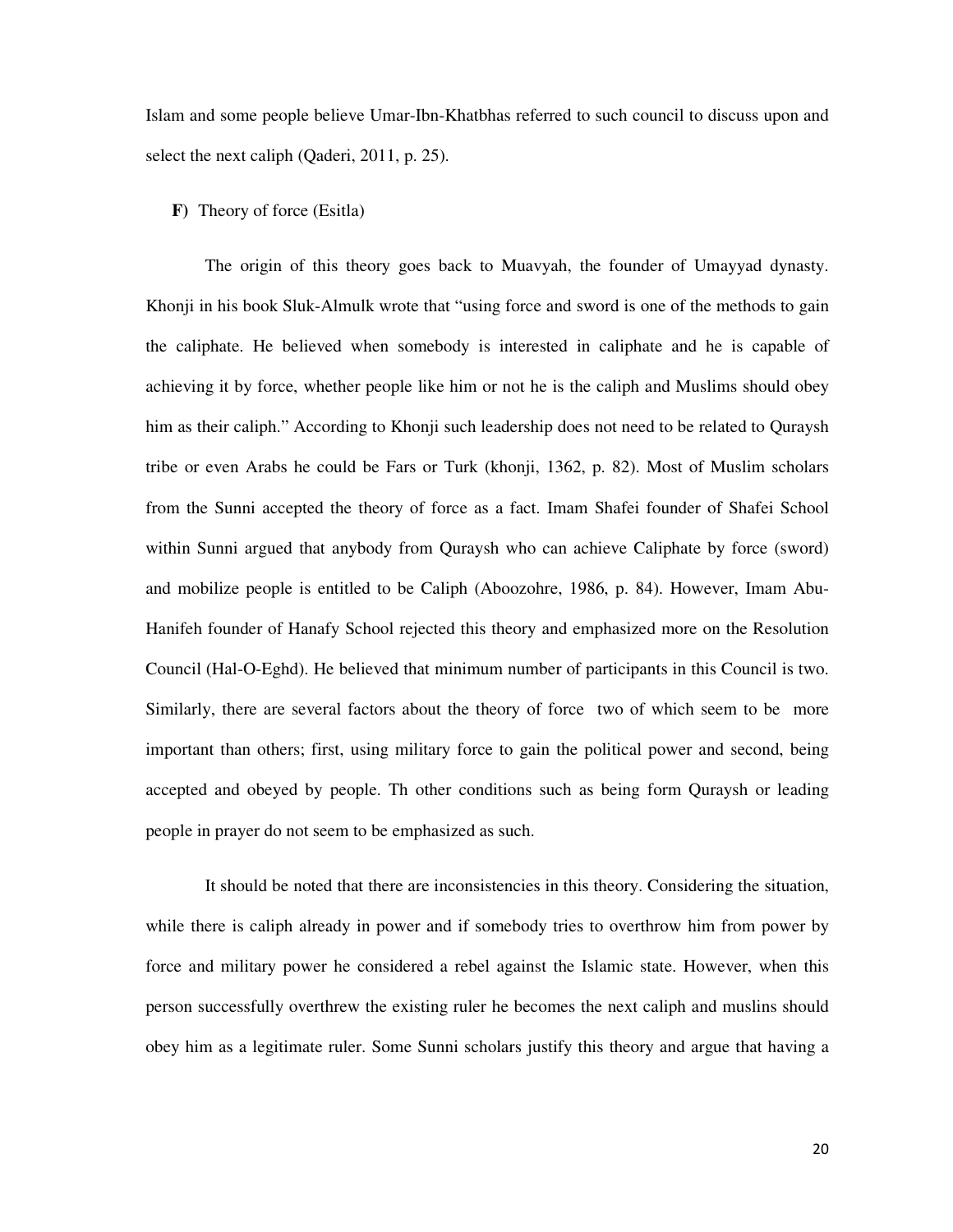strong leader is better than chaos and anarchic situation whether he took political power by force or not (Qaderi, 2011, p. 28).

## **G)** Inheritance

Inheritance is one of the most common methods to transfer the political power in Islam. Islamic political thought considered it as a legitimized system to achieve power. Inheritance unlike the other theories such as Selection (Estekhlaph), Council (Shora) and theory of force (Estila) never practiced by four first caliphs in Islam. Inheritance as a method to transfer power was not common among Arabs at the beginning but gradually by extension of Islam territories and complexity of state it became more popular among them. Besides, neighboring with two big empires in east and north such as Persia and Rome also had influences on political systems in Islam and Arabs learned to employ these new techniques to manage and organize their big territory. One of these techniques was inheriting political leadership. Here the role of Persian secretaries and personnel who worked for Abbasid caliphs should not be forgotten. Before emerging Islamic empire, Arabs were not familiar much with the structure of state. They only experienced some kind of Quasi-government under the tribal law. Because of fear from chaos, most of Muslim scholars accepted and legitimized this system too. Usually after the death of political leaders when it was the time to transfer the power, chaos and public excitement have been increased and it could easily jeopardize the Muslim community. Inheritance somehow is compeered with Estekhlaf when caliph selects the next leader after him. In essence, in Estekhlaf caliph selects somebody who is not related to his family and Inheritance is basically transferring the political leadership from father to his son (Qaderi, 2011, p. 29). Ibn Khaldun in support of the idea of hereditary leadership argued that it is necessary for caliph to think about Muslims after his death so he obligated the caliph to select somebody as next caliph for the sake of Muslims (Ibn Khaldun, 1987, p. 403). Al-Mawardi in his ideas about hereditary Caliphate had tried to organize them based on Sunni jurisprudence. According to the Saudi Arabia's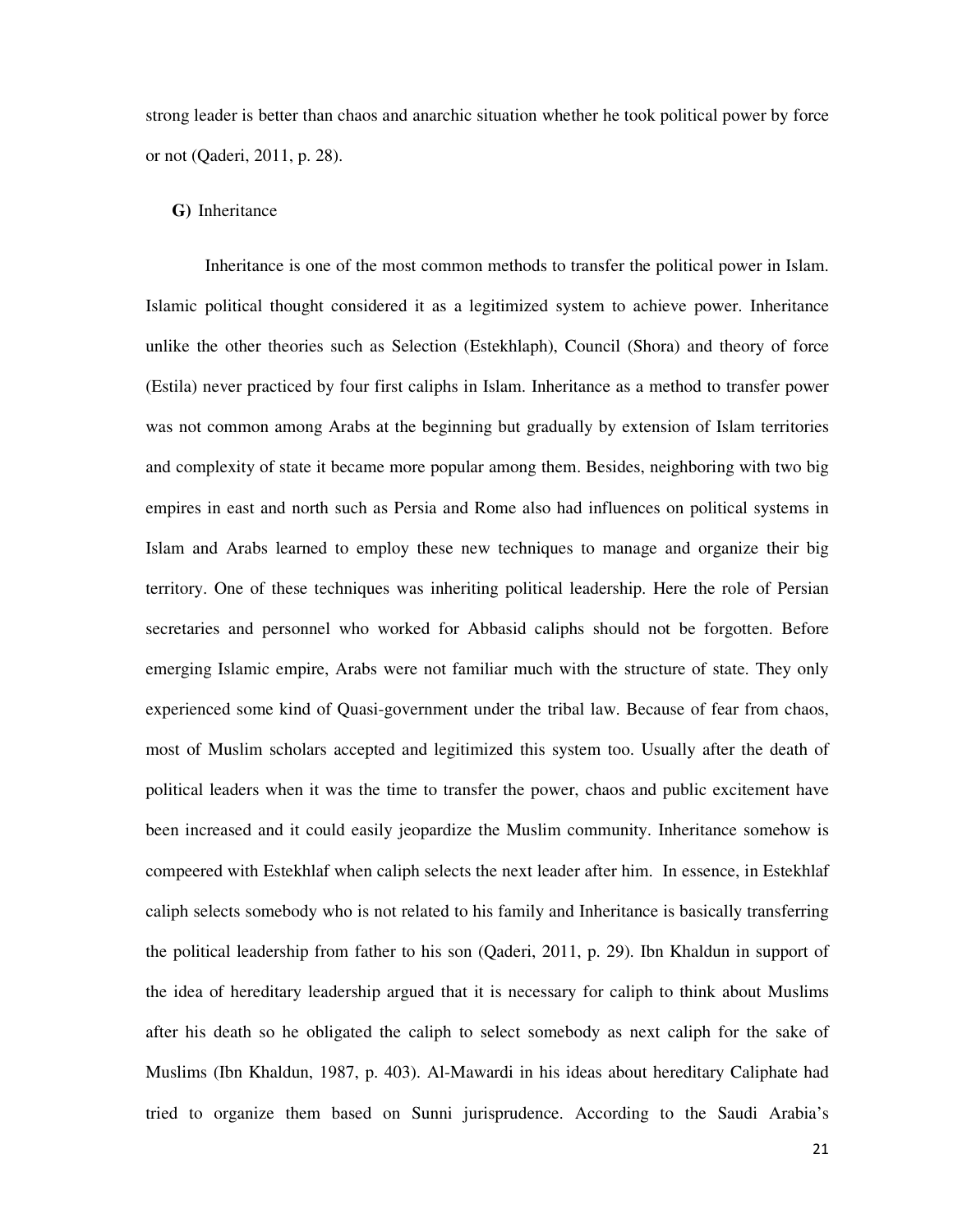constitution article number 5 (WIPO, 1992) inheritance considered as a way to transfer the political leadership within the Al Saud's family.

#### **Qualifications and conditions of Caliphate**

There are two different types of conditions for Caliphate. Positive and Negative qualifications introduce certain conditions that allow somebody to claim the leadership of Muslims, otherwise those people who do not posses these qualifications are deprived to claim Caliphate. In cases that a Caliph gains negative conditions he has to leave his position as and should replaced with somebody who is qualified.

## **A)** Negative qualifications

these qualifications are divided in two categories; first, behavioral and ethical conditions second, physical conditions. Those qualifications that focused on ethical issues were based on Sonni's jurisprudence. These are issues such as Blasphemy of faith, leaving the prayer, Reputation for debauchery, Wastage of people's rights and leaving the Sharia law. Some of Muslim thinkers debated over the issue of discharging the caliph in case that his behavior is not according to Sharia. Certain Sunni scholars such as Baghlany believed that in such circumstances, it is better to advice caliph instead of discharging him form caliphate. Beside these obstacles about caliph's behaviors, there are other conditions that were beyond the caliph's hands and he could not have power over them. Al-Mawardi explained these conditions under two discussions; Hajr and Qahr. Hajr means when caliph was controlled by his relatives or others. In fact they were the real rulers and they used caliph as a puppet. Qahr means when caliph was captive by his enemies and there was no hope to rescue the caliph, hence, automatically the caliph in captivity was discharged from caliphate and someone else replaced him. However, in case of Hajr, if those people, who controlled caliph, were qualified, there was no reason to discharge the caliph (al-Mawardi, 1406, p. 18).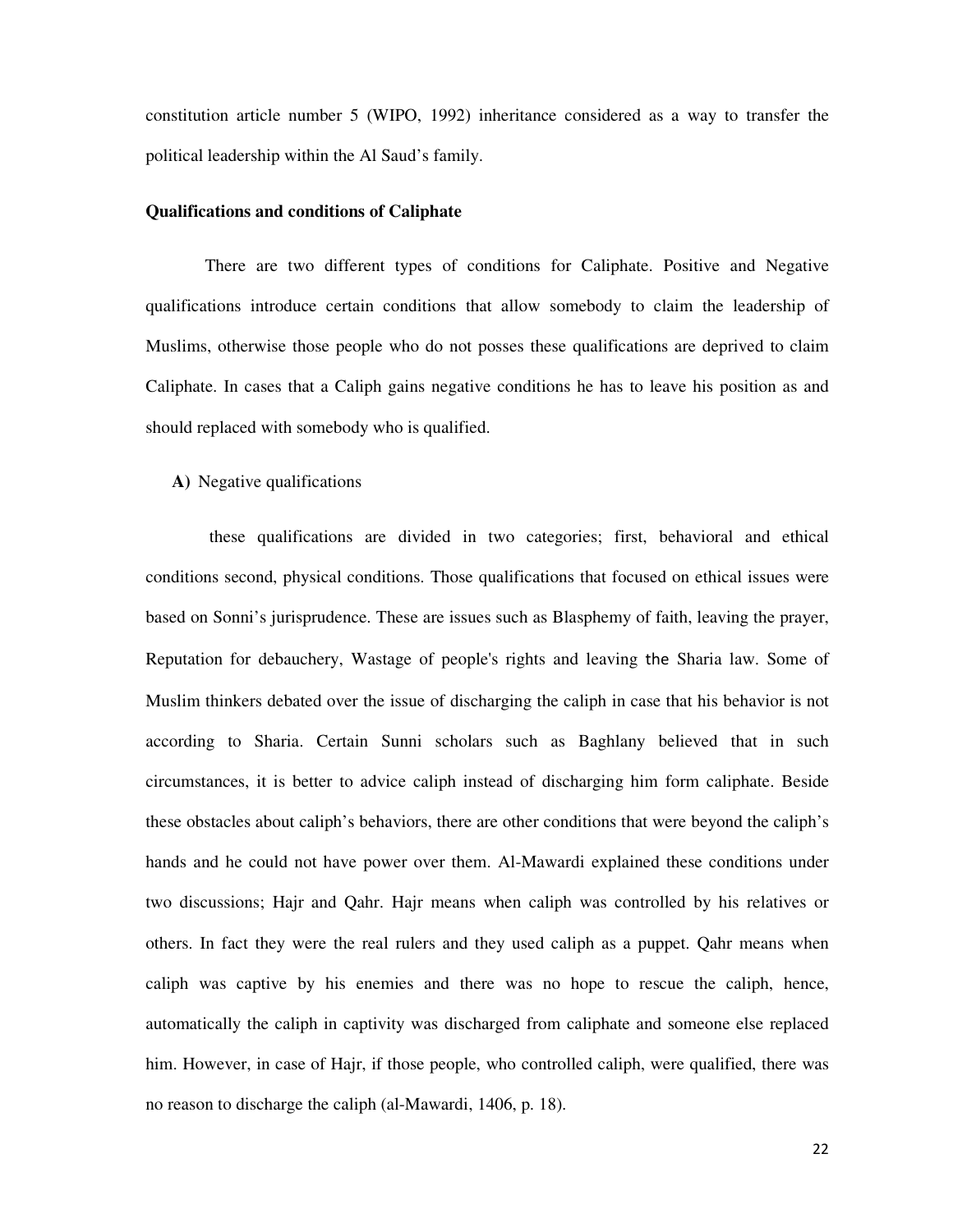Physical condition of CaliphAl-Mawardi distinguished two different kinds of disability; those that do not make a caliph unqualified to lead the society including not serious and minor disabilities such as poor hearing, absence of palate or being sterile. However, there are some other kinds of defectiveness that deprive somebody to become a caliph such as blindness or becoming dementia. All in all, , there are always arguments about several kind of disabilities for instance being handless or footless because some of the scholars believed they can make a caliph unqualified and some scholars have different opinion in that respect (al-Mawardi, 1406, p. 21).

## **B)** Positive conditions

With respect to these qualifications, opinion of Sunni scholars is not similar and there are some minor differences in certain parts. According to Al-Mawardi all caliphs have to possess four qualities to be entitled for Caliphate.

- Being from Quraysh tribe; this quality was always doubted by several Muslim thinkers and they challenged it as an important condition for Caliphate.
- A just and righteous man who is free
- Capable of managing politics and war and determined to implement Hudud,
- Finally being excellent in science and religion however, Imam Mohammad Ghazali argued that it is better if caliph is not excellent in science and religion because he obligates himself to consult with other scholars. This can increase the position of religious scholars in politics (al-Mawardi, 1406, p. 6).Shiite groups expected another quality from their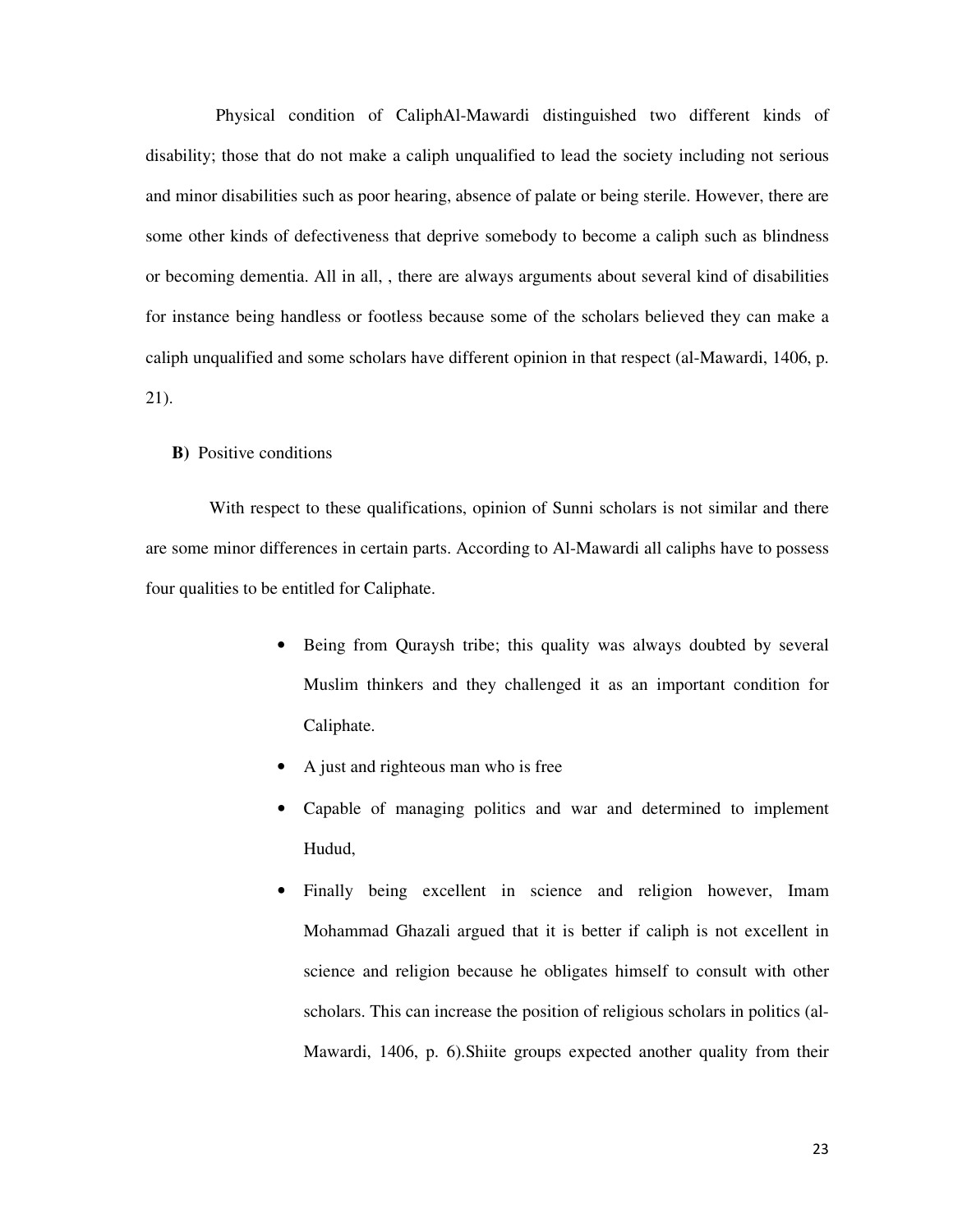leaders and that is purity form any kind of sin but Sunni scholars rejected this quality for caliphate.

## **Responsibilities of caliph**

Sunny scholars considered several duties for caliph that most of them were those that Prophet Mohammad and four first caliphs of Islam had performed and some other duties emerged later on with the extension of Islamic empire and complexity of ruling a big territory. According to Muslim thinkers the most important duties of caliph are; Security or keeping the political order of the Muslim society, Implementation of Hudud (Islamic penal code), Jihad (holy war) against the enemies of Islam (basically non-believers) receiving the impost and alms, distributing the treasury among Muslims, guarding the borders and sometimes extending them, consulting with advisers and so on. It should be noted that responsibilities of caliph were matched with his genuine power. For instance those activities that needed enough military power or using force to implement the Sharia law in farthest parts of Islamic empire, correlated to the actual power of caliph. Those caliphs who did not have enough power usually were satisfied by accomplishment of minimum level of certain duties (Ferah, 1406, pp. 27-28)(khonji, 1362, p. 88).

## **Caliphate and Monarchy**

Monarchy and Imamate, the political theory that suggested by Shiite groups, are the most important rivals of Caliphate theory. For the first time in the history of Islam after a series of civil war Muslims experienced a different form of government within the Islamic land and that was the monarch system. Emerging monarchy goes back to the time when two sons of Harun-Al-Rashid from the Abbasid dynasty namely Al-Ma'mun and Al-Amin challenged each other's over the Caliphate. This civil war ended up with a weakened Caliphate. Through this battles, a Persian commander of Al-Ma'mun's army namely Tahir Ibn Hossein from Herat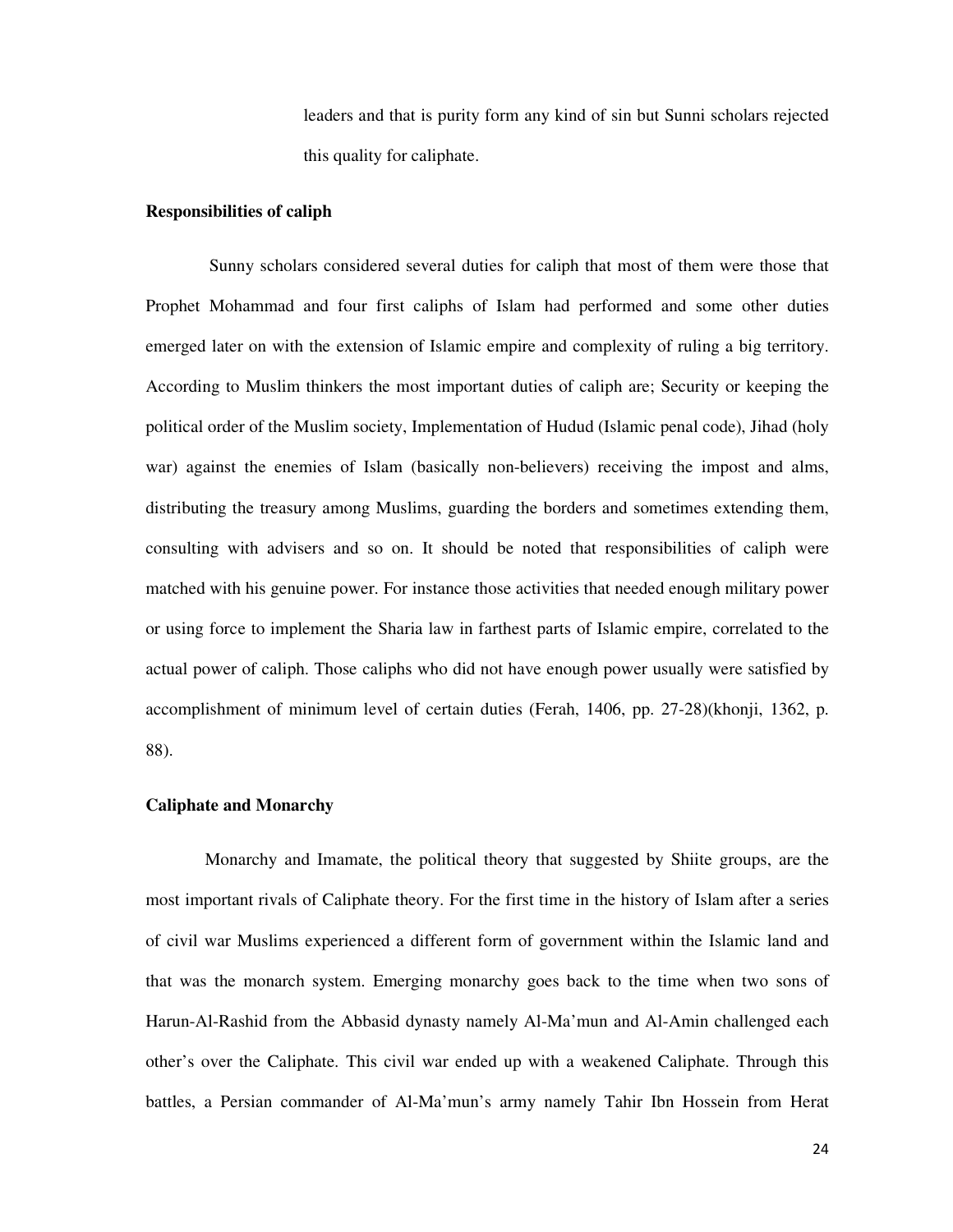drafted the first semi-independent monarch system in Khorasan. After Tahir, gradually other monarchies have shaped in Khorasan and Sistan. However not all of those kings had equal power. Some of them controlled a bigger part of the Islamic territories and were quite independent from the caliph in Baghdad. Several monarch dynasties such as Ghaznavids, Seljukian, Kharazmshahian and Buwayhid emerged and some of them like Saljuk and Buwayhid dynasties even controlled Caliphate in Baghdad. Though Buwayhid in religion were Shiites they did not destroy the Caliphate entity and kept it however, Buwayhid limited the caliph's power. Gradually by emerging independent states within the Islamic borders, Caliphate in Baghdad lost its power and later on it shifted into the former East-Roman Empire's land in north; however this new Caliphate, which is called Ottoman was in the hand of Turk Muslims (Qaderi, 2011, p. 37).

## **The new revival of the Caliphate**

The collapse of Ottoman Empire during the First World War shifted the political legitimacy for the first time in Islam. Sovereignty from Ottoman Caliphate transferred to the representative of people. This move presented a new kind of political sovereignty that challenged the theocratic methods. In April 1920-1923 through a big assembly a democratic regime established in new Turkey. Reformation has already started and gradually overruled the system of Islamic Caliphate for the first time in the history of Islam. The leader of the new reform movement in Turkey Mustafa Ataturk introduced Secular system to Muslims and for many, that act was equal to apostasy. New system canceled all aspects that might lead the societies to the past such as religious schools and institutions. It even abolished the Sharia law and replaced it with civil codes based on Switzerland's law. The new regulation even banned using religion (Islam) for political purposes and establishing political institutions (Black, 2001, p. 313). However, abolishing the Caliphate followed by many protests (M. Landau, 1994, p. 211). Later on these objections had an important effect on the new political thought in Islam. In a long term, it opened new political innovations in Islam and it shaped the Islamic states that established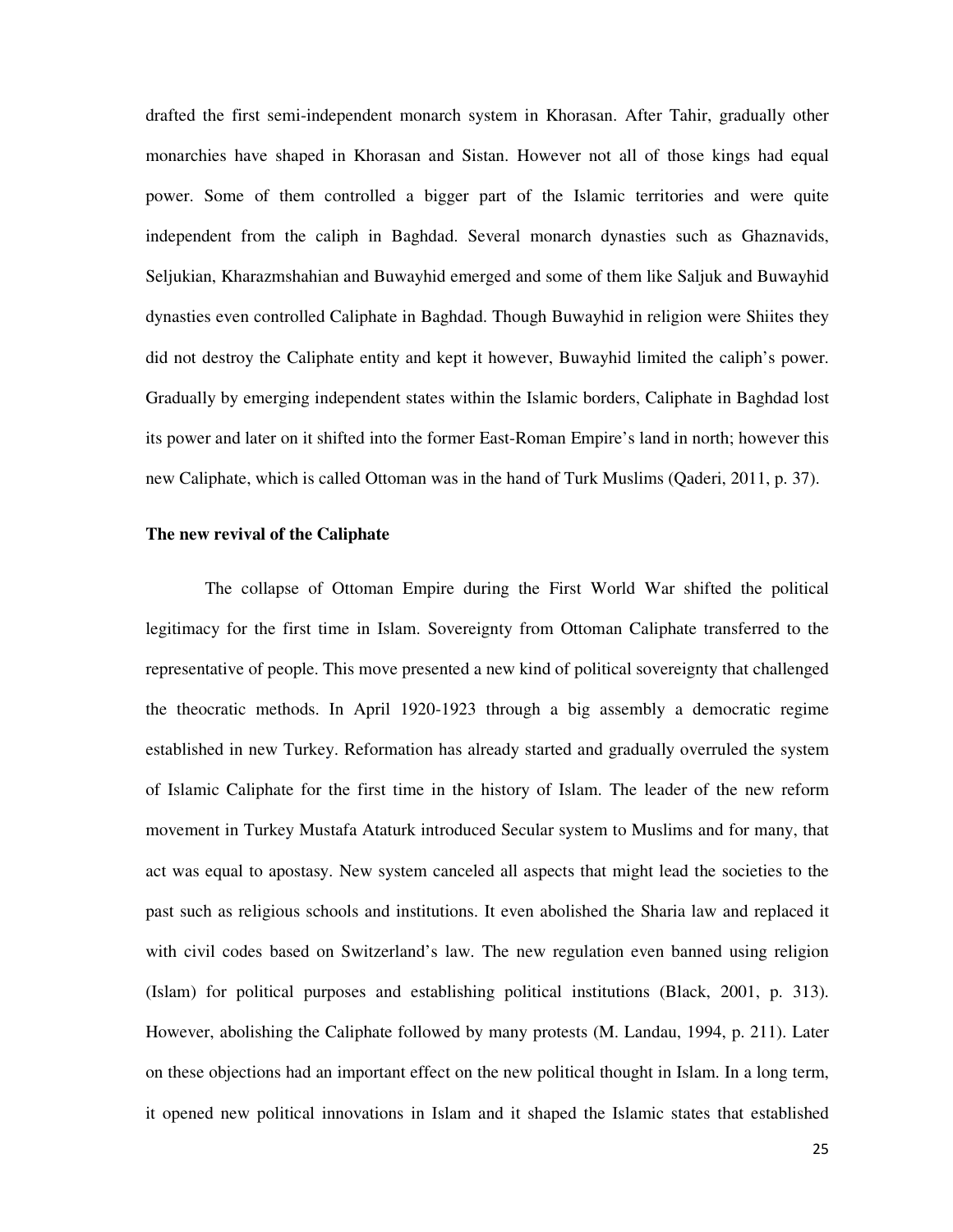afterward. This new possession started with Rashid Rida and his book Al-Khilafa (Kerr, 1996, p. 159).

## **A)** Rashid Rida

He started his political activities as a disciple of Mohammad Abduh and accompanied him in his journey to different parts of Islamic land. First, he was interested to the young Muslim-Turkish movement later he joined Pan-Arabism and supported the Arab revolutions in 1912. After the Mustafa Ataturk's secular reforms, he wrote Al-Khilafa and reopened the question of the institutional structure of Islam. Rida had adopted the approach of Al-Afghani and Abduh that the gates of individual judgment or Ijtihad should be reopened; that we should return to sources. The Caliphate, he argued, certainly is necessary and it certainly does cater for the worldly as well as the religious interests of Muslims (Black, 2001, p. 315). Rida "was an important link between classical theories of the caliphate, such as al-Mawardi's, and 20thcentury notions of the Islamic state"(Eickelman, 1996, p. 31)His strong connection to the certain traditional aspects of the Islamic Caliphate led him to consider a big role for Caliphate in the new world also he thought about the possibility of multiplicity of Islamic states at the same time. Rashid Rida realized that because of ethnic diversity and existing number of independent Islamic States, there is no way to convince them following a unique and central Caliphate system so somehow he accepted the variety of the nation-states within the Islamic world. Rida lived during the separation of turkey and termination of the Ottoman Caliphate and yet he had hoped for the return of the Islamic Caliphate once again. Therefore, he started extensive efforts in organizing a Resolution Council from all over the Muslim world to achieve his goal by establishing the Islamic Caliphate (Feirahi, 2008, pp. 145-147).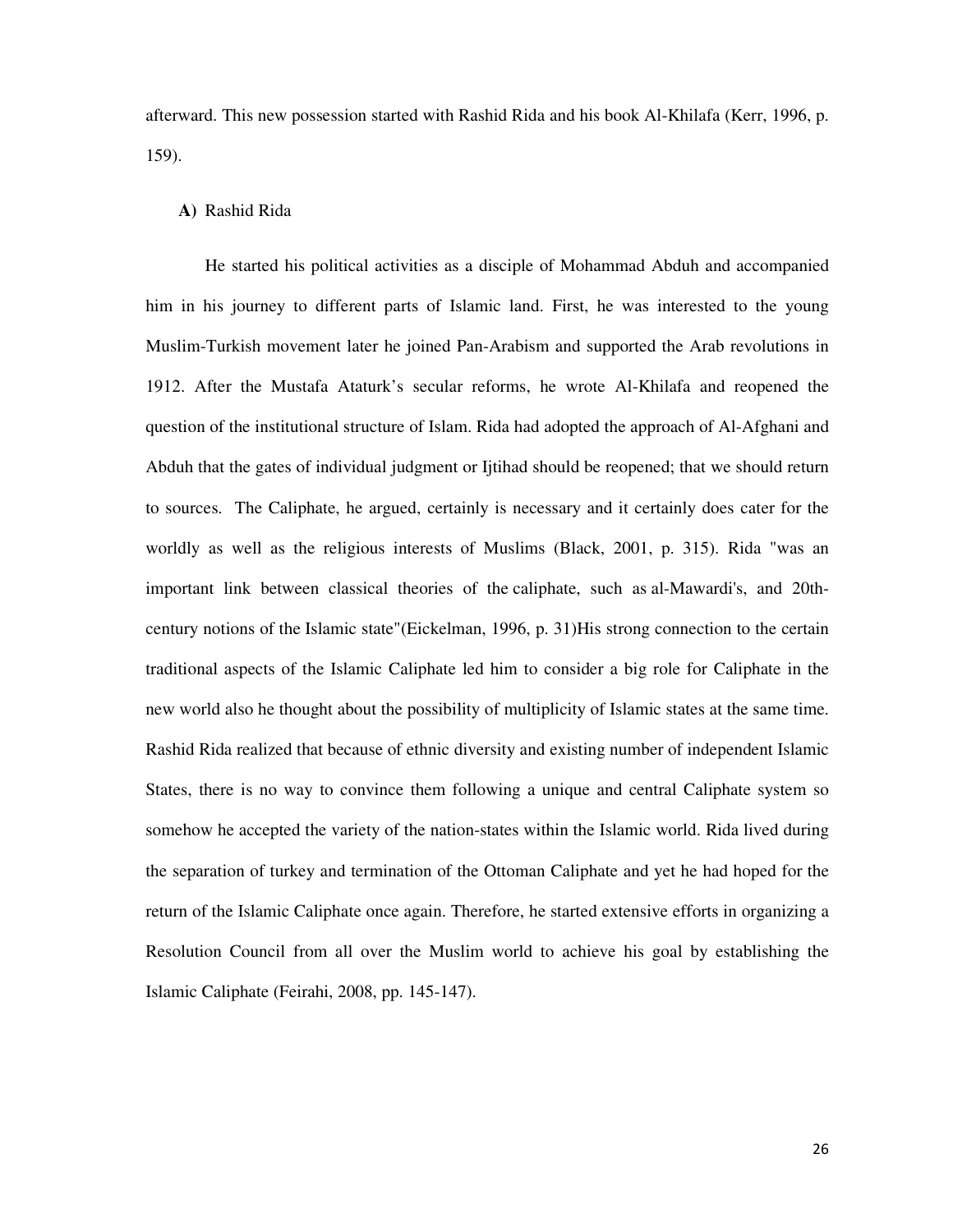## **B)** Muslim Brotherhood

In 1928, Hassan Al-Benna established the Muslim Brotherhood organization. This organization emphasized on Caliphate as its main political purpose and until that could be achieved, they would be satisfied with the modernist view of constitutional democracy for sparest Islamic states. Its members had to swear an oath of loyalty to the leader. The Muslim Brotherhood was fundamentalist in the scene that they wanted to reconstruct the Muslim Community (Mitchell, 1969, pp. 235  $\&$  308-312). Sayyid Qutb 1906-1966 was one of the most important figures in this organization and he was inspired by Al-Mawdudi. He was poisoned and during this time he became more radical and believed in Islamisation of society and the state. Above all supposedly Muslim rulers were to be regarded and treated as Jahili (Unbelieving), that violence against such regime was justified. Sayyid Qutb rejected the modernity and he denied learning about society and politics from the West because he argued that there is no equivalence between Islamic and Western values (Mossalli, 1992, pp. 25-29).

## **C)** Jama'at-Islami (Islamic Association)

Abul Ala Al-Mowdudi1903-1979 from Pakistan is the founder of second Islamic fundamentalist organization in 1941. He and his followers pursue the same goals as Muslim Brotherhood. Al-Mowdudi believed that Shariat cannot be modified. His aim concentrated on establishing a Muslim society based on true Islamic values the way that Prophet Mohammad created in Medina. Apart from geographical bases of these two fundamental organizations, Al-Mowdudi's organization was different from the Muslim Brotherhood's: it was not a mass organization yet moral and intellectual elite. Its members are to be dedicated to Jihad against unbelief and immorality in every field of life. On the other hand, the association was, like the Muslim Brotherhoods, subordinate to its leader. In his mode of organization, Al-Mowdudi was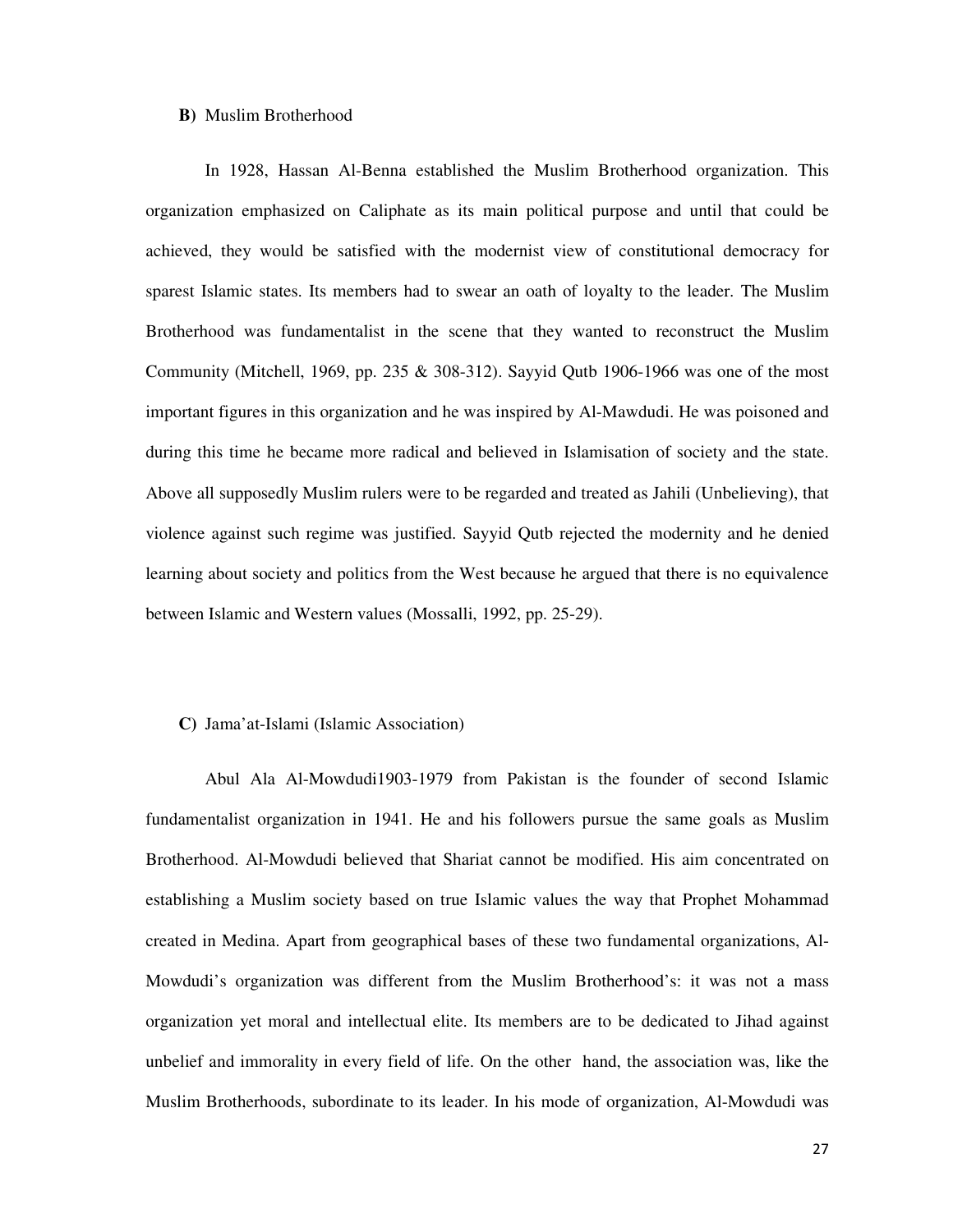partly influenced by the examples of Fascism and Leninism. After the independence of Pakistan, Islamic Association mobilized opinion against Mohammad Ali Jinnah's (founder of Pakistan) idea of a secular state (Grinebaum, 1970, p. 100). Today Islamic fundamental Islamic groups such as Al-Qaeda and Taliban in Afghanistan (BBC.2012) and Pakistan (Roggio, 2012)are fighting for the establishment of the Global Islamic Caliphate. In addition even some Muslims who do not have any link with the fundamental groups support the Idea of Islamic Caliphate. According to Washington Post; "Yet the caliphate is also esteemed by many ordinary Muslims. For most, its revival is not an urgent concern. Public opinion polls show immediate issues such as the Israeli-Palestinian conflict and discrimination rank as more pressing. But Muslims regard themselves as members of the Umma, or community of believers, that forms the heart of Islam. And as earthly head of that community, the caliph is cherished both as memory and ideal" (Vick, 2006).

#### **Theory of Imamate (the political system of Shiite)**

The most popular rival political system of Caliphate within the Islam is Imamate. The word Shiite means follower, friend and assistant, however, Shiite also refers to those groups of Muslim who developed a particular school of jurisprudence. Though, Shiite Muslims share most of the basic beliefs of Islam with Sunnis, their political views and political leadership is different. They believe in Imamate instead of Caliphate. This theory is based and emphasized on succession of Imam Ali after the Prophet Mohammad. They consider that succession as Ali's right. How to prove this right and continuity of Ali's successors differentiate the various sects of Shiite. In addition to the Twelver Shiites (Athna<sup>\*</sup> ashariyyah), the main branches, there are other groups such as Zaidiyyah Shiite, Ismaili and its main branches Fatemyyah (Feirahi, 2008, p. 39)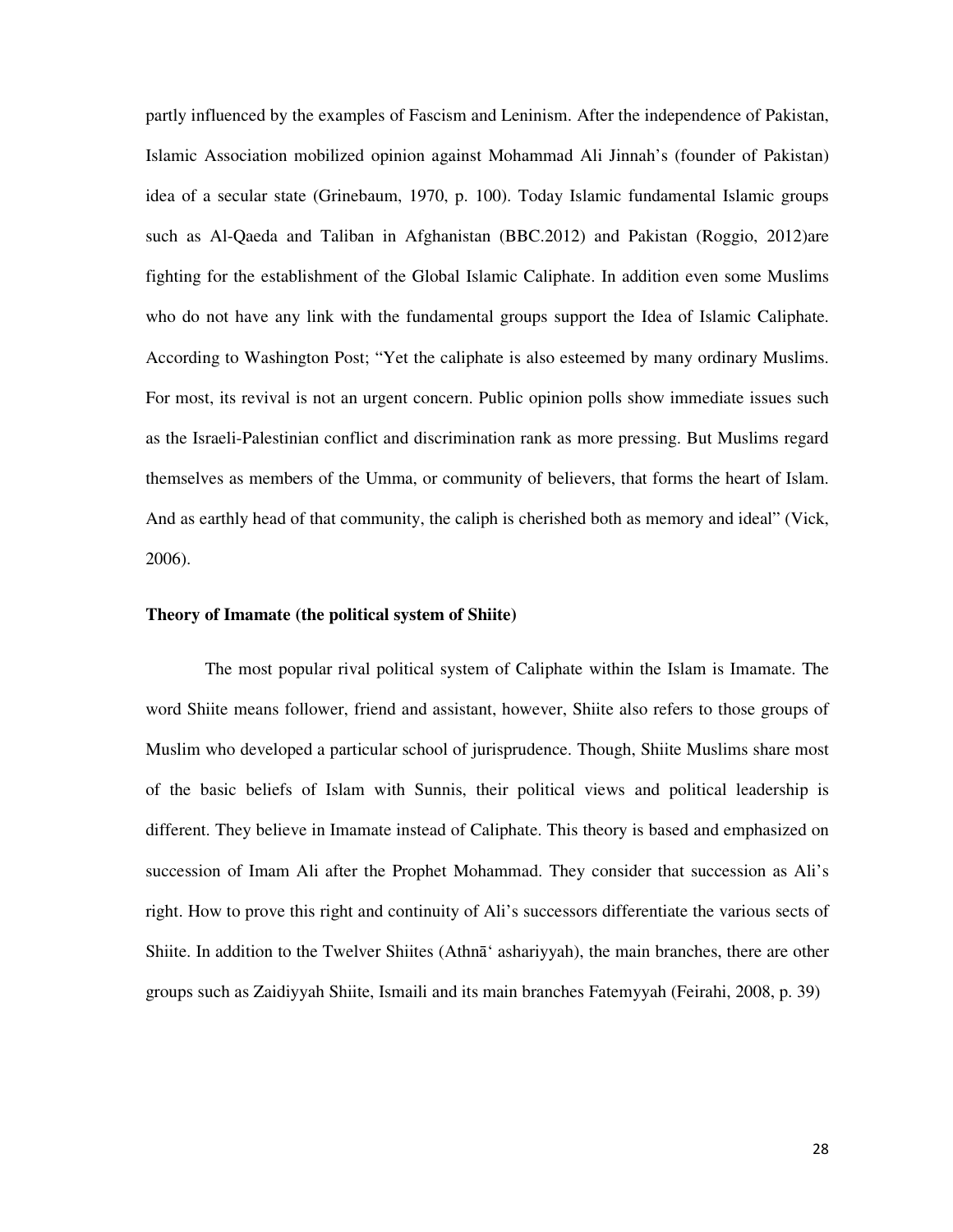## **Comparison**

During the early centuries of Islam, Caliphate system was the dominant political system and then it continued in the form of short-term Caliphate in Egypt in early  $14<sup>th</sup>$  century and the Ottoman Caliphate until 20<sup>th</sup> century. Unlike Caliphate Shiite's political system appeared only in limited parts of the Islamic land for a short time. Zaidyyah Shiite deployed in Yemen, southern Arabian Peninsula and for a few years in the southern coast of Caspian. Fatemyyah ruled in Tunisia and then later in Egypt nearly two centuries and in some historic periods, a few Shiite dynasties such as Buwayhid during the Abbasside Caliphate and Safavid established governments based on Shiite political views. The exact political interests of Buwayhid is not quite clear ,though as it was mentioned, this dynasty belonged to Shiite groups; they refused to overthrow the Abbasside Caliphate for the establishment of the Shiite regime. The Safavid dynasty benefited formally from the ritual and the name of Twelver Shiism. Some historians believe that it helped to shape the Shiite state in Iran afterwards. Even so, it could be difficult to consider this historic event as an example of the ideal political system in Shiite. Obviously, like Sunni states, some Shiite states such as Safavid do not represent fully the ideal type of government based on their true religious political perspectives, however, they reflected a number of certain aspects of both religions such as their jurisprudences, Islamic law and so on. As mentioned earlier, the political system of Caliphate was prior to its political theory. In other words Caliphate formulated afterward and as a dominated system continued through the history in most parts of Islamic land while political systems of Shiite had less opportunity to emerge. The other obstacles in Shiite political thoughts are its diversity and the fact that they mainly have developed theoretically without having real chances to be practiced fully. Those regimes that are attributed to the Shiite did not care much for existing Shiite political views to be structured accordingly. They prioritized their individual, local and ethnic interests ahead of political thoughts. Political theories of Sunnis are well experienced and they were developed gradually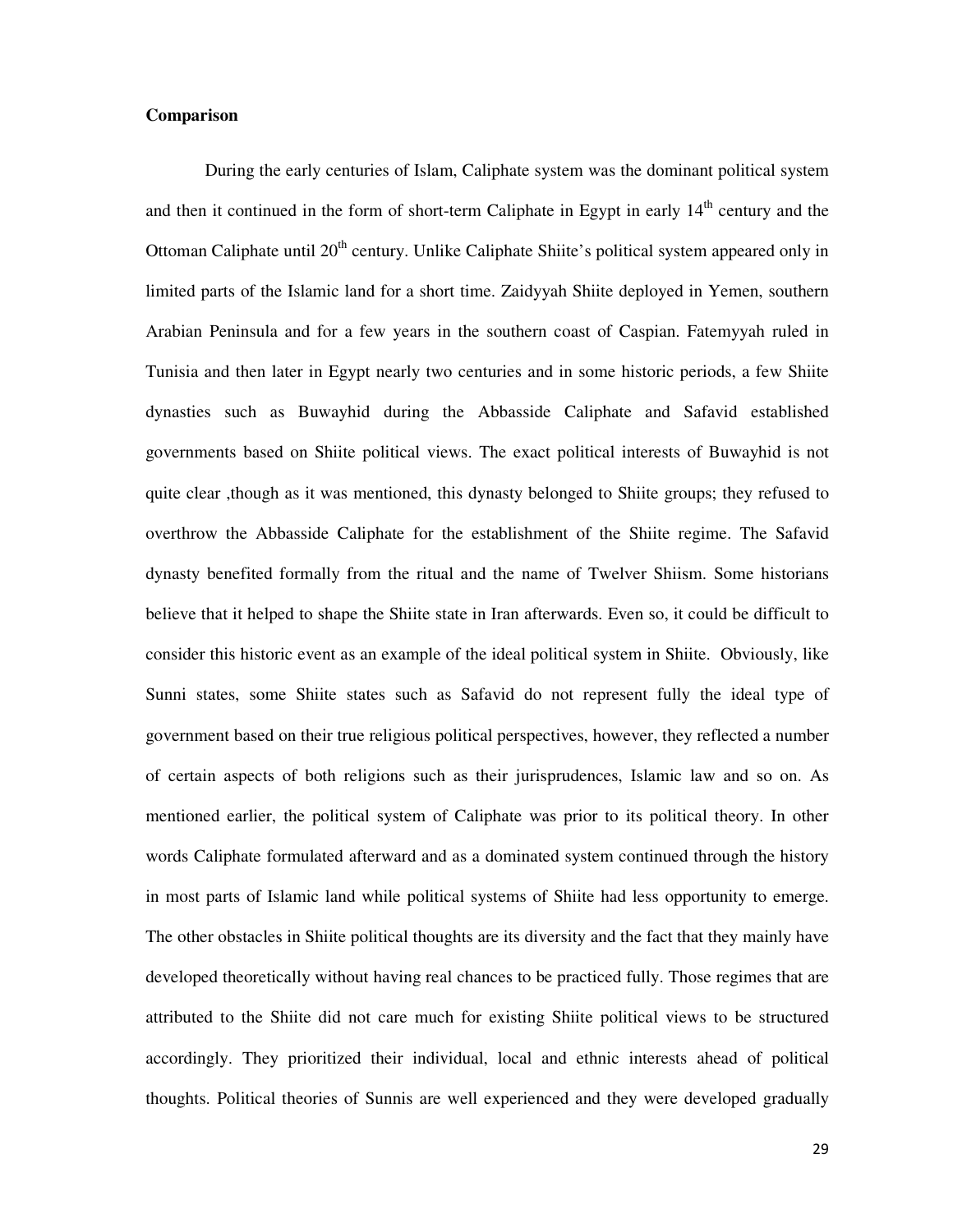through the history of Islam therefore they seem more practical. If we eliminate some of those historic events at beginning of Islam that led to develop the theory of *Hal-o-Eghd*, or *Estiikhlaf,*  they most probably did not have their current shape today, while it is difficult to make an assumption about the Shiite political theories in the same respect to Sunni's or at least not to this extent.

Shiite is an interpretation of Islam that promotes the belief that through the Imamate, Muslims will find out about those parts of the Islamic beliefs that they cannot learn it by their own; therefore, Imam will discover the trueness of Islam for all. To the Shiite Muslims, following Imam connects them to those uncovered dimensions because Imam is not an ordinary person. The main schismatic between Sunni's and Shiite's political thought is here in Shiite's concentration on an ideal type of political system while Sunni's is after a more efficient and realistic type of political system. It should be noted that the efficient system in Sunni's and ideal political system in Shiite's are not absolute and imagining that the ideal system is not effective or an efficient system has no ideal norms is not entirely correct. In Imamate system, according to Shiite, Imam is the best person who understood the true religious teachings of Islam and all his efforts focused on guiding the Muslim toward virtues. Hence, Imam is not an ordinary individual like others, he possesses an ability to understand and analyze the trueness of Islam, therefore Imam is selected not only by the Prophet Mohammad but actually by God. Shiite Imam cannot be elected by people thus, they have to obey him and they do not have any right to question or criticizes him because he is not in a position to be judged by ordinarily people (Qaderi, 2011, pp. 38-41).

According to Shiite, the infallible Imam has acquired all the knowledge about the religion through the Prophet or his predecessor and when he faces a question or a challenge, he learns enough knowledge to solve it through the divine inspiration that Allah entrusted him(Almozafar, 1417, S. 314).

30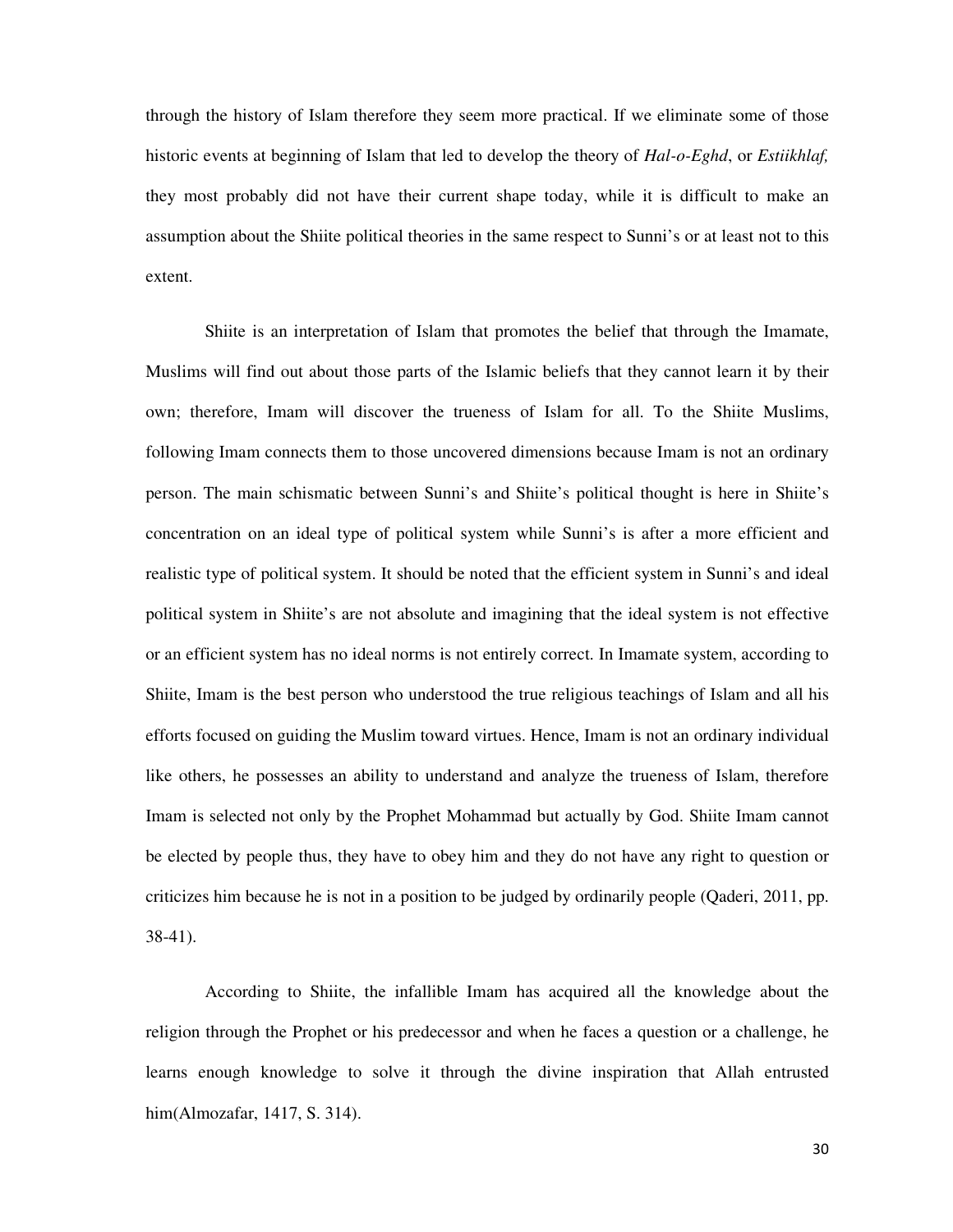This interpretation of the ruler in particular term "Imam" is different from the interpretation and the general doctrine of Sunni. Based on Sunni's doctrine, it is not necessary that ruler be the best (most ideal) person of his area and particularity people can question and criticizes him. There were some sects in Sunni that considered such position for four first Caliphs of Islam, however, it did not coexist with the general acceptance and not all the Sunni Muslims have such belief. Though in theory Muslims could criticize caliph, in practice questioning the caliph faced with many barriers, andsince power was concentrated in the hands of caliph, usually caliphs did not allow people to question their actions or observe their behaviors and those who had the courage to do so, faced the dangers afterwards. Consequently,caliphs somehow obligate themselves to consult with some people and hear their advices (Qaderi, 2011, S. 43).

## **Security in Caliphate and Justice in Imamate**

Security or keeping the political order of the Muslim society considered as the main functions of political system of Caliphate. Concerns that Sunni scholars had over the issues such as insurgencies, chaos, and disturbing the peace and political order of society made them to emphasize on security and prioritize it in their political perspectives. Basically, keeping the political order or security was the main element of efficiency in Caliphate System and those caliphs who were capable of repressing chaos and insurgencies considered as the most efficient ones. The first civil war in the Muslim society started after the assassination of Othman Ibn-Affan in 656 and the second one in 683 after the death of Yazid the first. These civil wars and the ones afterwards caused serious predicaments for the Islamic state and Muslims. Thereupon, it made Muslim thinkers to raise the issue of security. Theory of force (Esitla) created a very complex situation because insurgencies and chaos disturbed the order and it was reproached by everybody and on the other hand those who could successfully overthrow the caliph gain the same political legitimacy (Qaderi, 2011, S. 44).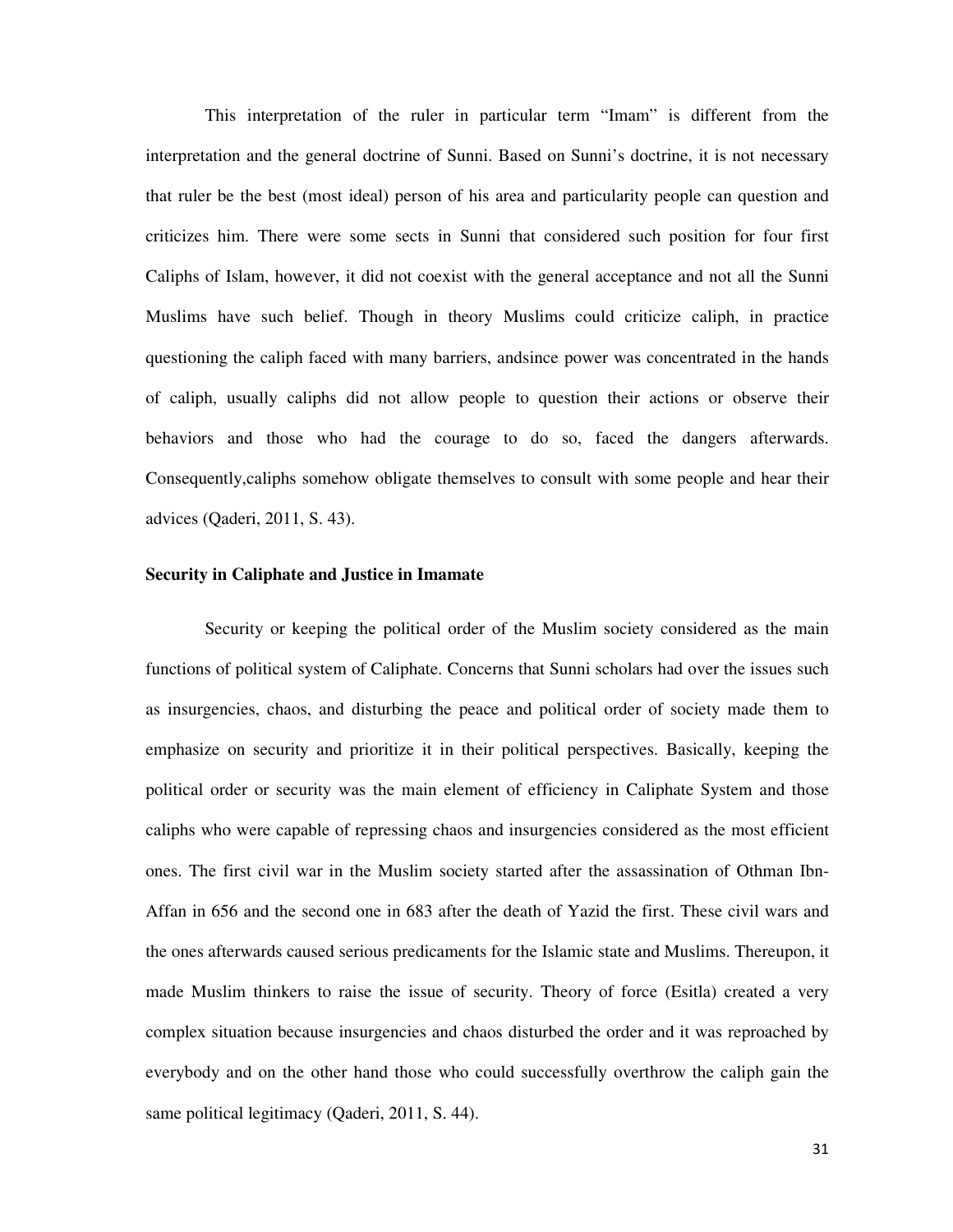Likewise, it is important to bear in mind that justice has a high position not only in Shiite political perspective but also justice is considered as one of the principles of Shiite religion. Justice in Shiite school of thought originated from two points: The first point refers to the knowledge and wisdom, which lies in the teachings of Islam that Imam fulfills it with his capability and his divine connection. It should be noted that Justice in Shiite stands in a higher level than all the human wisdom and his efforts on the other words, it is beyond the human limitation. According to Shiite, Imam with his divine wisdom understands the real trueness behind the issues and individuals, therefore, by employing this wisdom he institutes an order in society based on justice. Hence, in Shiite political view, the security and order in society, which is resulted by force is not desirable but it goes after an order that originated from justice. It is a virtue that only an Imam is capable of actualizing. The second point refers to the Imam and his true position to lead the Muslim society. To put it differently, Imam as the best individual who is selected by Allah must rule the Islamic society because the leadership of Imam equals to justice and inattentiveness to this fact is injustice (Qaderi, 2011, S. 45).

#### **Emerging and development the Shiite**

Imamate is the foundation of the Shiite teachings as a realign, particularly in the Towlver sect. the event of Ghadir Al-Khumm in 632 AC is a significant point in the history of Shiite because Imamate was announced for the first time. According to the Shiite narrative, Prophet Mohammad appointed Ali Ibn Abitalib as his heir and successor in a speech to the pilgrims who accompanied the Prophet in the Farewell Pilgrimage in a place named Ghadir Al-Khumm (Amini, 1365, pp. 60-85). However Sunni Muslims have a different narrative about this event, therefore, after the event of Saqifah, when Abu-bakr appointed as the first caliph in Islam, Political Shiite had shaped. Since, Shiite argues that it was Ali's true and undoubted right to rule the Muslim society (as an Imam) after the death of the Prophet not Abu-bakr or anybody else. Accordingly, they refuse the outcome of the Saqifah event. After the assassination of Othman,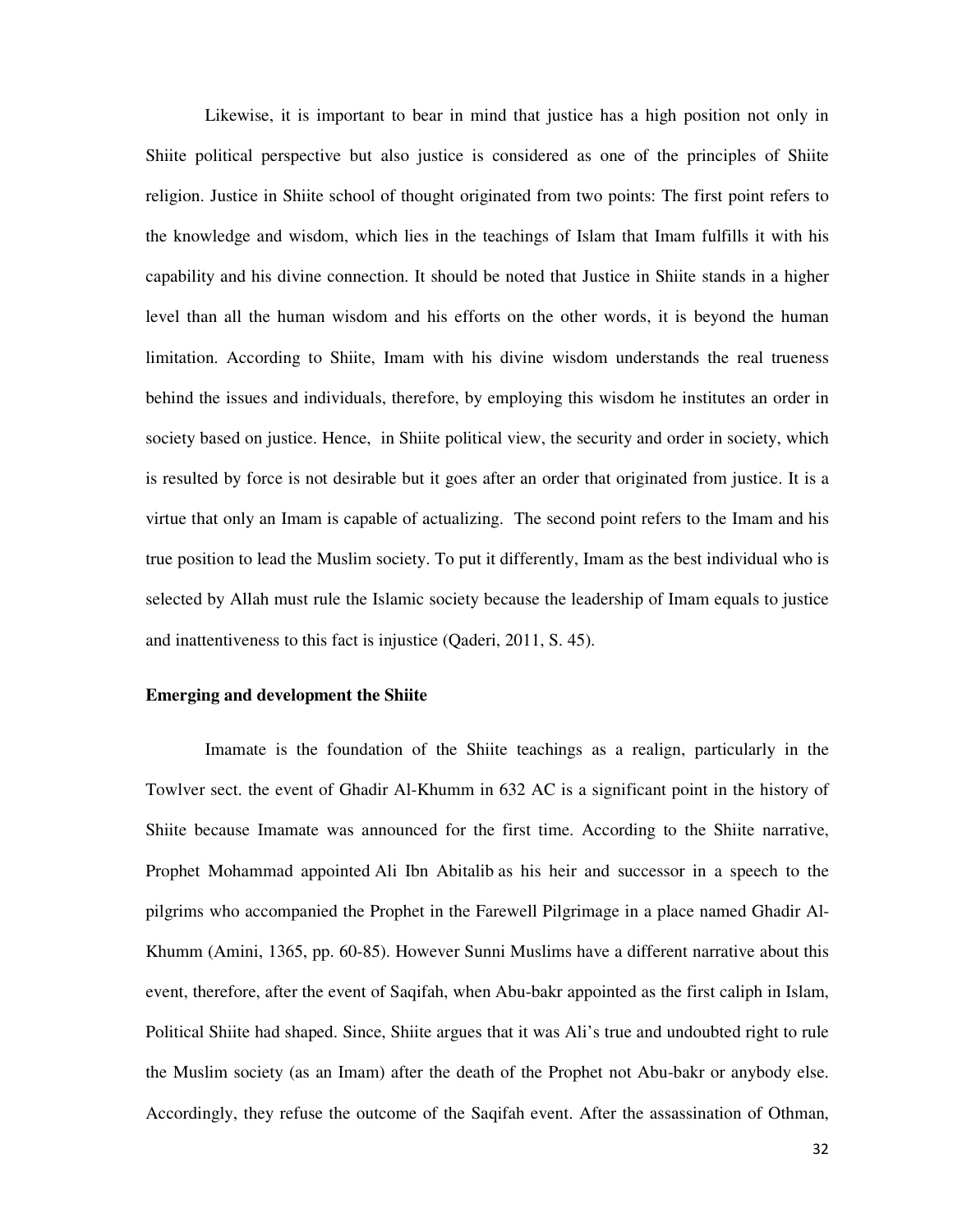those who supported Ali moved to the next step and Ali was appointed as the fourth Caliph of Islam and the first Imam of Shiite. Afterword, the martyrdom of Imam Hussein (the third Imam of Shiite and second son of Imam Ali), the political support for Ali's descendents had been increased not only among Arabs but also the Muslims of the time form new occupied lands such as Persia, who were called Mawali<sup>1</sup>,joined this movement. With the extension of Shiite movement among Mawali, some norms and teachings from Persian origin found its way to this movement. In addition, crisis happened in late Umayyad rulers, which end up with emerging Abbasid, division occurred among those who supported Ali and his descendents whom called Alawian now. Some only supported Ali and his descendents whom are also called Fatemyyan and other groups supported Bani Hashim tribe that Ali himself belonged to it. Since Abbasid<sup>2</sup> belonged to the same tribe so many people supported them and eventually they overthrow the Umayyad and like that, they created another system of Caliphate. Those who were deprived form the power later on called Shiite and they believed that Political leadership in Islam, Imamate, exclusively belonged to the true dissentients of Imam Ali not, but anybody else. Since Fatimah was the daughter of Prophet Mohammad and wife of Imam Ali, so the Shiites also were identified as the Fatimid or Fatemyyeh. Later on after the death of Imam Jafar Al-Sadiq, the sixth Imam of Shiite, a group of Shiites named Ismaili, separated from the main branch because they believed that Imamate continued in Ismail, the older son of Imam Jafar. They took the political power in Egypt and created the Fatimid Empire in 909 AC.

During the Imam Mohamad Al-Bagher (the fifth Imam) and Imam Jafar Al-Sadiq, the Shiite's political theology has developed; therefore, the jurisprudence of Shiite in its main branch is called the Jafari's jurisprudence. According to Shiite there is a true Imam in all time weather he holds the political leadership or not. With the exception of Hassan, the second Imam in Shiite, all other Imams are descendents of Imam Hussein who was the younger brother of

""""""""""""""""""""""""""""""""""""""""""""""""""""""""""""

<sup>&</sup>lt;sup>1</sup>Mawali or *mawālá* (Arabic: أبوالي) is a term in Classical Arabic used to address non-Arab Muslims.<br><sup>2</sup> Abbas, who was the origin of this dynasty was the ungle of both Prophet Mohammad and Ali

 $^2$  Abbas who was the origin of this dynasty was the uncle of both Prophet Mohammad and Ali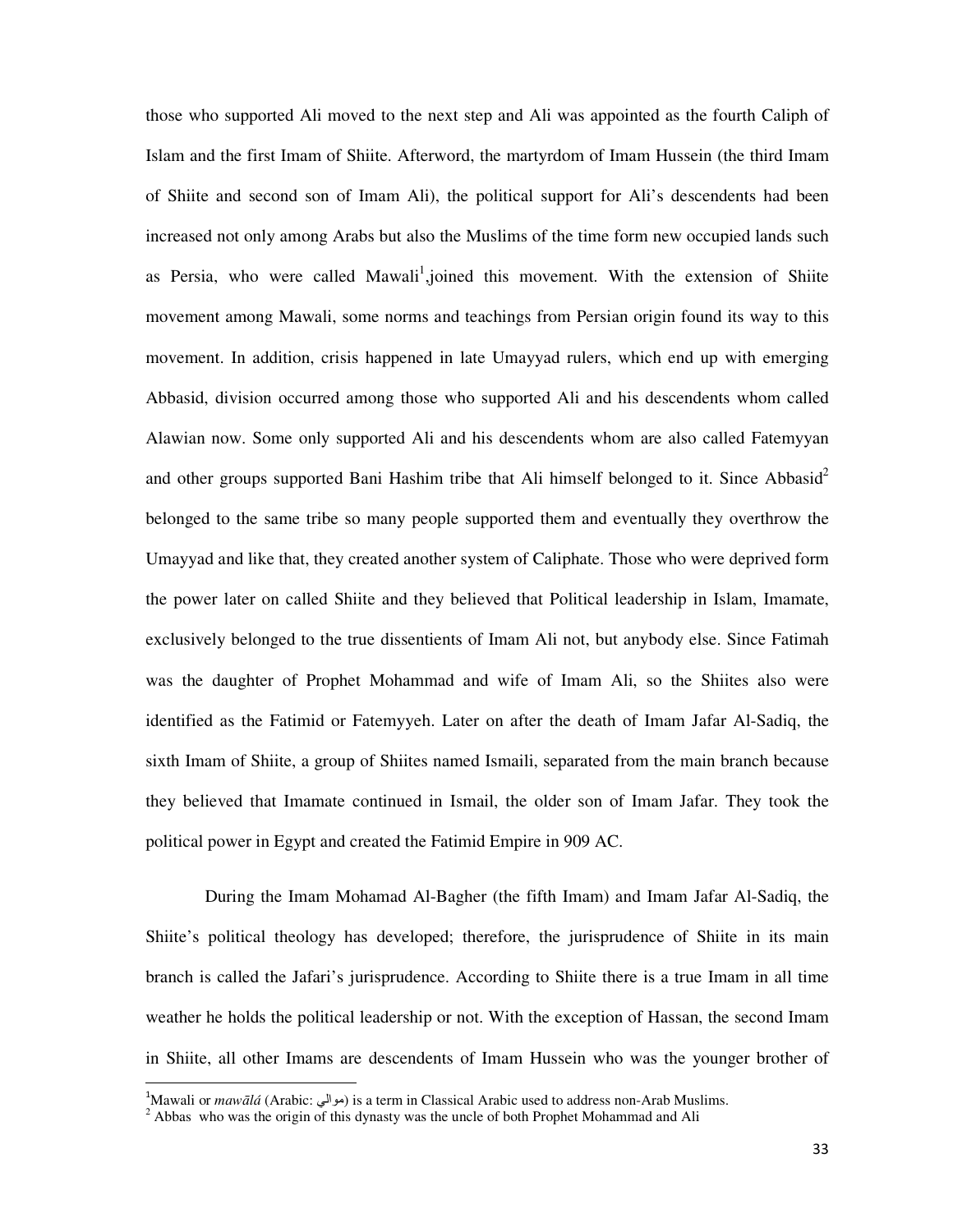Imam Hassan and third Imam of Shiite. Each imam had introduced the next Imam and that was the tradition of Prophet Mohammad who appointed Ali as his predecessor in the event of Ghadir Al-Khumm. In short, as it was mentioned earlier the main ramification in Shiite, there was the separation of Ismaili that happened after the death of Imam Jafar, theShiite continued in its main figure, though, which is the Twelver. Twelver Shiites believe that their last Imam, Mahdi, is in occultation until he returns at the end of time so they wait for his return. This belief led some of the Shiite scholars to establish a new political theory named Vilayat-e-Faqih. This theory is the base of political system in Islamic Republic of Iran (Qaderi, 2011, pp. 47-49).

## **Vilayat-e-Faqih or Absolute Guardianship of the Islamic Jurist**

Iran is the first country in the history of Islam that has adopted and applied the Absolute Guardianship of the Islamic Jurist in its constitution and its government. According to the article fifty seven, the word "Absolute" is used. This article reveals the crucial role of the Supreme leader of Iran in all policies (Feirahi, 2008, p. 241).

The power of government in the Islamic Republic is vested in the legislator, the judiciary and the executive powers, functioning under the direct supervision of the absolute religious Leader and the Leadership of the Ummah, in accordance with the forthcoming articles of the Constitution. These powers are independent of each other (Feirahi, 2008, p. 242).

Perhaps the theory of Philosopher-King of the Plato is the closest political theory in the West to the theory of Absolute Guardianship of the Islamic Jurist in Shiite. Because in this political theory in Shiite philosophy, everything is dependent on Imam and his decisions are the final words, the same way that Plato describes his ideal type of leadership in Philosopher-King (Qaderi, 2011, p. 51).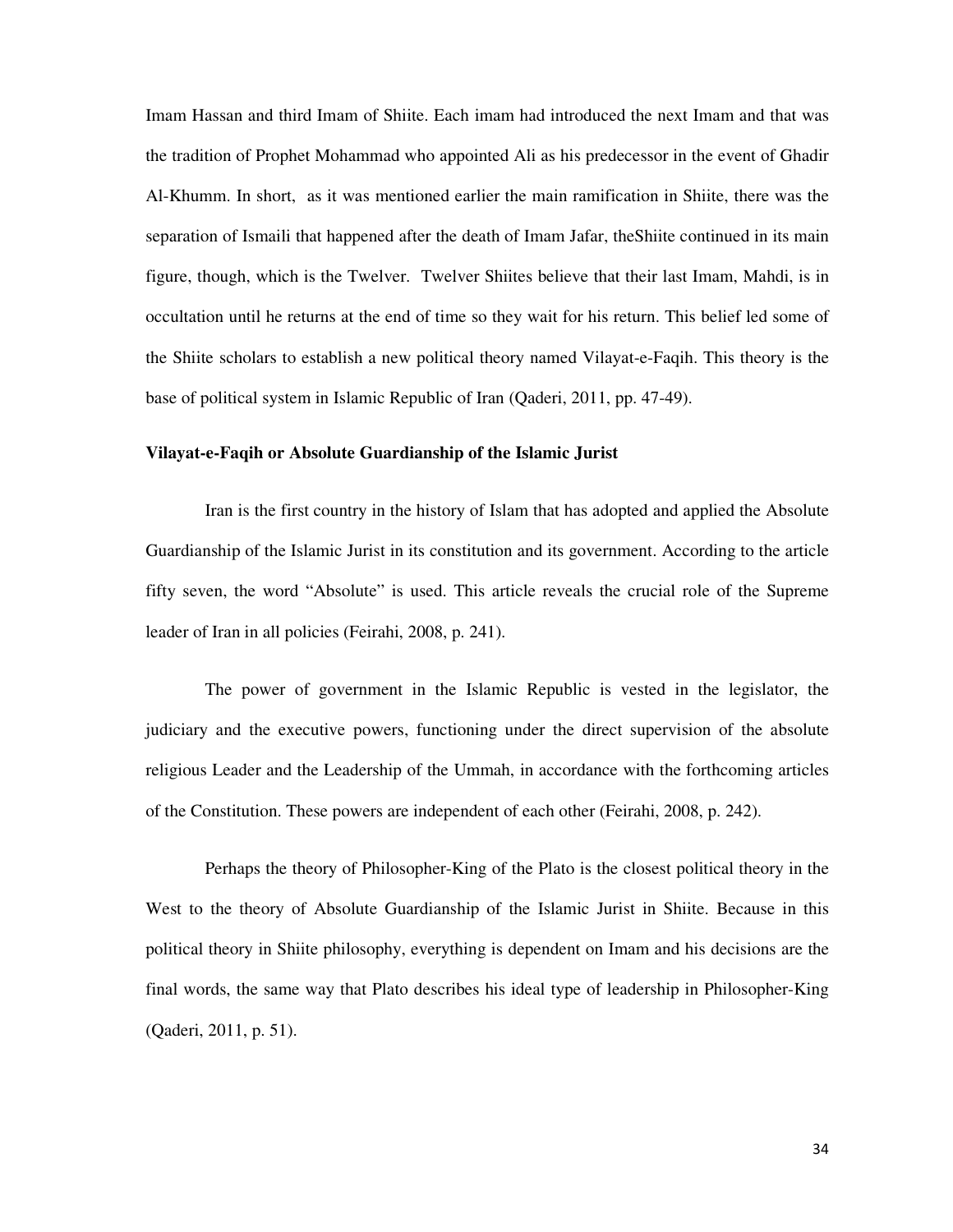As mentioned earlier, theory of Vilayat-e-Faqih (Absolute Guardianship of the Islamic Jurist) has shaped by Shiite Scholars who wanted to draft a political system based on the occultation of Imam Mahdi. In Shiite doctrine, issues of governance and political legitimacy during the absence of the Imam Mahdi are very important. According to the Shiite teachings, occultation of Imam is based on divine wisdom. Some of the Shiite Scholars believe that Muslims should wait for Imam Mahdi to come back and establish a true Islamic government. According to this group of scholars, all the governments during the absence of Imam Mahdi are illegitimate and usurper, therefore, they recede from any further political action and deny any responsibility in that respect. On the other hand, another group of Shiite scholars, based on their motive and type of interpretation that they had from the Shiite's doctrines, involved in political affairs. They were finally convinced to establish an Islamic state such as Absolute Guardianship of the Islamic Jurist during the absence of Imam Mahdi (Qaderi, 2011, p. 231). The years leading up to the Islamic Revolution of Iran were the peak of these political beliefs. The idea of the Vilayat-e-Faqih as a rule was created and advanced by the Ayatollah Ruhollah Khomeini in a series of lectures in 1970. He believed that during the Absence of Imam Mahdi, the qualified jurists, in political and other affairs are his true predecessors. According to Ayatollah Khomeini, the Islamic state (Absolute Guardianship of the Islamic Jurist) is truly the Allah's government (Khomeini, 1365, p. 460).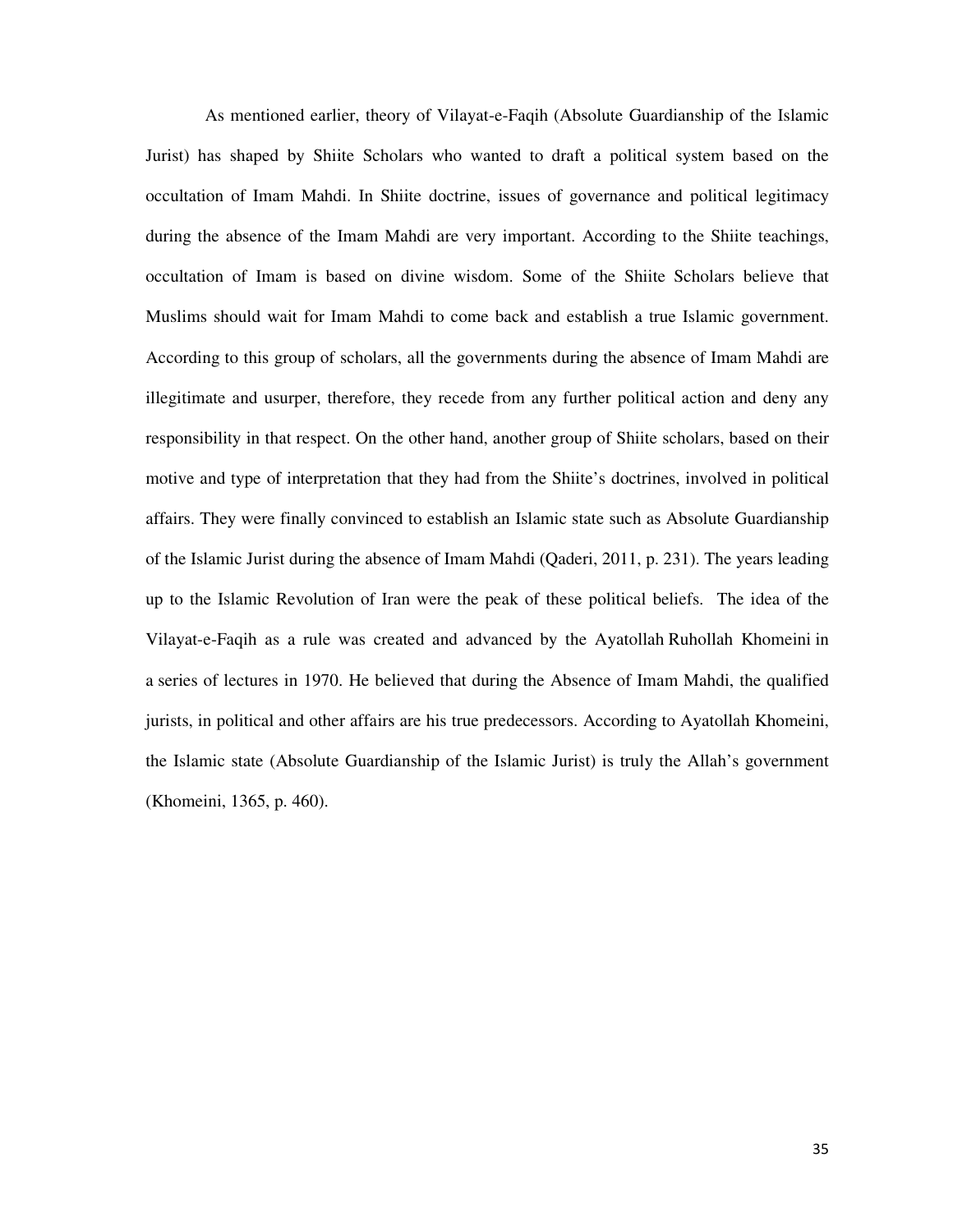#### **Chapter Two**

## **Theocratic tyranny**

Unfortunately, the rare efforts that have been done to restrain the Political Islam and connecting it with the reality of existing tyranny within the Islamic society have never been noticed and emphasized enough (Qaderi, 2011, p. 213). Al- Kawakibi in his book "The nature of Tyranny" (Tabiat al- Estibdadiah) gave a definition of Tyranny:" tyranny is, the possession of the common affairs of society and interpreting them arbitrarily". He explained the relationship between tyranny and politics. He also believed that tyranny is connected to some other issues, such as religion, science, wealth and nobility. At the end, he analyzes how to get rid of tyranny. According to him, political tyranny is the denying of other people's rights without fear of being questioned (Kawakibi, 1363, S. 33-41). Political system in Islamic society faced this basic obstacle from the beginning and today this problem still exists in the political structures particularly when this political system face crisis. The Muslim thinkers realized these obstacles and they have tried to find a balance between freedom and power (when it keeps the order and security in society) and they tried to answer this question; how could we keep the freedom and restrain the rulers. Unfortunately, these political theories about the political system within the Islamic world were not capable of finding such a solution and eventually they gave up the freedom for the good of security, as an important function of the political power, and they somehow drafted political system that dictatorship and tyranny were its main pillars (Feirahi, 2008, p. 49).

Mohammad Husain Naini, one of the Shiite scholars, believed that there are seven factors that create tyranny: Abusing of religion, worshiping the rules, existing division within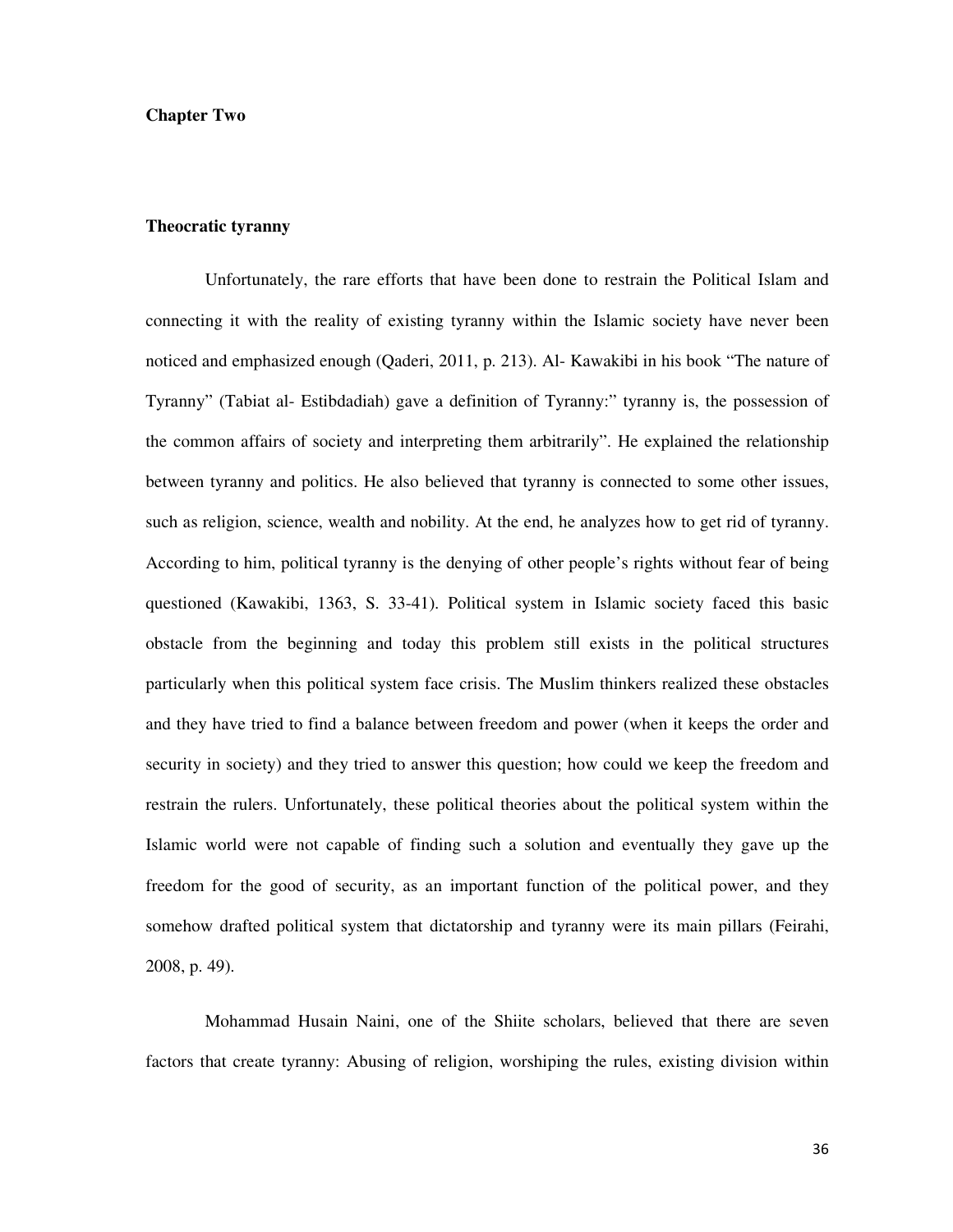Muslims, using force and creating fear among the people by dictators and the inferiority of the poor people and establishing the racketeering manners(Naini, 1360 , p. 125).

### **Authoritarianism**

Authoritarianism is one of the clear traits of the political system in Islam. Theories of the political system use some of the texts within the religious teachings that helped to create authoritarianism. These political theories have developed two reversed processes in the general structure of Islamic political system by leading them towards authoritarianism: first, reasoning and arguments about the conditions and methods of establishing the Islamic states, which ended up to denial of all other important conditions such as freedom, efforts to bring the real justice as duties of the Muslims rulers. Second, justifying the progressive elements of bullism and emphasizing on political dominance and pressures on Muslim's life (Feirahi, 2008, p. 50). Political theories in Islam, form both Shiite and Sunni, always try to connect the hidden authoritarianism in the political structure of Islam to the providence. According to viewpoints, from both Shiite and Sunni, Islamic political structure is justified by divine rights like other theocratic systems, therefore, religion defend the existing totalitarianism in such political systems. Mirza Ghomi, one of the other Shiite thinkers, believed "rulers take their position through the providence and they have been authorized by God to secure the Muslims lives and dispelling the enemies of the religion" (Kadivar, 1376, S. 71).

## **Despotism and absolutism**

Despotism or putting the ruler above laws is a trait of the Islamic political system. That trait is similar to the Plato idea about the Philosopher-king. Plato emphasized on knowledge for politician, philosopher-king. He thought that laws and regulations cannot provide the interests of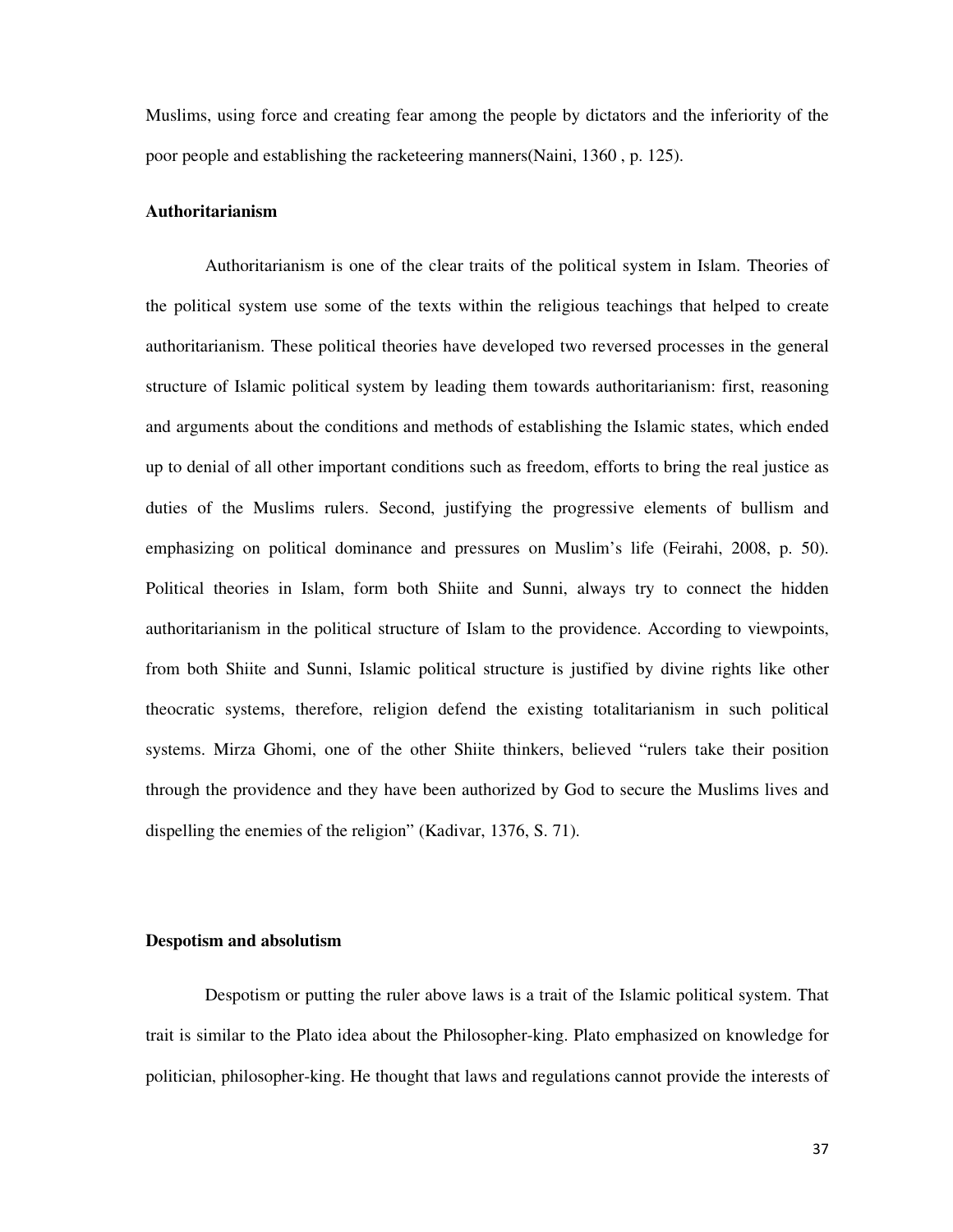political life in certain conditions and circumstances. According to Plato, the Philosopher- king should not be limited by laws and he must decide and behaves based on his knowledge and selfperceptions (Plato, 1367, p. 1614).

The religious theorists, both Shiites and Sunnis, consider the same quality for the ruler whether he is Imam or Caliph. This quality calls *Ijtihad* in Islam. Ibn-e-Ferah Hanbali emphasized that the Muslim rulers must be excellent in religion, so that he can act based on his understanding of religion (Ferah M. , 1994, p. 24). However, in reality, Caliphs extended their power from those religious texts, which gave them supremacy. Although, such acts were not according to the Sharia and even sometimes were against the Sharia'', unfortunately scholars legitimized their believers and explained them with the quality of Ijtihad in Caliphs (Hasan, 1992, p. 380). According to the Shiite political perspective, Imam's knowledge is the main condition to manage the society and infallibility of the Imam guarantees the right hood and safety of his judgment. According to the political views of twelvers, since the infallible Imam, Mahdi, is absent, there is no element of infallibility to secure the government. Here, as it was already mentioned, some Shiite scholars who believe that, with the exception of Imams, there is nobody qualified to rule the Muslims Society therefore, they left politics to kings. On the other hand, some other scholars by relying on the knowledge of religion or Ijtihad, concluded that a qualified jurist can be the Hidden Imam's successor. According to this belief, an ordinary person who even is not infallible, like the Hidden Imam, can rule the Muslim society by having all the authorities like the infallible Imam. This person with his unlimited power controls the society based on his own Ijtihad. That is the theory of Vilayat-e-Faqih, which has been practicing in Islamic Republic of Iran, since the Islamic revolution in 1979 (Feirahi, 2008, pp. 54-55).

Ayatollah Khomeini's speech at the time of appointing Mr. Bazargan as the Prime minister of the transitional government at the beginning of Islamic revolution in Iran: "I appointed him because I have authority from the God, so I decided to appoint him. Therefore,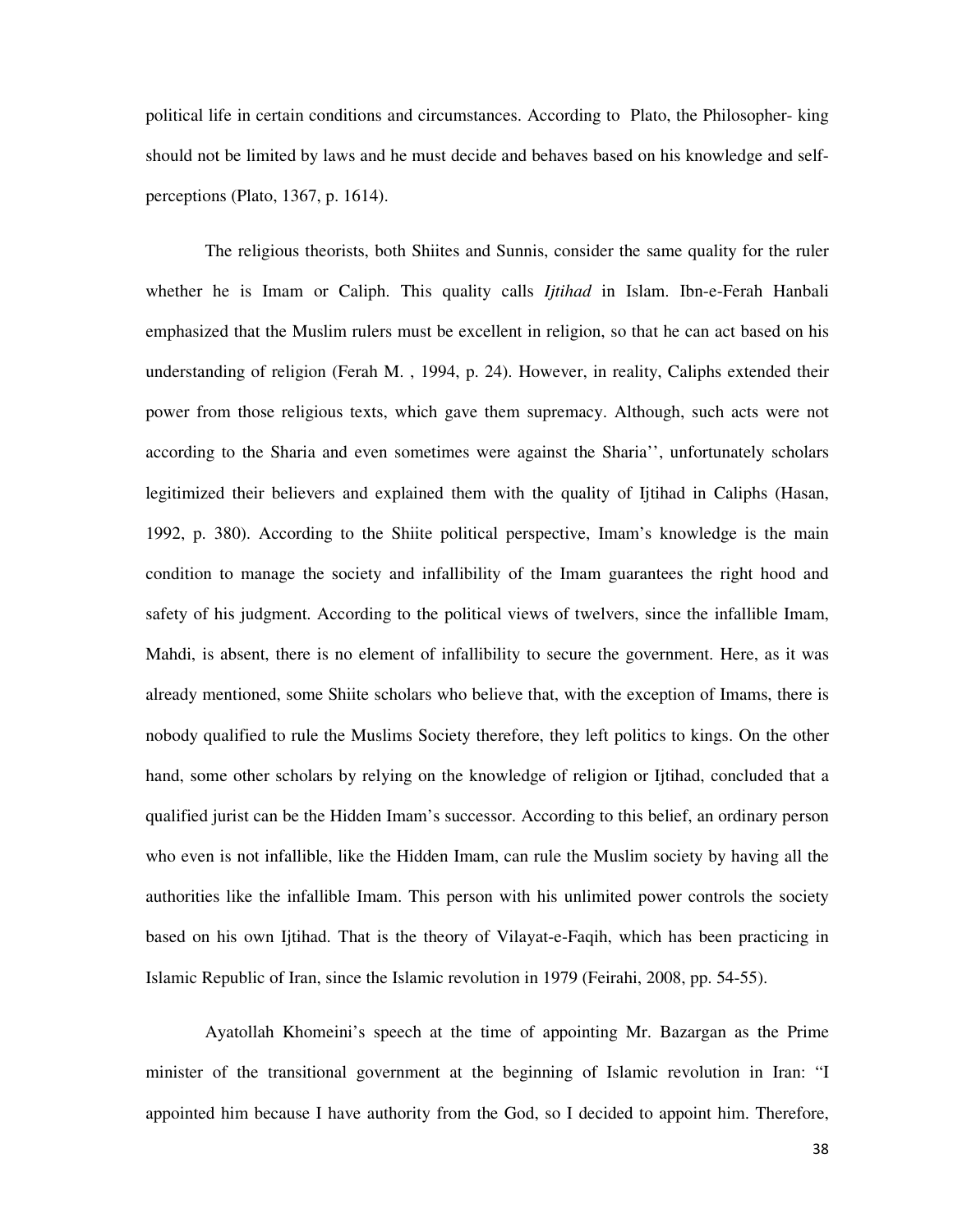people must obey him (Vajebo-al-etaet).So long as Khomeini was alive; the democratic principle was entirely subordinated to that of the Mandate of the Jurist. President Khamenei stated (1988) that the Constitution derives its legitimacy not from 'the majority of the people' but from 'the ruling Jurist'; 'the Mandate of the Jurist is like the soul in the body of the regime' (Arjomand, 1984, p. 183)

The noticeable fact is that the leader of the Muslim's societies "whether he is Caliph or Imam" he has unlimited authorities over the society and his authority is legitimized by the Islamic views.

#### **Velayat-e-Am**

Velaayt-e- Am or concentration of both political and religious affairs on one person (Caliph or Imam), is one of the significant traits of political system in Islam. From the beginning of the establishing of Islamic state, there was no distinguishing between political and religious affairs. Unlike the Christianity that these two are distinguished and apart from each other, when Prophet Mohammad established the first Islamic State in Medina, he had Velayat-e- Am on Muslims therefore, after him Muslim rulers took the Prophet as an example. With the exception of the Abbasside era, after the caliph Mamun Al-Rashid, when Caliphs didn't have enough power in comparison to the semi-independent rulers, through the history of Caliphate, Caliphs were powerful and they were considered as Zel-O-Allah or the shade of Allah. Caliph was in a position; which ruled both on worldly and religious affairs of Muslims. Thus, in the political theory of Caliphate and Imamate the Muslim ruler alone is responsible for all the issues such as religious, politics, judiciary and etc (Feirahi, 2008, p. 56).In other words, the theory of separation of powers, which is the base of all democratic regimes does not exist in any of Muslim political theories. According to the article 75 of the Iranian constitution, the Supreme Leader controls all other powers or branches of the Iranian government and/or in other Islamic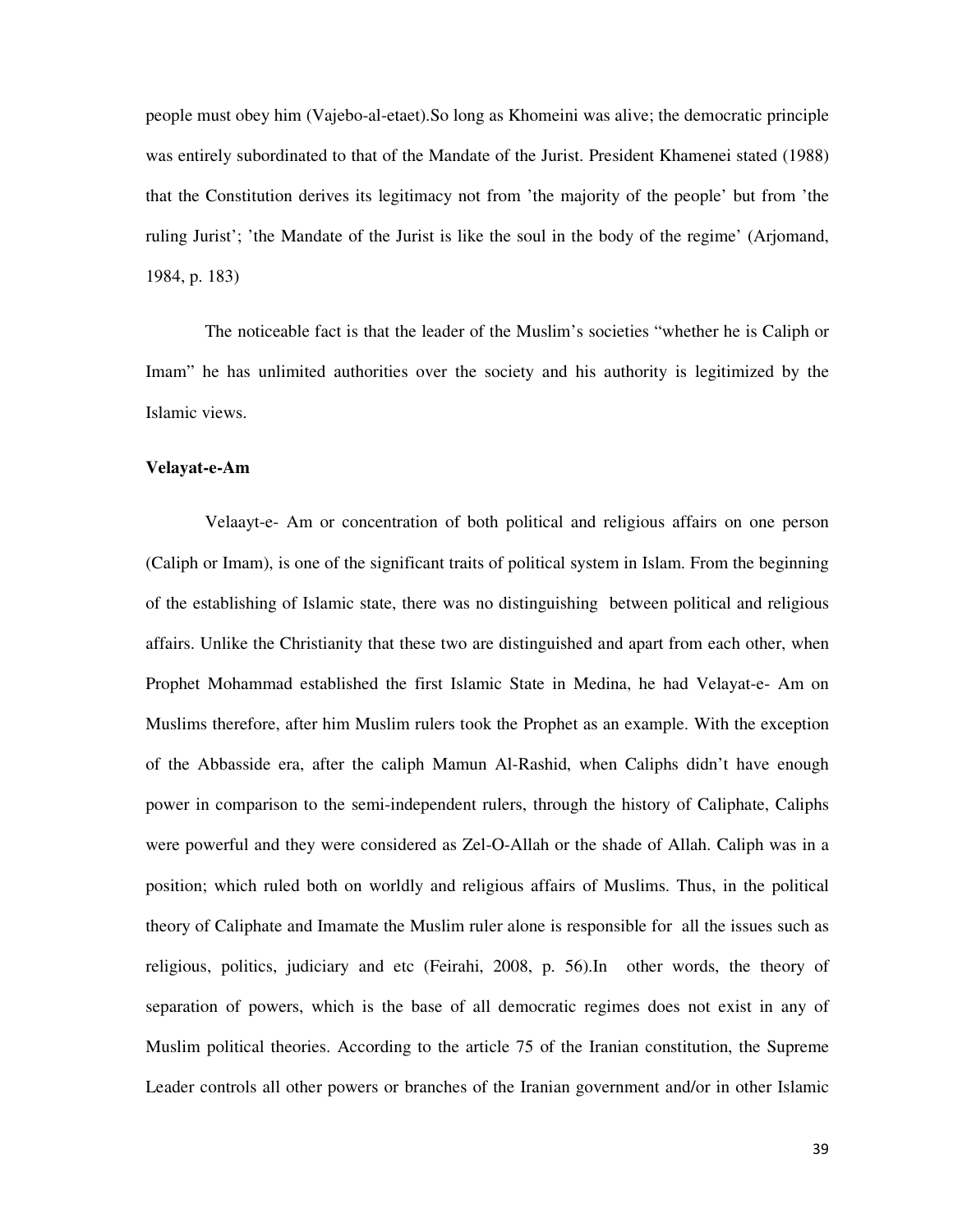country, Saudi – Arabia, the King has such power according to the Saudi constitution (WIPO, 1992).

### **Islam and Human Rights**

As already stated, one of the important duties of Muslims rulers is to implement the Islamic law or Sharia. Sharia laws should be enforced in the Islamic states. In other words, it means that the establishment of the Islamic state is a pre-condition for the enforcement of Sharia laws. The most important sources of Islamic law are Quran and Sunna in both religions of Islam Shiite and Sunni. The significant fact about these two main sources is their rigidity against any changes. This quality kept them in the same way from the beginning of the history of Islam form fourteen century ago. The possibility of reforms about those Islamic laws that originated directly from Quran and Suuna are very difficult even impossible. Implementations of these laws contradict with the international law particularly with the International Declaration of Human Rights and its various conventions. Particularly some of Sharia law or Ahkam about women, freedom of speech, religion and Islamic penal code, Hudud, are in a clear contradiction with various United Nations Conventions of Human Rights for instance, International Declaration of Human Rights, International Convention of Civil and Political Rights 1967, International Convention against Gender Discrimination 1975 and The Convention against Torture and Other Cruel, Inhuman or Degrading Treatment or Punishment 1984.

# **Sources of Islamic Law**

For a better understanding of this part, it is necessary to explain the Islamic Sources of Islamic law .The body of Islamic law is referred to as Sharia or Ahkam. This body of law originates basically from four main sources: the Qur'an, Sunna, Qiyas, and Ijma.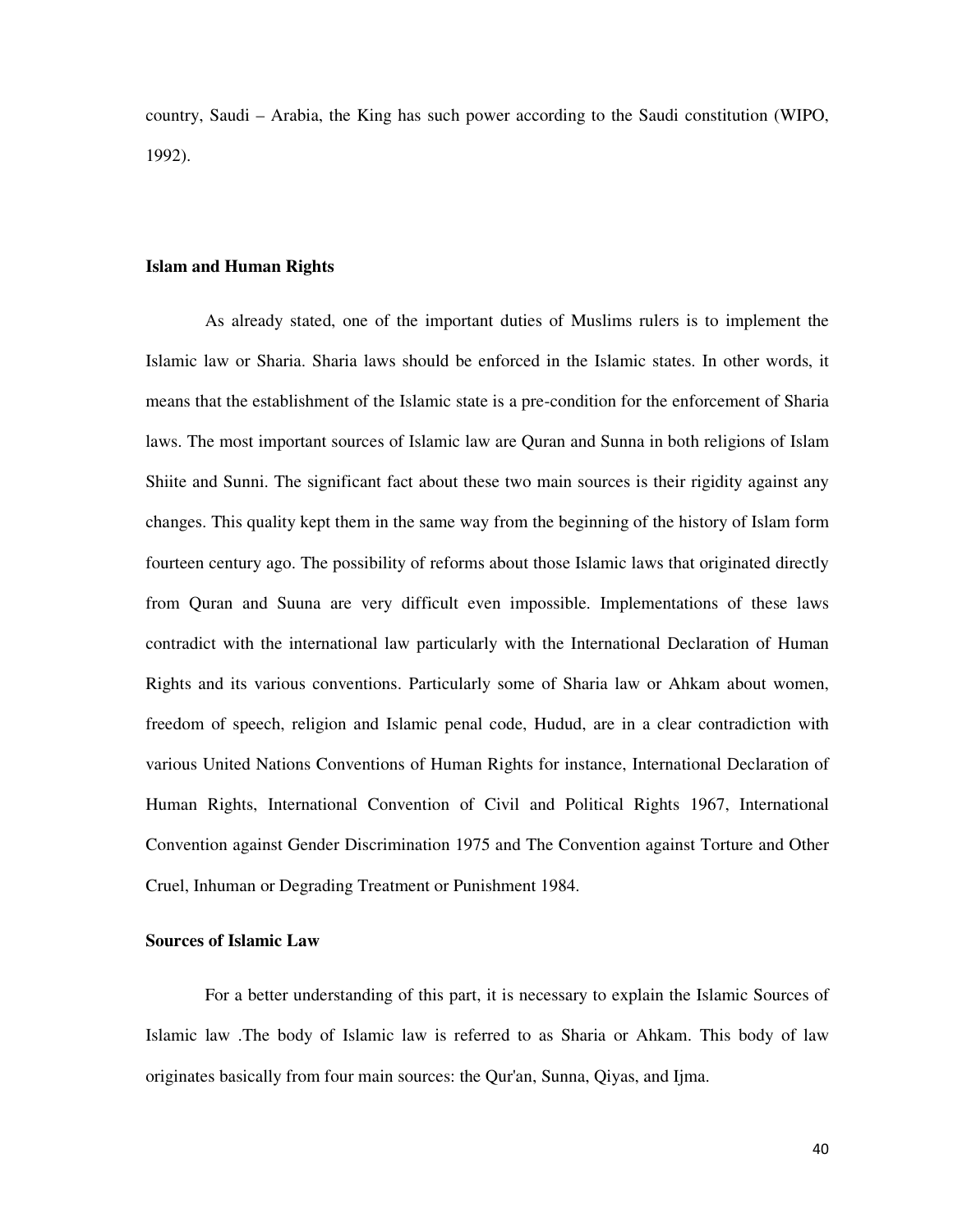The most important source of Islamic law is Quran. According to the Muslims, this book is the words of Allah as delivered by the Prophet Mohammed. Quran was revealed to the Prophet over a period of 23years, during the time he lived in, Hejaz, two cities of Mecca and Medina. Quran is composed of 6219 verses. About five hundred of these verses are legalistic in manner and some eighty verses deal absolutely with legal issues (Radford, 2000, p. 143).

The Sunna, as the second important source is defined as the practice of the Mohammad. Basically, the Sunna includes the sayings of the Mohammad, his manners, and his implicit approval of certain acts, of which he had knowledge. The Sunna in most of the time is only confirmation of the traditional law that was widespread in Hejaz at the time of the Mohammad's life to the certain degree that those traditional laws were not contradicted by him. The Hadith, which is the written record of the Sunna, was not gathered until many years after the death of Mohammad. Those who wrote down the Hadith did so by assembling the first hand witnesses, those who had lived with and observed the Prophet Mohammad and the secondhand testimony of the second and third generation followers of the original Companions of the Prophet. Some controversy exists as to whether the human element involved in narrating and interpreting the Mohammad's words and actions may have compromised the accuracy of the Hadith (Radford, 2000, p. 144). Some of the Muslim lawyers, however, look exclusively to the Quran and the Sunna as the sources of Islamic law and refuse the likelihood of mistake, bias or wickedness in the Hadith.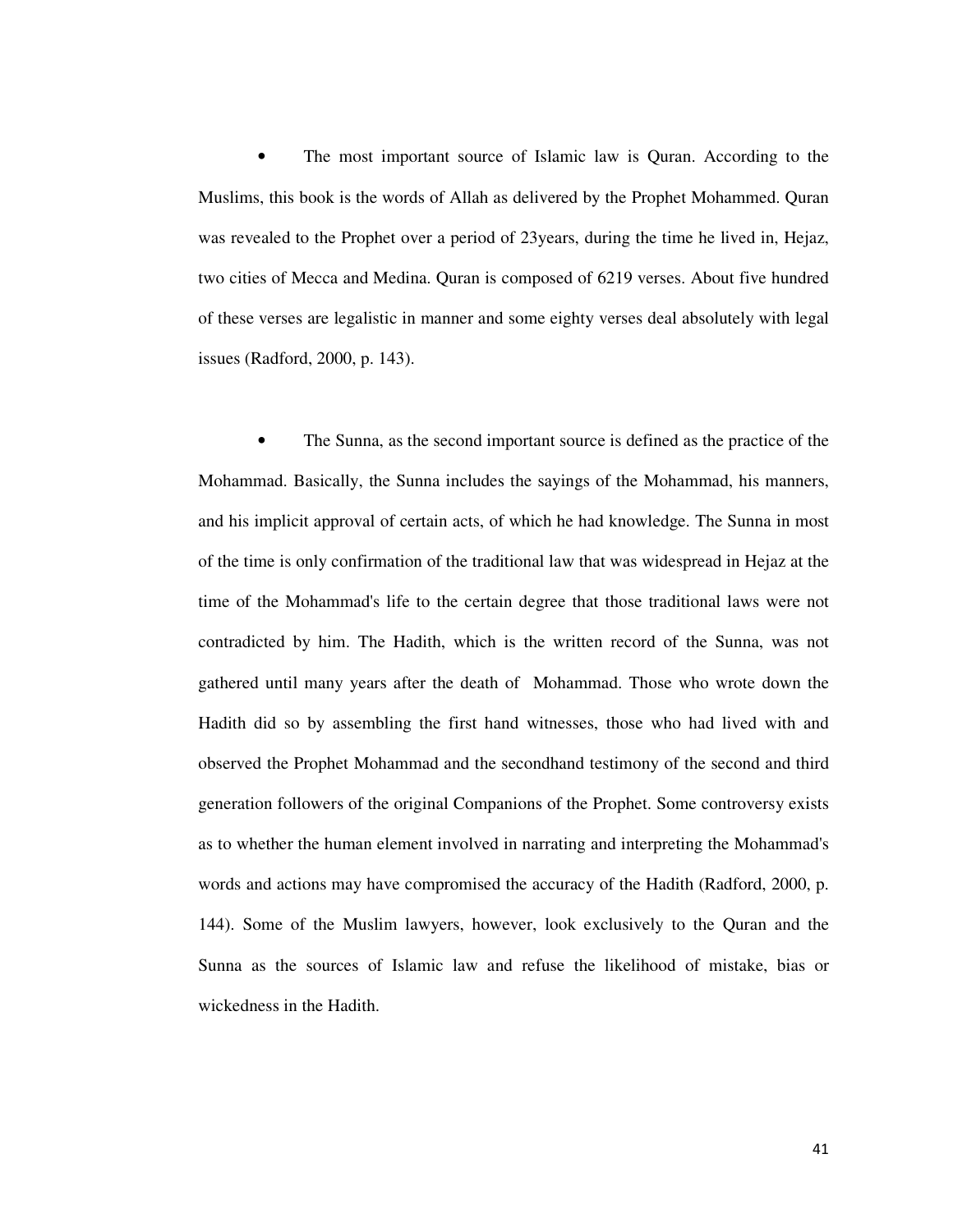• Qiyas and Ijma, the third and fourth sources of the law, are based in human analysis rather than Godly revelation. Qiyas indicates a development of the law through analogical argument, or the application of a textual rule from one circumstances to a different circumstances. Qiyas can be accomplished only if the underlying purpose of the rule itself is clear. A regular pattern of the use of Qiyas is the expansion of the expression of prohibition against the use of alcohol to include a prohibition against the use of drugs, which is like alcohol, impair the user's control of his actions. Ijma is the agreements reached by the Muslim scholars and jurists as to a rule of law (Radford, 2000, p. 145). As with Qiyas, Ijma indicates the application of human argument to the Quran and Sunna. Therefore, although the Ijma may have represented the undisputed judgment of a certain age, Ijma is not basically the agreement of all the past scholars.

### **Legal status of women in Islam**

One of undeniable facts about the humans is the gender difference, a difference that causes human species continue to live. The question is whether this difference in gender causes different legal status for women and men or not. The approach that some religions such as Islam have to this issue is not based on general concept of justice. Because, for instance in Islam, women consider as unequal human being in comparison to men. It is justified to the religion that because of some defects, women have less rights than men. However, the modern approach, which is represented by International Declaration of Human Rights to the same issue, is quite different. According to this approach, difference in gender does not conclude that women are not equal human beings like men therefore; women enjoy the same legal status as men. Generally speaking, Islam has accepted the gender discrimination and it is defended based on Sharia law. As a whole, the greater the influence of traditional Islam, or of fundamentalism, the more restricted women are, and the more difficult is the situation of non-Muslims, especially non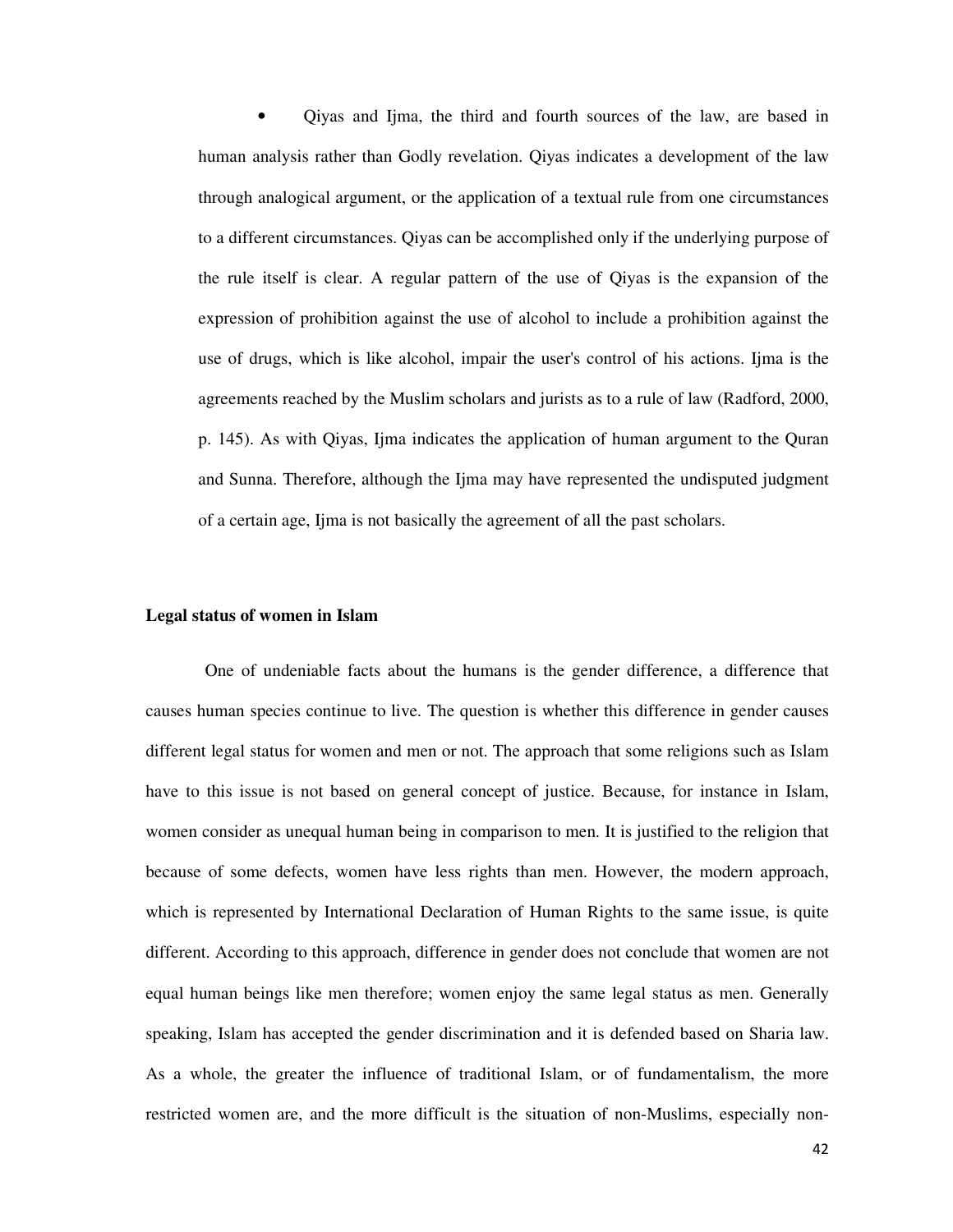theists. Many modernists in Islam have championed equality for women in marriage, including monogamy and an equal right to divorce, and equality for women in education (Othman, 1960, pp. 416-17).

Gender discrimination considered as a natural fact and it is accepted thorough the history of Islam so according to Islam, women has less rights in comparison to men. Ahkam about women can be divided in five categories:

• Ahkam about some cases such as divorce, custody of their children after the divorce and etc, which deny women from any rights and are exclusively for men

• Ahkam that considered less than half of the rights that are considered for men

- Ahkam that considered half of the rights that are considered for men
- Ahkam that give equal rights for both women and men
- Finally, Ahkam that women have more rights than men

However, it should be considered that the last two group of Ahkam are very small. In general, Ahkam about women do not offer the same rights that men enjoy. Sometimes even the basic rights of women are being denied by the religion. These Ahkam generally, contradict with the following international documents such as; Articles numbers 1, 2, 7 and 16 from the International Declaration of Human Rights 1948, Articles numbers 3 and 23 form the International Convention of Civil and Political Rights 1967, Articles numbers 1 and 6 form the International Convention against Gender Discrimination 1975 and some other International Human rights documents. In conclusion, the position of the Human Rights is better than the Islamic viewpoints in all of the existing contradictions between Islamic laws and the Human Rights documents. Prioritizing the gender over the humanity is not rational. If the racial difference cannot be the reason for having different legal status, why does the difference in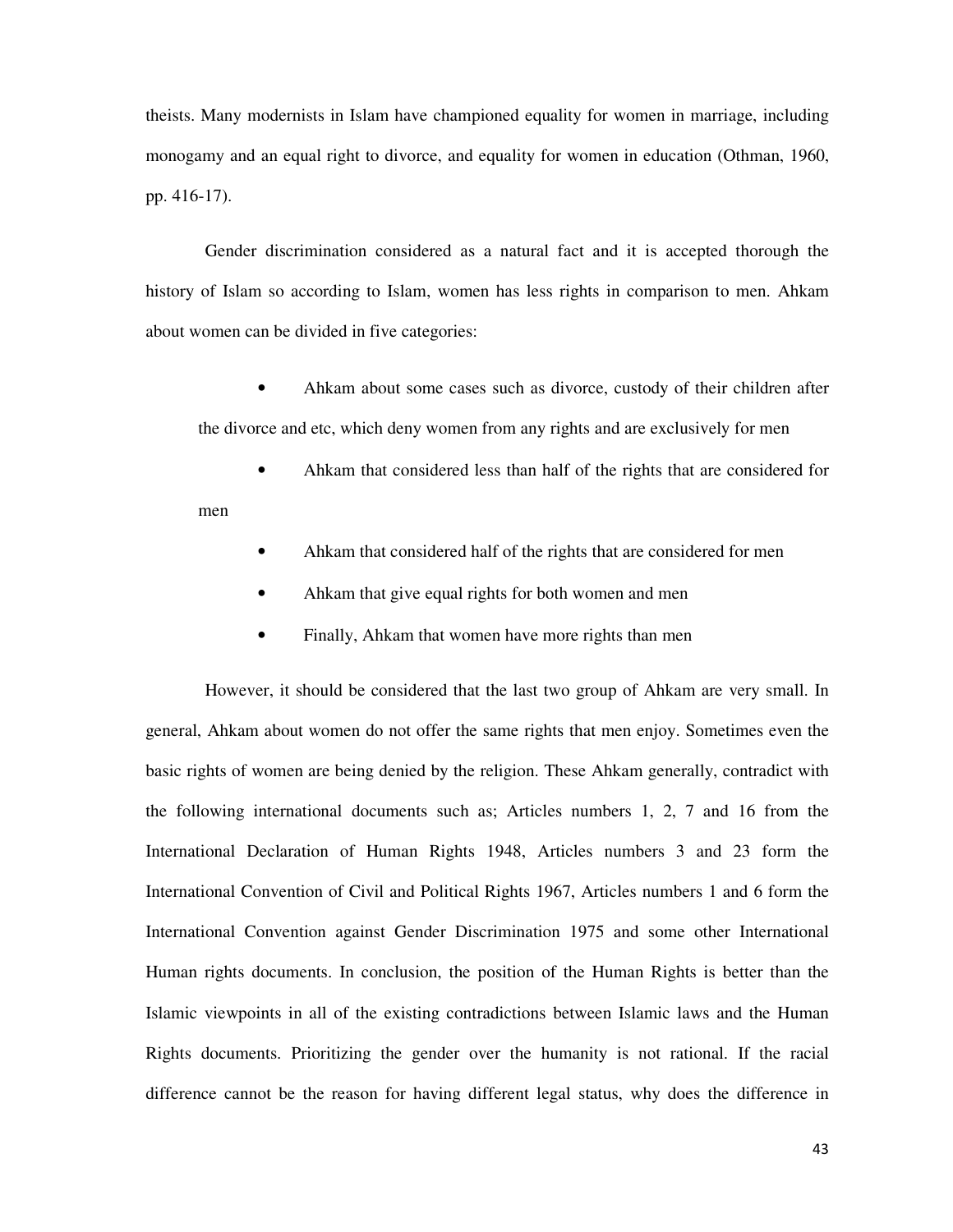gender can be a reason for difference legal status between men and women. Absolute inferiority of women in those Shari laws is obvious. In essence, gender discrimination is not acceptable because it is against justice, equality and common sense.

Similarly, today, there is an attempt, in some of the Islamic countries to discount the Sharia law with respect to the women status, which is represented by the Islamic laws but unfortunately this solution for the exiting contradictions between Sharia laws and Human Rights position about women is limitedly insufficient and simply not enough. Basically, these kinds of solutions are not capable of solving the problem specifically about those Ahkam, which are originated from the two main Islamic legal sources Quran and Sunna.

Here, some of the most important Ahkam about women in Islam are explained, which are originated from those main legal sources in Islam. These Ahkam are practiced in those countries that have an Islamic state.

### **A)** Inheritance

According to the Ayat 11 of Surat Al-Nisa, the amount of the inheritance that women receive is equal to only half of the amount that a man can inherit. This inequality in inheritance in the Sharia laws seems cruel but, some of the Muslim thinkers believe since it is only men who provide for their family, therefore naturally they inherit more than women (Mir-khalili, 2011). However, this justification with the new situation is not efficient because today women like men are working and providing for their families. The inheritance law, which has been practiced in Muslim countries, can not present the real justice and it needs to be updated with the modern situation.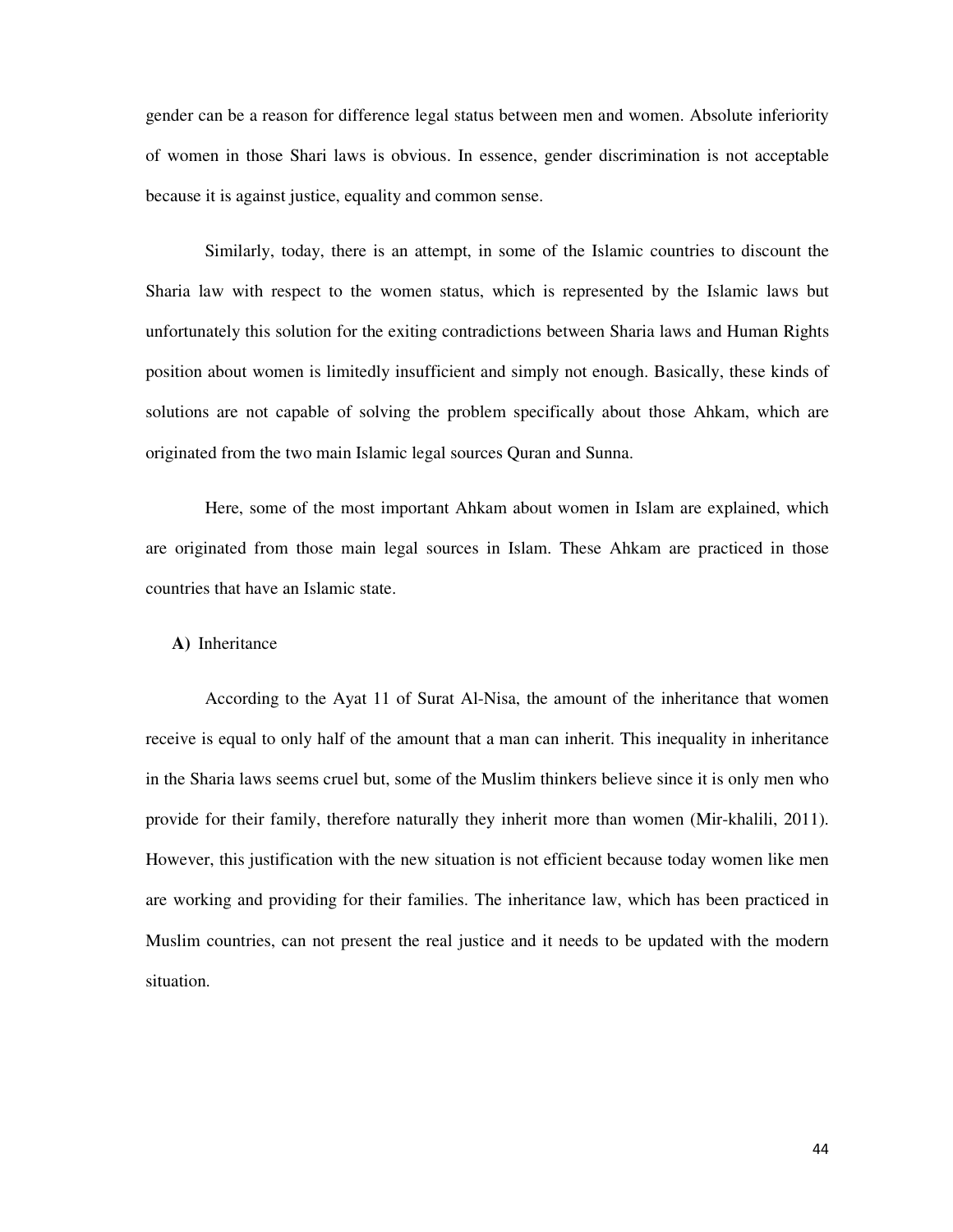### **B)** Marriage and divorce

Making decision about personal life is considered as basic rights that everybody regardless of its gender must have. However, according to the Islamic regulations about marriage and divorce, women are deprived to make a decision by their own independently. Issues such as forced marriage, arranged marriage and marriage of underage children are the consequences of these Islamic laws. Basically, Sharia has emphasized on the role of father about marriage of his daughters. It means that a woman cannot marry somebody unless her father decides so. This role is simply different from than the approval of the father in some cultures because according to the Sharia law father is his daughter's guardian (Mir-khalili, 2011). Based on Sharia, it is the father who decides about the destiny of their daughters. In case of the father's death, other male members of the family like grandfather, uncle or older brother has this guardianship and they can decide about the woman marriage. Here, we usually witness two severe cases, forced marriage and the marriage of the underage children that contradict with the article number 16 of the Universal Declaration of the Human Rights Declaration and United Nations Convention on the Rights of the Child.

It also should be mentioned that according to the Sharia laws, polygamy in Islam is legal and it justified by Quran Ayat 58 of Surat Al-Nisa and prophet Mohammad's tradition.According to the Sharia laws, the right of divorce is exclusively in the hands of the husband and women are deprived from such right absolutely. In some Muslim countries in limited and certain cases women can have the right of divorce as well; however, the basic principle is that the husband is the one who can decide about the divorce (Mir-khalili, 2011). It can be concluded that the Islamic regulations about marriage and divorce are completely patriarchal because it is the men who make decision about the destiny of the women form their marriage and divorce.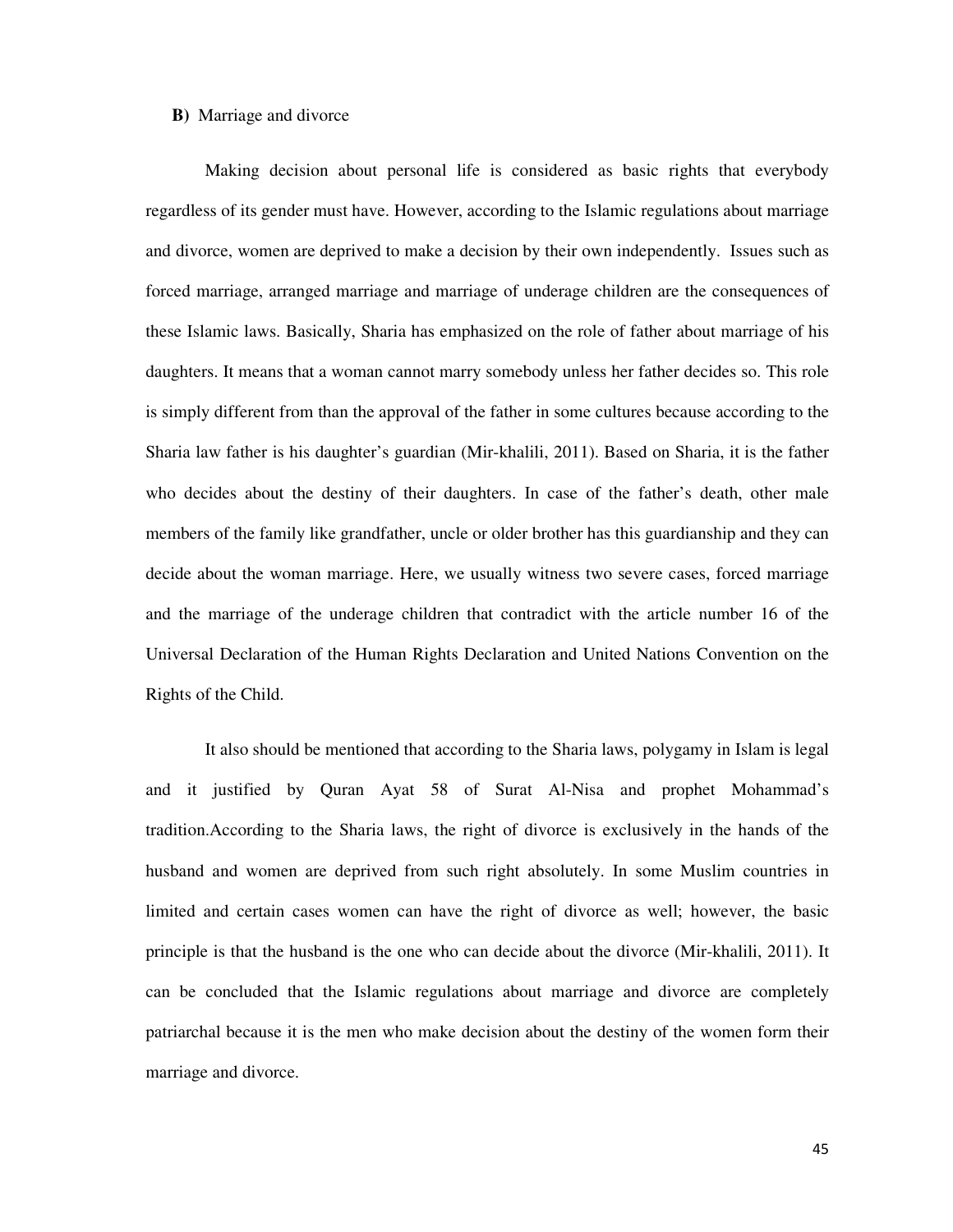### **C)** Custody of the children

One of the other denied rights of the women according to Sharia laws is the custody of the children in cases such as divorce or the husband's death. Based on Islamic laws it is the husband who holds the custody of the children after the divorce and in case of the husband's death, grandfather or uncle form the husband side are prioritized than mother of the children to hold the custody (Mir-khalili, 2011).

### **D)** Islam and Judgment of woman and woman's testimony in courts

The women rights about testimony and prohibiting them from working as judges are the other injustice issues about women in Sharia law. It indicates a very low position for women in the judicial system in Islam. According to the Sharia law, position of judging is exclusively for men and women are deprived from this right. Some Muslim thinkers justify that since women are too emotional, then their judgment is very poor so for the sake of the justice, it is better to deprive them form judging (Salehi, 2005, pp. 4-7). The other issue is the testimony of women in the Islamic courts; according to Islamic Ahkam in most cases women testimonial statements are not acceptable, however in some minor cases two women testimonies are equal to one testimony from a man. In fact that originated from the Quran Sort-al Bagharah verse (Quran, Al Bagharah. 282).

#### **E)** Qisas and Diyya

Qisas is a type of Islamic penal codes meaning, an equal retaliation that is based on *an eye for an eye* for instance, according to Islamic penal codes in case of murder, Islam consider execution of murderer by the victim's heir. This law is based on the Qura'nic statement from Bahgarah verses (Quran, Al Bagharah.178) and today in countries such as Iran, Saudi Arabia and Afghanistan, Qisas has been enforced. Yet, based on Islamic principles about Qisas, if a man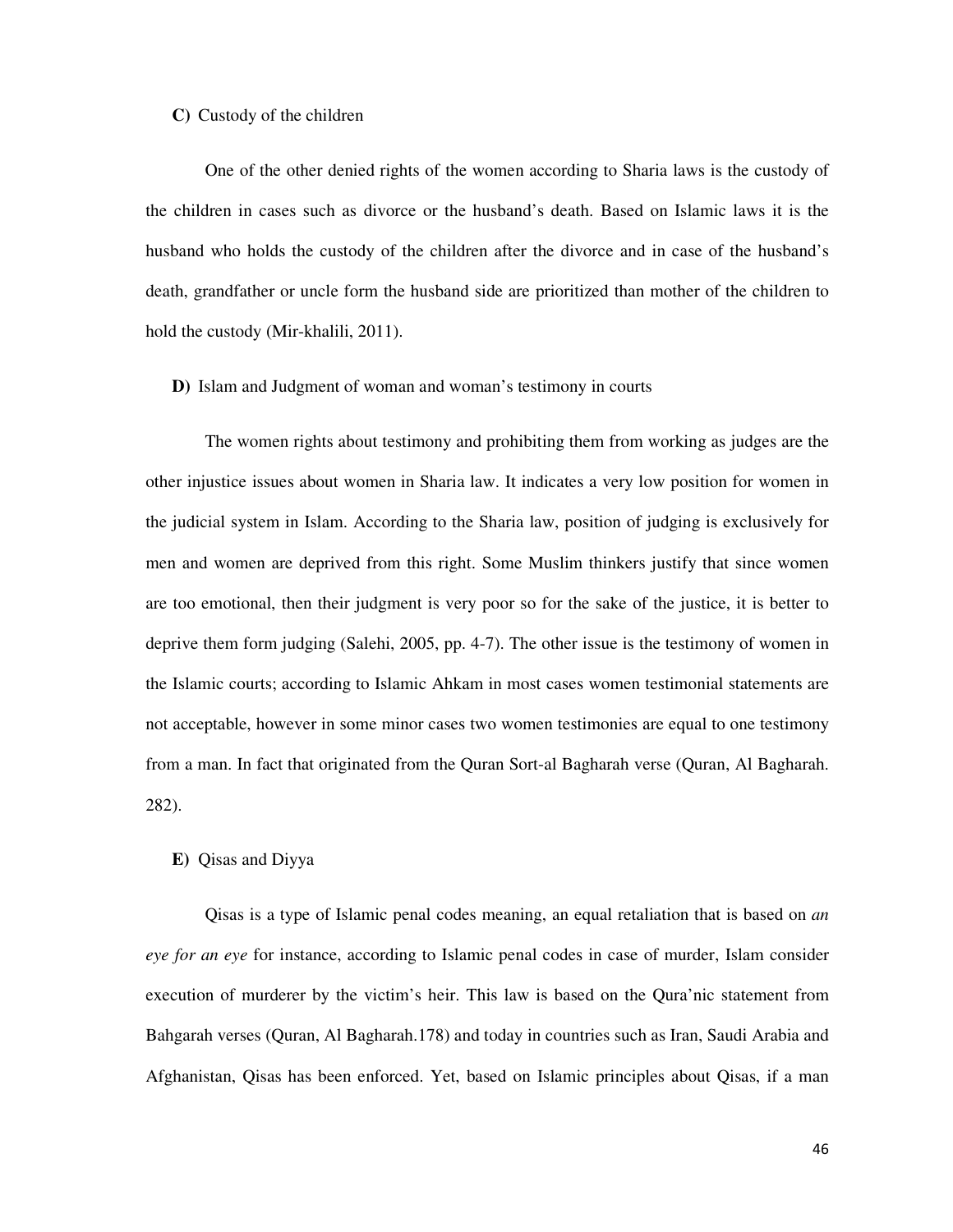murders a woman, he cannot be punished because a woman is equal to half of a man. In case of Diyya, a financial compunction, which is played to the victim or the victim's heir, women have fewer rights than men. Often this financial compensation for the damages that a woman receive is equal to the half of the money, which is payable for men in the similar cases. In the other words, the rights of women in Diyya like other issues in Islam are considered of half of what men have (Bavand, 2010).

### **F)** Hijab

Hijab is one of the other Sharia limitations, which are imposed on the Muslim women. In countries with Islamic states like Islamic Republic of Iran and Saudi Arabia Hijab for woman is mandatory. In other Muslim countries like Afghanistan it is enforced by the society but not by formal regulation. Of course issue of Hijab is not interpreted in a similar way in all the Islamic countries. The Islamic Ahkam emphasized on Hijab for women but as it aforementioned in two countries Iran and Saudi Arabia Hijab is part of the formal laws and those women who reject to wear Hijab they are punished by law. This issue obviously limits freedom of the Muslim women who live under the Islamic state. This limitation is not only on what woman have to wear but this pressure goes beyond the issue of Hijab and it contains other aspects of women's social lives such as presence in Politics, Sports, Education and so on. In addition, there is no limitation on education of women but it is influenced by the issue of Hijab. Therefore, the half of the potential power in the Muslim society is ignored by the existing gender discrimination (Watch, 2006, pp. 5-10).

### **Freedom of Speech and Opinion**

Those Islamic societies which are being ruled by Islamic states violate the Human Rights in different aspect. One of these aspects is ignoring and rejection the basic rights of human freedom. This means that citizens of these states are under the constant various pressures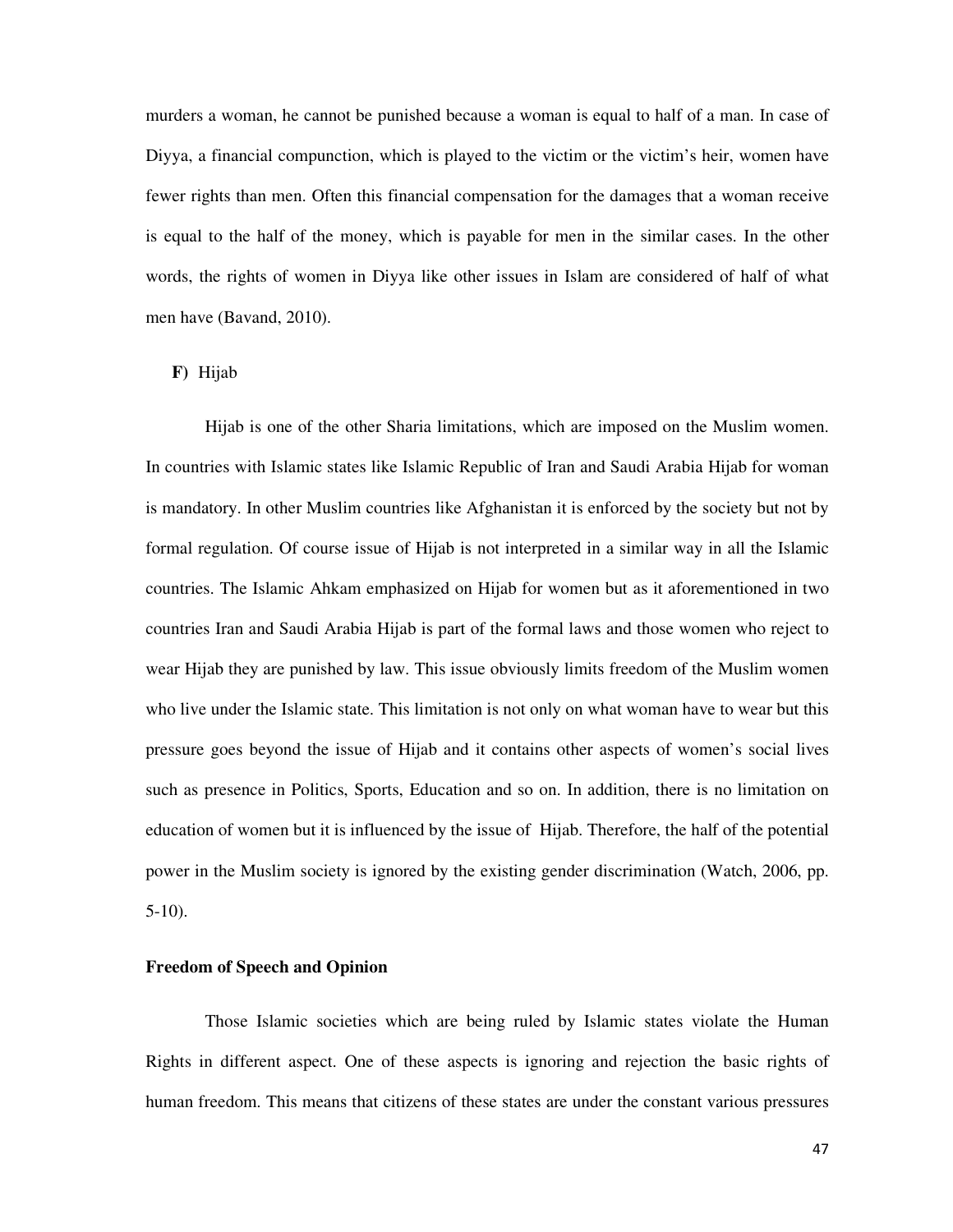from the religious institutions on one side and government as the formal pressure from the other side. These pressures not only deprived people from their basic individual rights but hold them in constant fear. Though ignoring the basic individual rights is the characteristic of all totalitarian regimes, in Islamic state, this trait is being intensified because according to the Islamic teachings and Ahkam several of religious and political ideological restrictions are imposed on different group of people such as; political intellectuals, religious reformists, writers, artistes and even ordinary people. The cases of violations of freedom of expression and opinion in Islamic states can be classified in the following groups:

- Political expression (Restrictions on Political parties and Media)
- Freedom of religion
- Freedom of arts and literatures

# **Apostasy**

To follow, one of the most important tools of the Islamic States against the freedom of expression and opinion is apostasy. Apostasy as a powerful religious tool is used to suppress the political opponents in the Islamic states. Since the Islamic state is structured and shaped according to the Political Islamic teachings and receives its legitimacy from the religion, therefore, opposing or disaccording this system can easily be interpreted as apostasy. Because according to the Islamic state any kind of political opposition, which questions the Islamic system or challenges it, considered as opposing and denying the religion. Opposing and denying the religion is the exemplar of apostasy. For instance the Islamic Republic of Iran during the 80s had executed thousands of its political opposition groups such as Socialist leftist groups, who even had a great role in the Iranian Revelation in 1978, under the name of apostasy. All these executions were approved by the religious Supreme Leader, Ayatollah Khomeini, and Iranian Islamic justice system. There are several other similar cases in Saudi Arabia and Afghanistan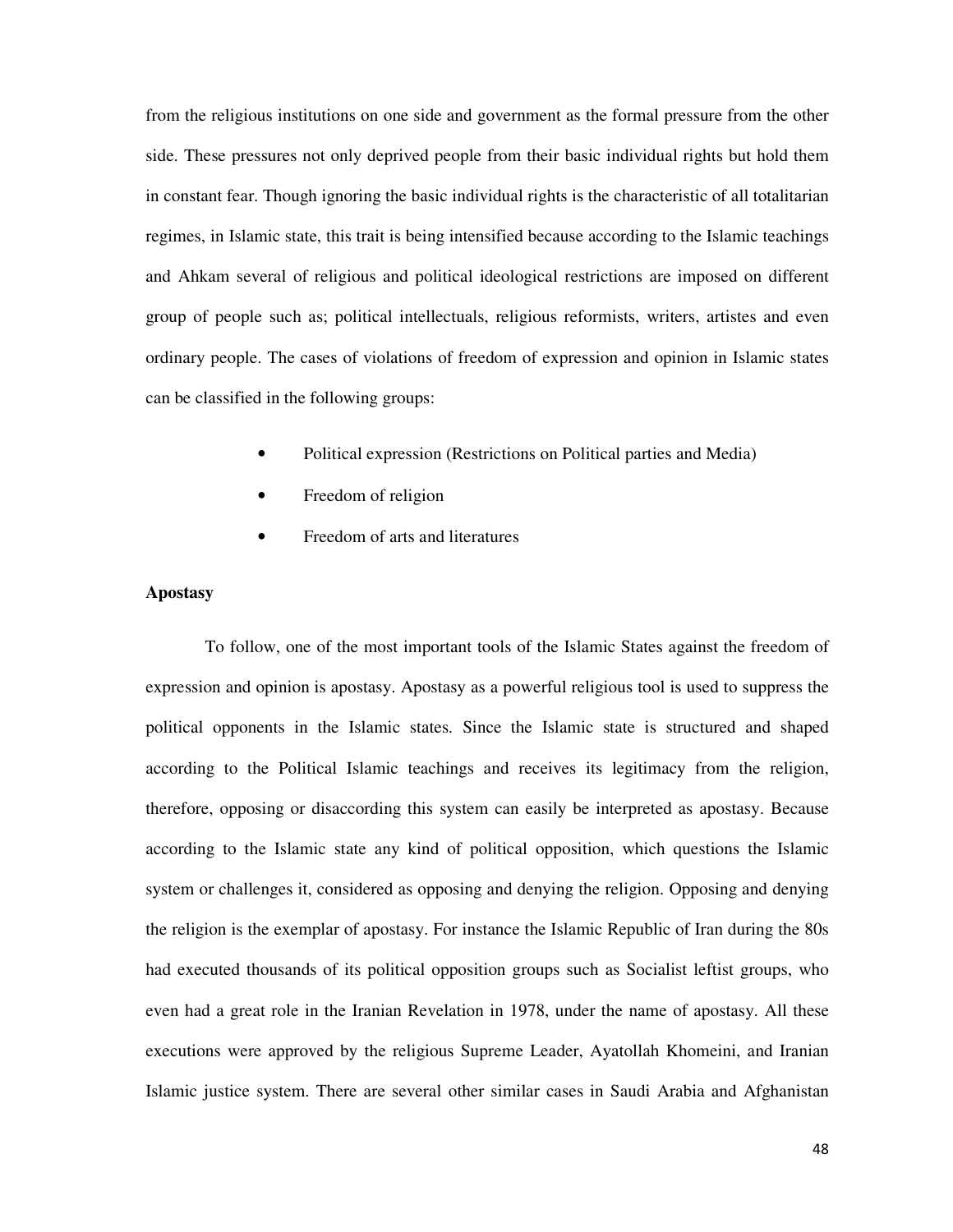under the Taliban that executed many of their political opponents and justified it afterword through the apostasy (Khomeini A. , 2009).

Concept of apostasy has used not only by Islamic state to supplant the political opponents but this concept can include even non political statements. In 1989, after the publication of the *Satanic verses* by Salman Rushdie the Indian-British writers, Ayatollah Khomeini the Supreme Leader of Iran considered this book as a profane act against Islam and sentenced the writer to death through his famous Fatwa (Slaughter, 1993, pp. 153-59). This act had an extensive international reaction in condemnation of the Khomeini's Fatwa. In fact, that was the first time for many people in the West to learn about the concept of Fatwa. Sometimes even an artistic expression in the field of music can be included as an example of apostasy. For instance an Iranian singer named Shahin Najafi was sentenced to death because in one of his songs he had some humorous comments about one of the Shiite infallible Imam (Sharafedin, 2012).

Form the Islamic state's viewpoint everything that can challenge the religious legitimacy of the Islamic Political system is dangerous and it should be repressed. Sometimes this repression is explained by sentencing through the apostasy. Therefore, there is no difference between the political comments or artistic expressions because all of them are considered as challenges.

However, one of the common reasons for sentencing people to apostasy is conversion from Islam to the other religions. If a Muslim converts to other religions and insist on his\her new religion, this act considered as apostasy and apostasy according to the Islamic penal code is punishable by death.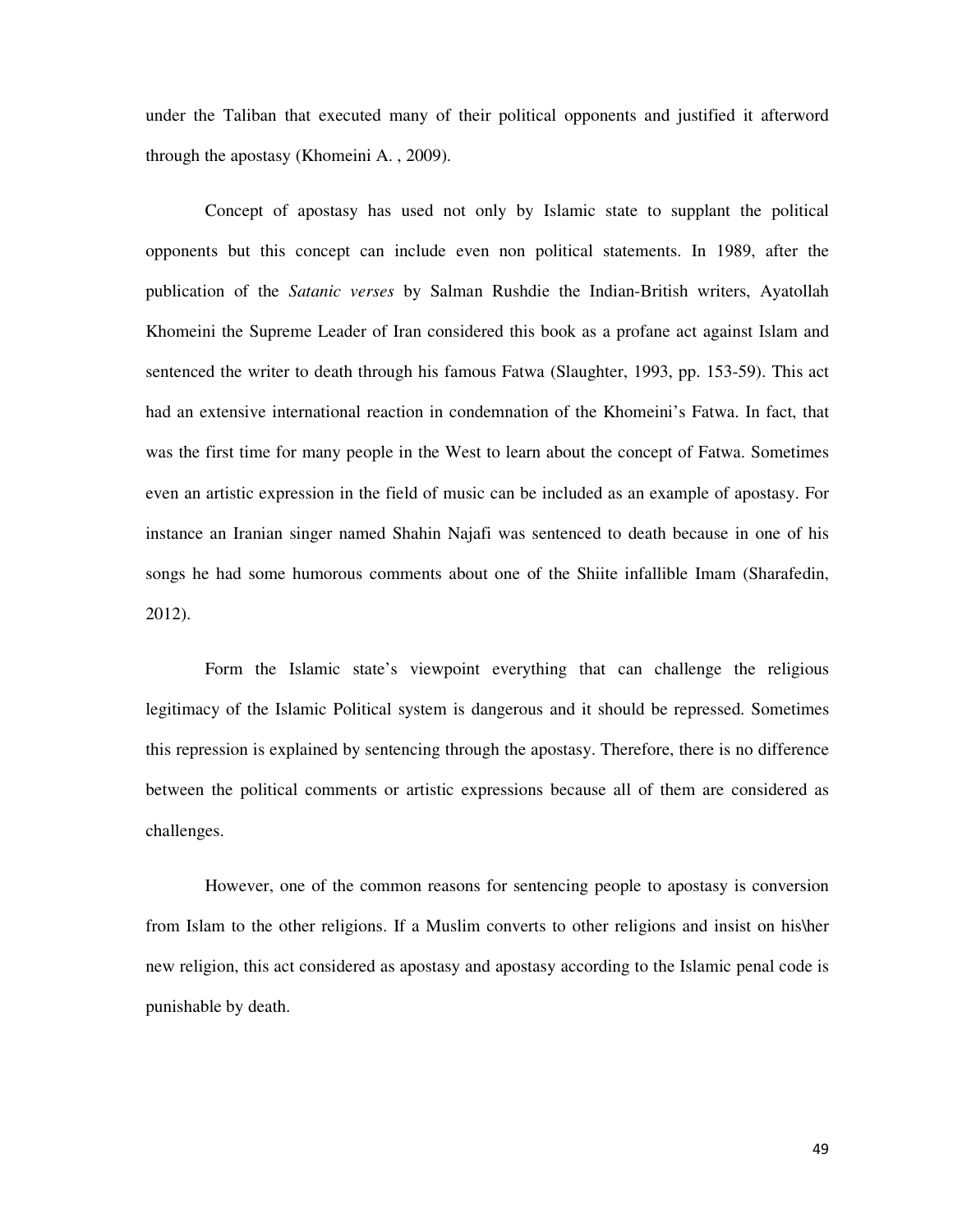### **Freedom of media and political parties**

One of the main elements in true democratic regimes is freedom of speech and media. This element protects the democratic values and helps to prevent the political corruption from the state. Islamic states like other ideological regimes are not interested in free media and this concept is modified according to the theocratic interests. Usually media in the Islamic state turns into a governmental tool that reflects only the state's perspectives. There are several examples of forbidding the free media and applying restrictive policies on them in Islamic state for instance the intense reactions of Islamic Republic of Iran towards journalists (Shahid, 2012, pp. 53-54). According to Committee to Protect Journalists CPJ, Iran as an Islamic state is one the worst countries that holds many journalists in prisons which some of them are even in the verge of losing their lives in detention centers (CPJ, 2012).

# **Freedom of religion**

Apostasy is a clear case for the status of practicing freely other religions, except Islam, in the Islamic states. Through the history of the Islamic government, the followers of other religions were treated differently and only because of living in the Muslim society they had to pay particular taxes to the Islamic state (Taheri, 2005, p. 9). However, today in some of the Islamic countries, followers of other religions do not pay such taxes but still are living under constant suspicion and cannot practice their religious traditions freely.

The other common violation of the freedom of religion is applying on those minorities of Muslims who live among a majority from another branch of Islam. Since these Muslim follow different jurisprudence so the ruling majority usually treat them as second citizens (Watch, 1997). They face several obstacles and restrictions in practicing their religions. Clear cases are the situations of Shiite Muslims in Saudi Arabia, which is established based on Hanbali jurisprudence one of the four schools of jurisprudences in Sunni and the other case is the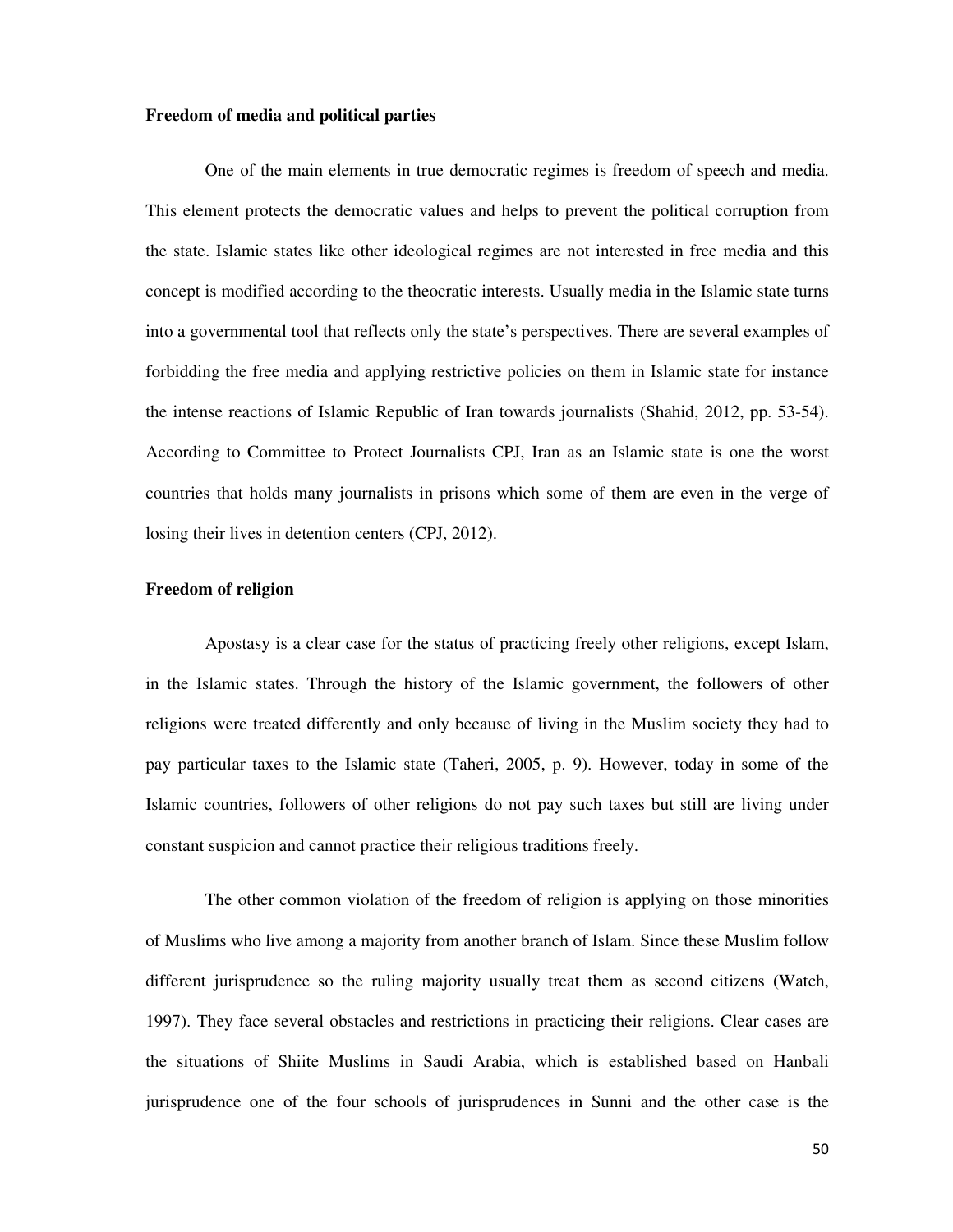situations of Sunni citizens, Baha'is and Daravish Gonabadi in Iran which is established according to the Towelvers school of Shiite. According to the United Nation's report about the Human Right's situations in Iran, the Iranian regime interrogates these Muslim minorities and destroys their mosques and Khaneghahs (Shahid, 2012, p. 66).

# **Hudud in Islam**

Hudud are the most important part of the Islamic penal code. There are several crimes in Muslim society that according to the Islamic Sharia law are punishable under the Hudud. These crimes include; adultery, drinking alcohol, sodomy, lesbianism, robbery, false accusation and finally apostasy which has already been described earlier under the topic of freedom of opinion and religion. Under the Islamic Hudud there are several harsh and brutal punishments and tortures such as lashings, amputation of hands or legs, stoning and executions. These punishments under the concept of Hudud contradict with the article number 5 of the International Declaration of Human Rights, which says; "No one shall be subjected to torture or to cruel, inhuman or degrading treatment or punishment" and the Convention against Torture and Other Cruel, Inhuman or Degrading Treatment or Punishment 1984.

## **A)** Sodomy and lesbianism

These kinds of sexual relations, which happen between two people from the same gender are not accepted in Islam. Though, homosexuality considered as normal social behaviors in most countries of the world, based on the Islamic penal code homosexuality considered as a crime. Those people who are involved in such sexual relations are being punished brutally particularly in the case of sodomy that its punishment is execution (Khomeini A. , 2009). According to the Islamic jurisprudence, the execution of those people who commit sodomy is very painful and usually is to be buried alive or destroying a wall on them (Shahid, 2012, p. 68).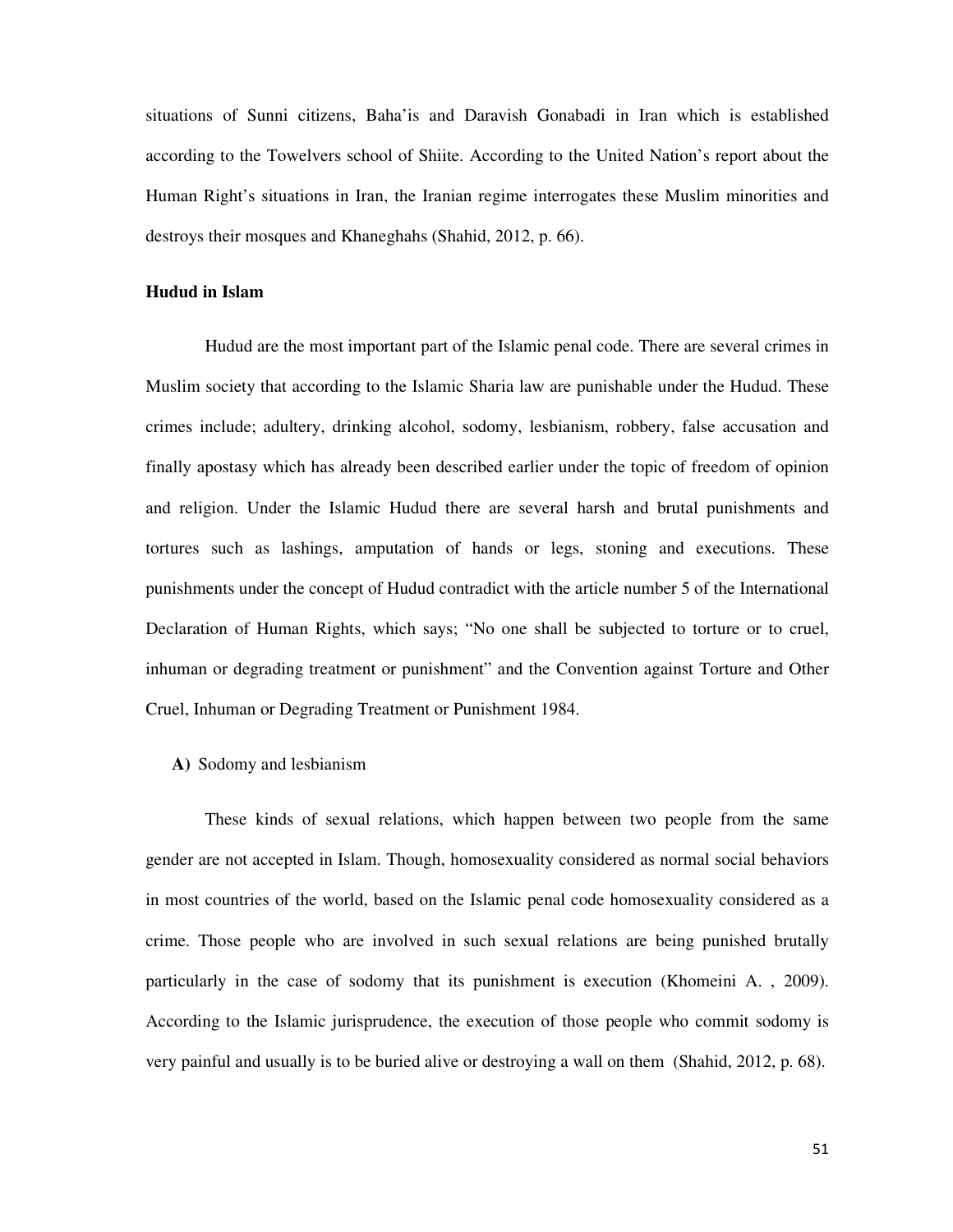### **B)** Adultery

The sexual relation between a man and a woman beyond marriage is considered as adultery which is an intense crime Islam and usually is punishable by stoning. According to the Islamic penal code the punishment of adultery is vary from lashing to stoning and it depends on the marital status of the people who commit adultery. Meaning those men and women who are married at the time and then have sex with someone else then they are punishable by stoning, otherwise they would be lashed for 100 times. According to the Sunni's Jurisprudence, those single women who become pregnant should be sentenced too and finally those old people who commit adultery, first they have to bear lashing for 100 times and then after lashing they should be stoned, which is approved by both religions of Islam Sunni and Shiite (Khomeini A. , 2009) (Economist, 1998).

### **C)** Drinking alcohol

Drinking alcohol is prohibited in Islam. Those people who drink alcohol for the first time are sentenced to bear lashing for 80 times and if they continue to drink alcohol, for the second time the same punishment will be repeatable, however, if they continue for the third time they will be sentenced to the capital punishment, which is execution (Khomeini A. , 2009) (BBC, 2012) (WATCH, 2012).

### **D)** Rubbery

One of the other injustice punishments in the Sharia law is for bandits and thieves. The considered punishment of rubbery for the first time is the amputation of hand and for the second time is the amputation of leg and for the third and more is life presentment and finally execution (Khomeini A. , 2009).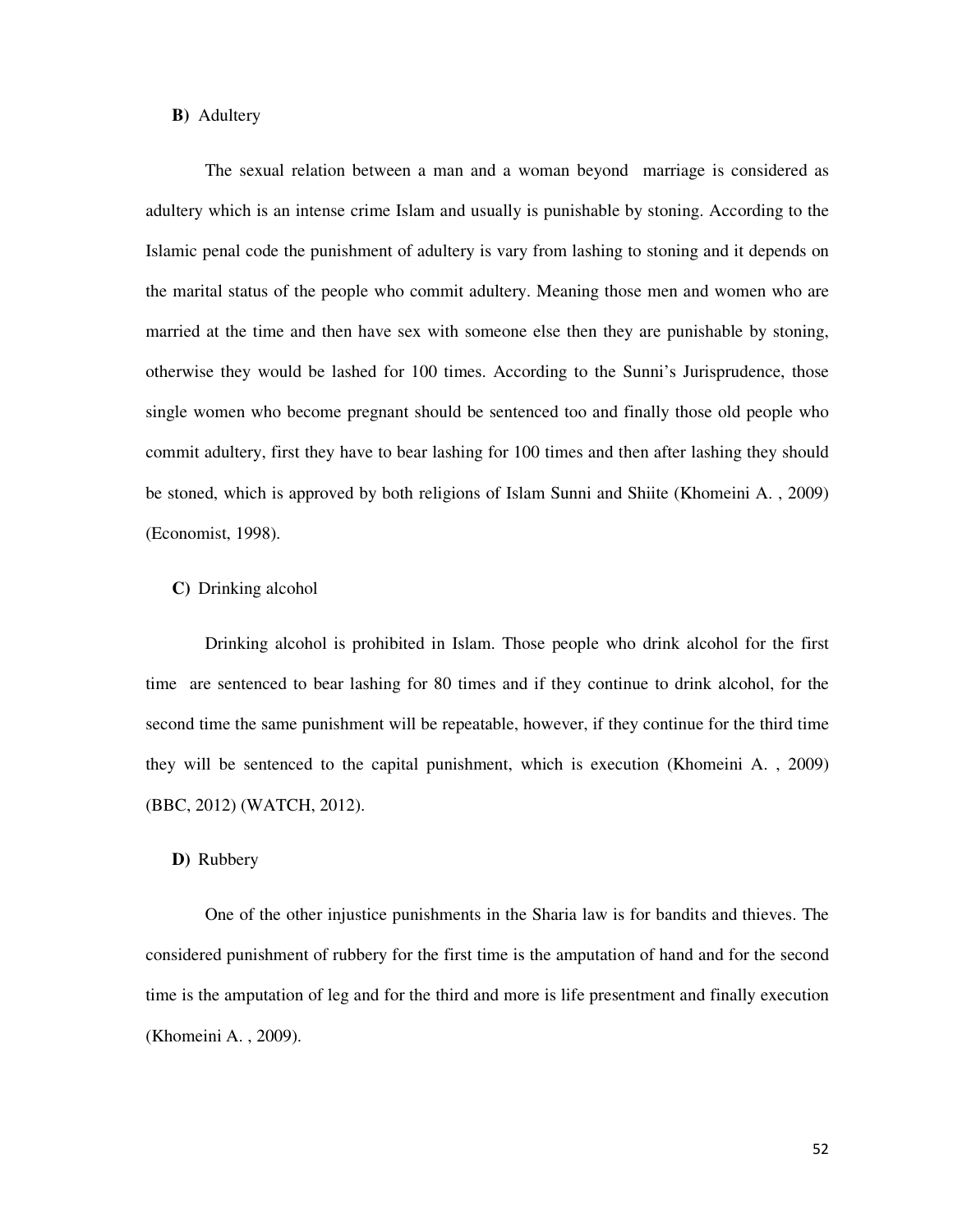### **E)** False accusation

Ghazaf or false accusation means when somebody accused someone else of adultery and cannot prove his accusation afterwards, he is considered a criminal and for the first time he\she has to bear lasing for 80 times and in case of repetition on fourth time he\she is punishable by death (Khomeini A. , 2009).

Almost in all of these crimes, the criminals face the capital punishment only in some cases they are facing execution on the first time such as sodomy, adultery and apostasy and in other case it may happen after the repetition. Similarly, some of these so-called crimes such as sodomy, apostasy, drinking alcohol and adultery are not considered as crimes in most legal system in the world and yet according to Sharia law are crimes and those who practice them face harsh and brutal punishment (Shahid, 2012, p. 21).

Qisas is the other type of the punishment in Islam that has explained earlier under the topic of women's rights in Islam. Hudud and Qisas are parts of the Islamic law and one of the main conditions of the Islamic state is implying the Islamic laws and since these Ahkam in most cases are originated from the main Islamic legal sources like Quran and Sunna, they are inconvertible. According to Islamic texts (Kolaini, 1985, S. 58)what the Prophet Mohammad banned is banned until the judgment day and what he allowed is allowed until the judgment day.

### **Jihad**

Jihad or the holy war means confronting the enemies of Allah and fighting against them. It is sometimes considered as the sixth pillar of Islam. In Islam Jihad is divided in two main kinds: the initiative Jihad and the defensive Jihad. The motives for Initiative Jihad are to invite Non-Muslims and extension of the Muslim territory. In the Initiative Jihad unlike defensive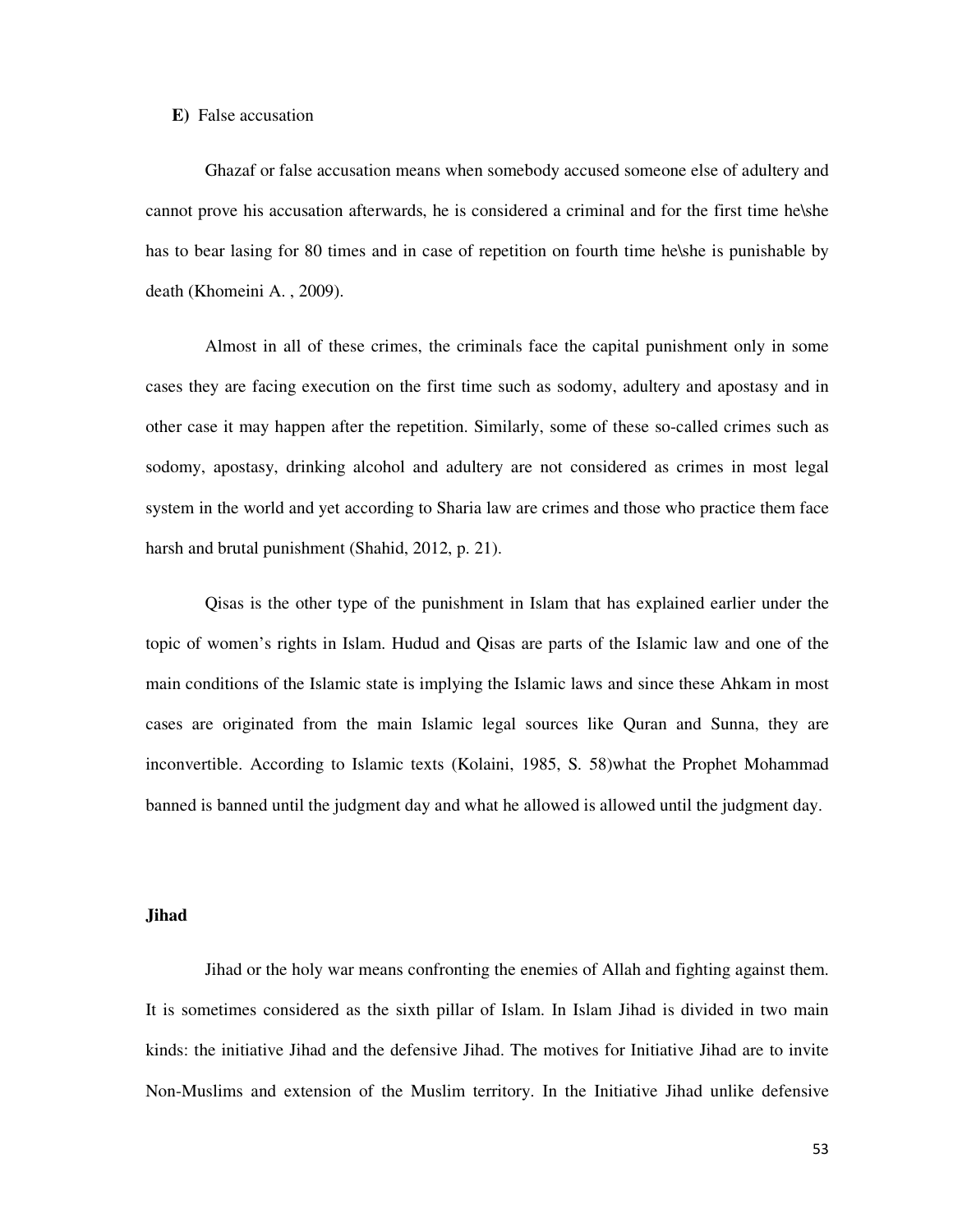Jihad, it is the Muslims who initiate the war without any fear form the other side of the war (Morgan, 2010, pp. 87-89). Jihad and other words with similar mining are repeated often in different parts of Quran. For instance here are some of those verses in Quran that encourage the Muslim to fight against Non-Muslim in an initiative war:

• "And kill them wherever you overtake them and expel them from wherever they have expelled you, and intrigue is worse than killing. And do not fight them at al-Masjid al-îaram (Kaaba) until they fight you there. But if they fight you, then kill them. Such is the recompense of the disbelievers (Quran, 2000)."

• "And fight them until persecution is no more, and religion is for Allah. But if they desist, then let there be no hostility except against wrongdoers (Quran, 2000)."

• "Fight against such of those who have been given the Scripture as believe not in Allah nor the Last Day, and forbid not that which Allah hath forbidden by His messenger, and follow not the Religion of Truth, until they pay the tribute readily, being brought low (Quran, Chapter (9) sūrat l-tawbah (The Repentance), 2000)."

• "Indeed, Allah loves those who fight in His cause in a row as though they are a [single] structure joined firmly (Quran, Chapter  $(61)$  sūrat l-saf (The Row), 2000)."

According to the Muslim thinkers, which explain later, moving towards Jihad should not be without any plan and without having a great leadership. The role of leadership is very significant particularly in the Shiite religion because it is the Imam who can decide upon such an important issue. However, when Muslims establish a strong Muslim state that is under a great leadership there is no doubt that these Qura'nic verses should be administered, because it is part of the duties of all Muslims. In fact, the extension of the Islamic borders through the history of Islam was simply because of those Islamic motives (Amoli, 2001, S. 8).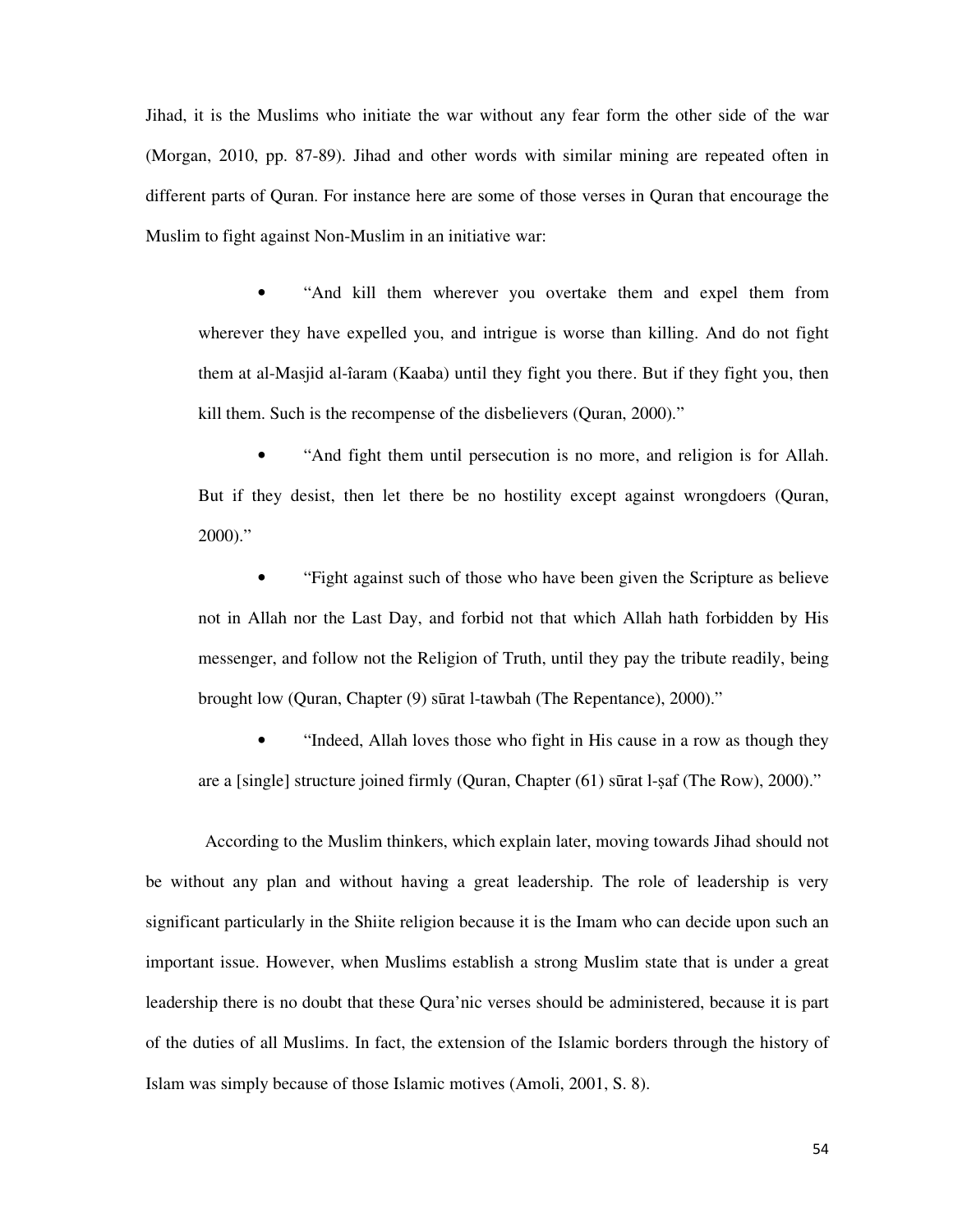### **Viewpoints of Shiite and Sunni about Jihad**

In any valuable study about the concept of Jihad, there are certain factors that should be considered. First, not all Muslim thinkers form both religions necessarily have the same viewpoints about Jihad and second it should be noticed that there are some people in Islam who challenge the idea of Initiative Jihad. However, all these verities and different perspectives about Jihad cannot deny the fact that Quran and Sunna, as the main sources of Islamic teachings, emphasize on Jihad as a duty of all Muslim who live under an Islamic state (Fairahi, 2011).

As it mentioned earlier according to Islam there are two kinds of Jihad; Initiative and Defensive. In the classic Jurisprudence of Islam, only the Initiative Jihad was recognized as a religious obligation for the Muslims. This viewpoint is very popular among the Sunni Muslims and according to them it is one of those duties like praying, which will continue till the end of the time.

Abu-baker Mohammad Ibn Sahl Al-Sarakhsi one of the scholars from the Hanafi school of Islam had arranged those verses in the Quran that explains the basic Ahkam about the relations between Muslims and Non-Muslims. He believes the relations with Non-Muslim starts form inviting them to convert to Islam and continues with defensive war in case they attack first and finally it ends with offensive war against them in order to extend Islam in their lands (Fairahi, 2011). Al-Sarakhsi continues that the Prophet of Islam had fallowed the same order on his policy towards Non-Muslims; Mohammad at the beginning only invited them to Islam then he was commanded by Allah to defend Muslims against any offensive acts from them and He eventually was ordered to initiate war against them. Al-Sarakhsi concluded, fighting against Non-Muslims is a duty to all Muslim, therefore, Jihad as a holy duty from God and his messenger, Mohammad, should be fulfilled by all Muslims until the Judgment day (Amoli, 2001,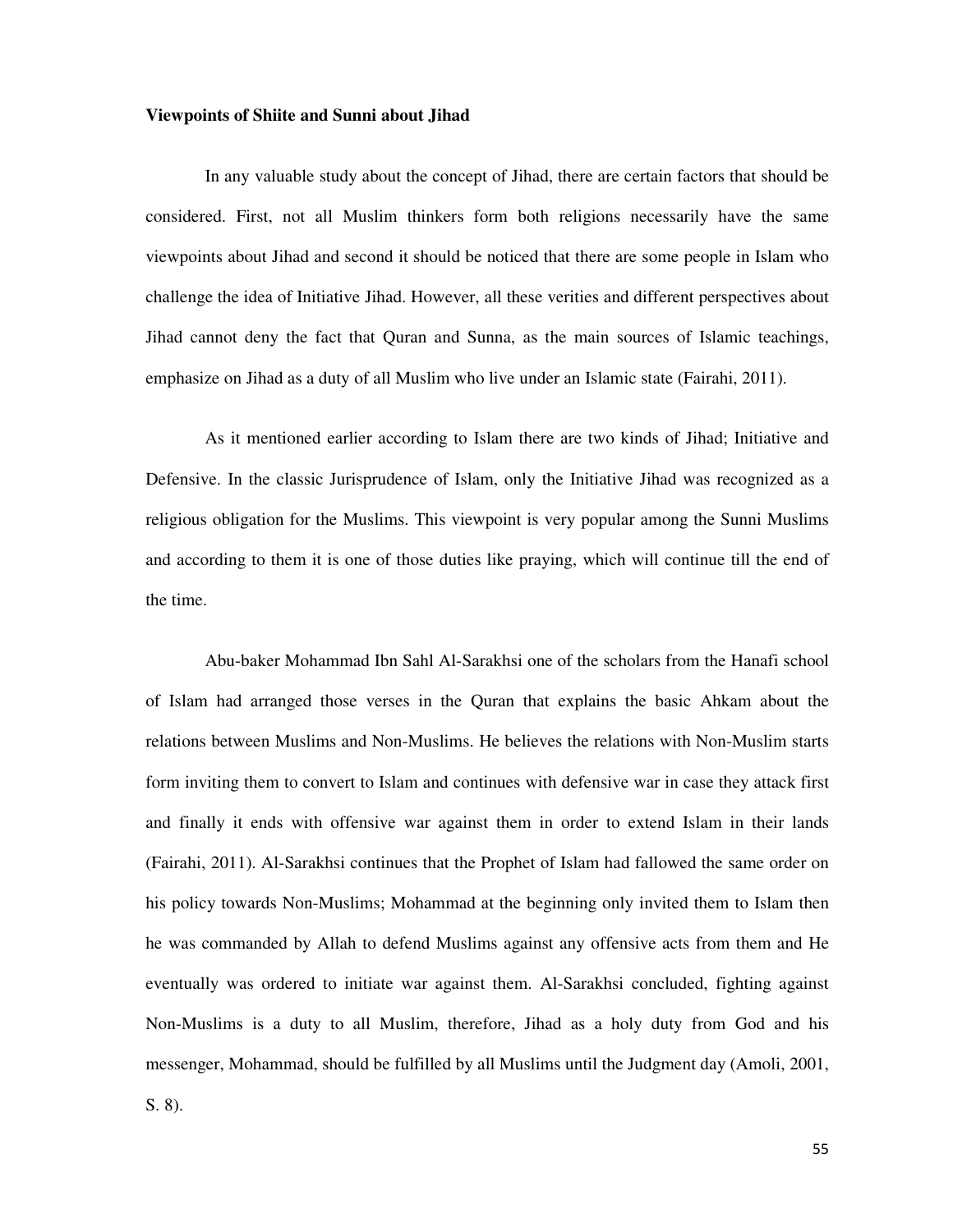Imam Mohammad Shafei, the founder of the Shafie School, one of the four schools among Sunnis, believed that those verses in Quran, which talk about peace and prohibit Muslims to fight during particular months, are not applicable any more after the clear order that revealed to the Prophet Mohammad by Allah in verse 193 of Al Bagharah, which says; "And fight them until persecution is no more, and religion is for Allah. But if they desist, then let there be no hostility except against wrongdoers." Abu Mohammad Al-Maghdasi one of the great scholars from the Hanbali School emphasized on the Initiative Jihad as well. Al-Maghdasi also said that Muslims should participate in Jihad at least once in a year (Fairahi, 2011). Abu Umar Ibn Abduallah Al Qurtabi and Abu Al Brakat Maliki, two of the main influential religious leaders from the Maliki School like other Sunni scholars have emphasized on the idea of the Initiative Jihad and they even believed that Jihad under an injustice and cruel ruler is an obligation and Muslims have to take part in such mission against Non-Muslims. Finally, the idea of the holy war is prized in the various texts form the Hanafi School of Jurisprudence like three other Schools of Sunni. For instance, in Tabiin Al Haghaiegh, an important book about the Hanafi School of Jurisprudence, it is written that; "since Allah has obligated fighting against his enemies, therefore, we as Muslims have to initiate the Jihad against them even if they do not initiate the war and this war has to continue until all the people convert to Islam and say *there is no God but Allah and Mohammad is His prophet* (Amoli, 2001, S. 15)."

The classic Shiite Jurisprudence's analysis about Jihad is similar to the Sunni's form of the argument and the methodological point of view. According to the Ayatollah Brojerdi's perspective as one of the Shiite thinkers, there are not many differences between Shiite's and Sunni's idea about Jihad. They both see Jihad as an obligation for all Muslims, however, since Shiiite's political views are based on Imamate theory, then this question rises that whether the political Shiite leadership is in a position to begin the initiative Jihad during the absence of the infallible Imam, or not. This issue has divided the Shiite scholars in two categories, majority of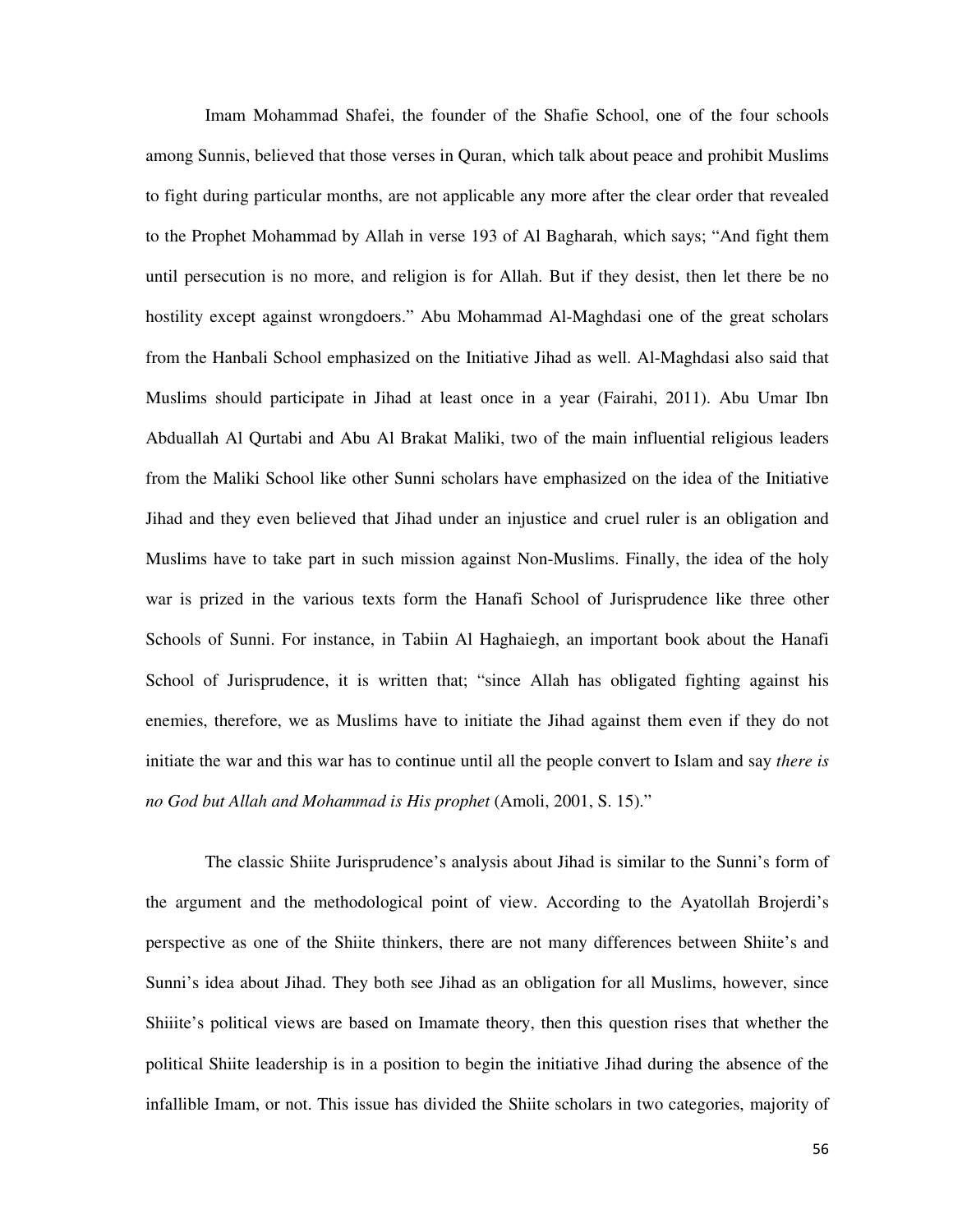which argue that it is only the responsibility of the Infallible Imam and nobody else to command on the Initial Jihad. Since according to Shiite, it is only Infallible Imam who understands the true Islamic teachings.

As mentioned before, the Shiite Jurisprudence like Sunni's sees the Jihad as a responsibility for its followers and considers it as an important pillar of Islam, however, Jihad is conditioned to the presence of the infallible Imam. Shikh Al Taefah Ibn Jaffar one of the major scholars of Shiite worte in his book Al Nehayh that "Jihad is one of the Islamic obligations and Jihad is one of the Islamic Pillar." He continued that everybody except for women, senior citizens, children, ill people and madmen, have to take part in Jihad. However, one of the conditions for Jihad is the existence of the Just Imam and Jihad without his command or those people who are connected to the Infallible Imam is not acceptable. During the absence of infallible Imam or his representative beginning the war is wrong and nobody has right to do so, otherwise they commit sin. In addition, according to Ibn Jaffar, if enemies of Islam attack Muslims then war against enemies to defend Islam is permitted.

The other famous Shiite scholar Shikh-E-Tossi like Sunnis divides Jihad in Initial Jihad and defensive Jihad and like most of his Shiite colleagues limits the Initial Jihad to the Infallible Imam or his true representative who is appointed by the Infallible Imam himself. He argues that fighting under the command of injustice rulers is wrong and Muslims should wait for the true Imam to command them on war against the Allah's enemies. These two conditions that are explained by Shikh-E-Tossi are accepted and approved by majority of Shiite scholars today. Since according to Shiite, the last infallible Imam of Shiite is absent for more than twelve centuries and he is the only one who can command the Initial Jihad. Therefore, for most of the Shiite scholars Initial Jihad is temporarily canceled until Imam Mahdi returns. However, there are some other scholars within Shiite who believe that a qualified Shiite Jurist is able to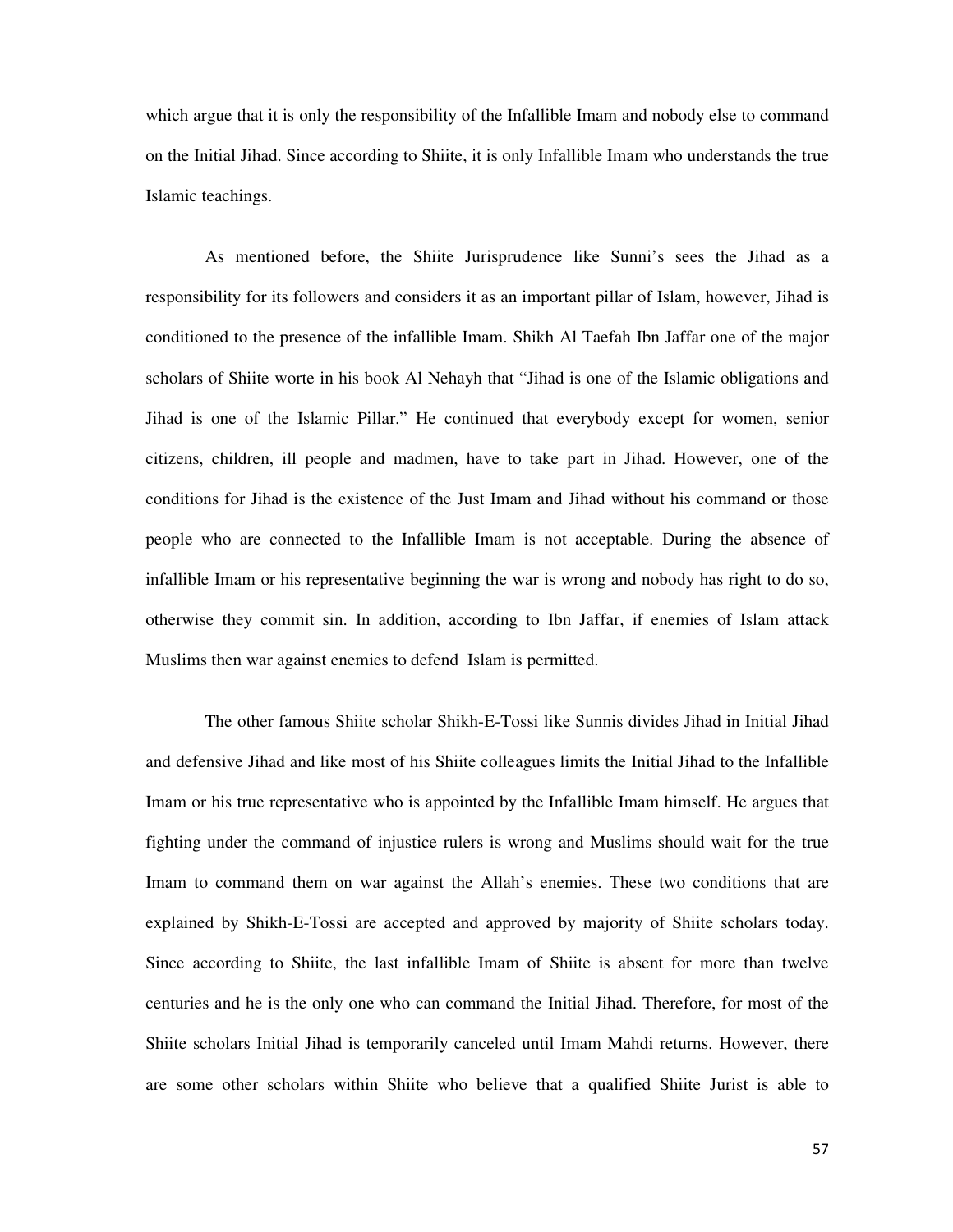command on such Jihad. Thus, difference between Shiite and Sunni is minor in respect to the Idea of the initial Jihad (Fairahi, 2011).

There are some new perspectives towards the issue of Jihad among some of the Islamic reformists both from Shiite and Sunni. These attempts are aiming to give a new interpretation of Quran and Sunna that emphasized more on peace and fair relations with all nations. Mohammad Abduh and Mortiza Motahari are two representatives of such attempts. These people had tried to ignore the historic facts about Islam and modify the idea of the Initial Jihad. They had tried to give strength to this idea that concept of Jihad is only limited to the Defensive Jihad (Fairahi, 2011). To conclud, although in Shiite, the role of Infallible Imam is very significant, if the qualified Shiite Jurist based on the Muslim rules, possesses the power of Ijtihad, then he can argue and defend his decision if he commands on the Initial Jihad. In case, if some Islamic groups could establish a strong political state with powerful military capabilities, then, it is to consider that to what extent these new ideas about Jihad can prevent the world from an international case and also preserve the world peace. As it was mentioned earlier, the concept of Jihad is rooted in Quran and Sunna, so it is impossible to ignore them easily. Today, some of the Islamic fundamentalist groups such as Al-Qaida and Taliban reject the new idea about Jihad in theory and practice and the only understanding of Jihad for those groups is the Initial Jihad.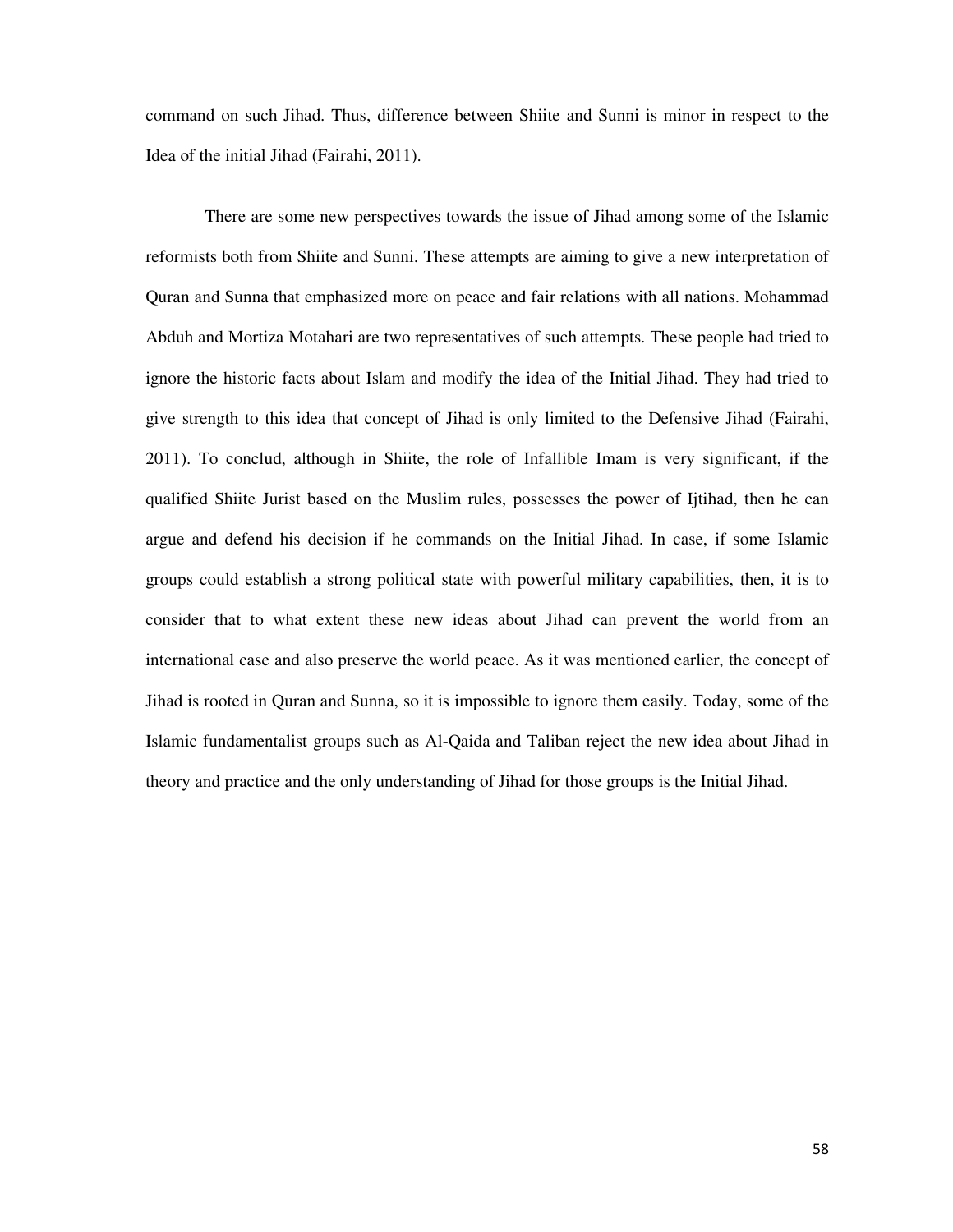### **Chapter Three**

*"Democracy demands that the religiously motivated must translate their concerns into universal, rather than religion-specific values. Their proposals must be subject to argument and reason, and should not be accorded any undue automatic respect".* 

*– President Barack Obama –* 

# **The Idea of Secularism**

Based upon the first two chapters of this piece, this chapter endeavors to answer the question of what can be a solution for the malfunctioning religious states in this particular case, Islamic states. Here, the writer strives to come up with a system that has been a successful trend during the last century. It has helped religious fragile states to develop initiating by the basic principle of this regime, which is the separation of religion from state. To put it differently, if for instance, we take the example of Afghanistan as an Islamic state, the whole effort of the international community has to a certain extent failed in the state building approach they followed. One of the most crucial reasons for the failure has been the non-functioning system along other issues. Iran for instance, an example of an Islamic Tyranny, the regime has been sinking the state by the so-called Islamic principles they follow, of course other reasons are also included. Similarly, the political system of Iran is mixed of the politician and Mullahs being led by a spiritual leader. The constitution is based on the Shari a law, which clearly violates the human rights.

According to the National Secular Society "secularism is the best chance we have to create a society in which people of all religions or none can live together fairly and peacefully **(**Para.15). Therefore, this chapter will argue to introduce secular democracy, the best approach for an Islamic country such as the above examples, so that they can come out of their current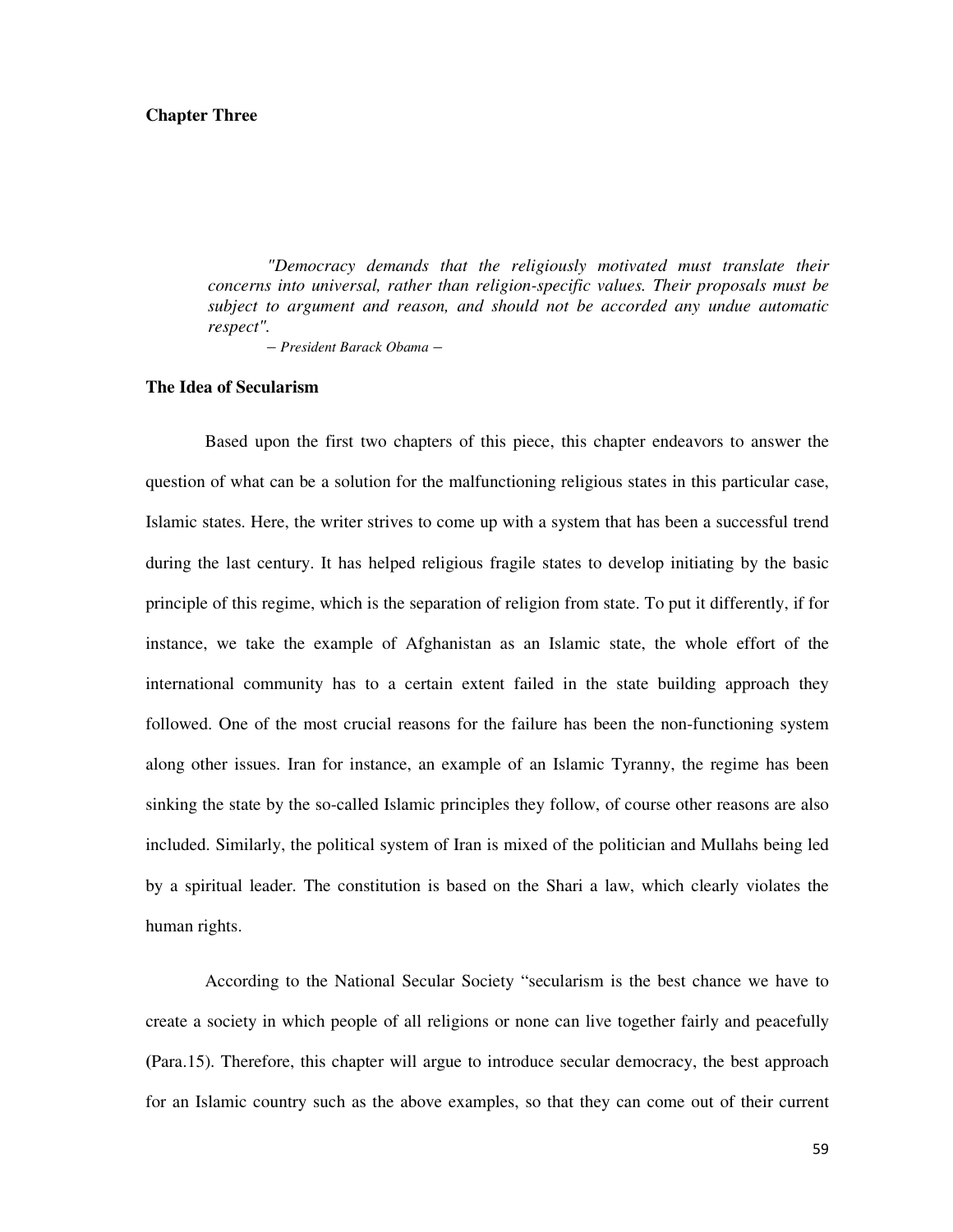political and social dilemmas and posses a more functioning state. A state that functions based on a logical, political and economic management and leadership, besides, it completely respects the religion and religious practicing and beliefs. However, in order to do so, there will raise the questions of "can secularism be reconciled with Islam, [or] does Islam necessarily prescribe all actions and thoughts, even in worldly matters, or [even] does it leave Muslims the freedom to regulate these things at their own discretion" (2005, Beinin & Stork, p. 84). Here, this essay as a whole and particularly this chapter attempts to shed a more detailed light on the issue trying to explain if a secular democracy can help Islamic states to preserve their religion, remain Muslim, moreover, posses a function society and state, which is part of the international community, not a threat to them.

Likewise, to make it a bit clearer, secularism is now a system that has been acquired by many western countries as well as a few eastern and even Muslim countries. In other words, the followers of secularism "make up some 15 percent of the global population, or about 1 billion people. As a group, this puts them third in size behind Christians (2.3 billion) and Muslims (1.6 billion)" (Schmundt, 2011, Para. 4). Therefore, we are talking about a worldwide political system, which can be adapted to a state without prejudices. Secular democracy on the other hand has played a successful role in the west, separating church from the state, which as a result, help them to free the religion choice and religious practices and own a strong political system, which paves the way for all of that. Before, directly going to the definition of the term secularism and the idea of secular democracy, it is important to slightly glance at the pre-judgmental perception of it particularly in Islamic world. To make the story short, most of the Islamic scholars emotionally argue that the idea of secularism and separation of the religion from political system of a state is anti-Islam, so it is not tolerable in any sense.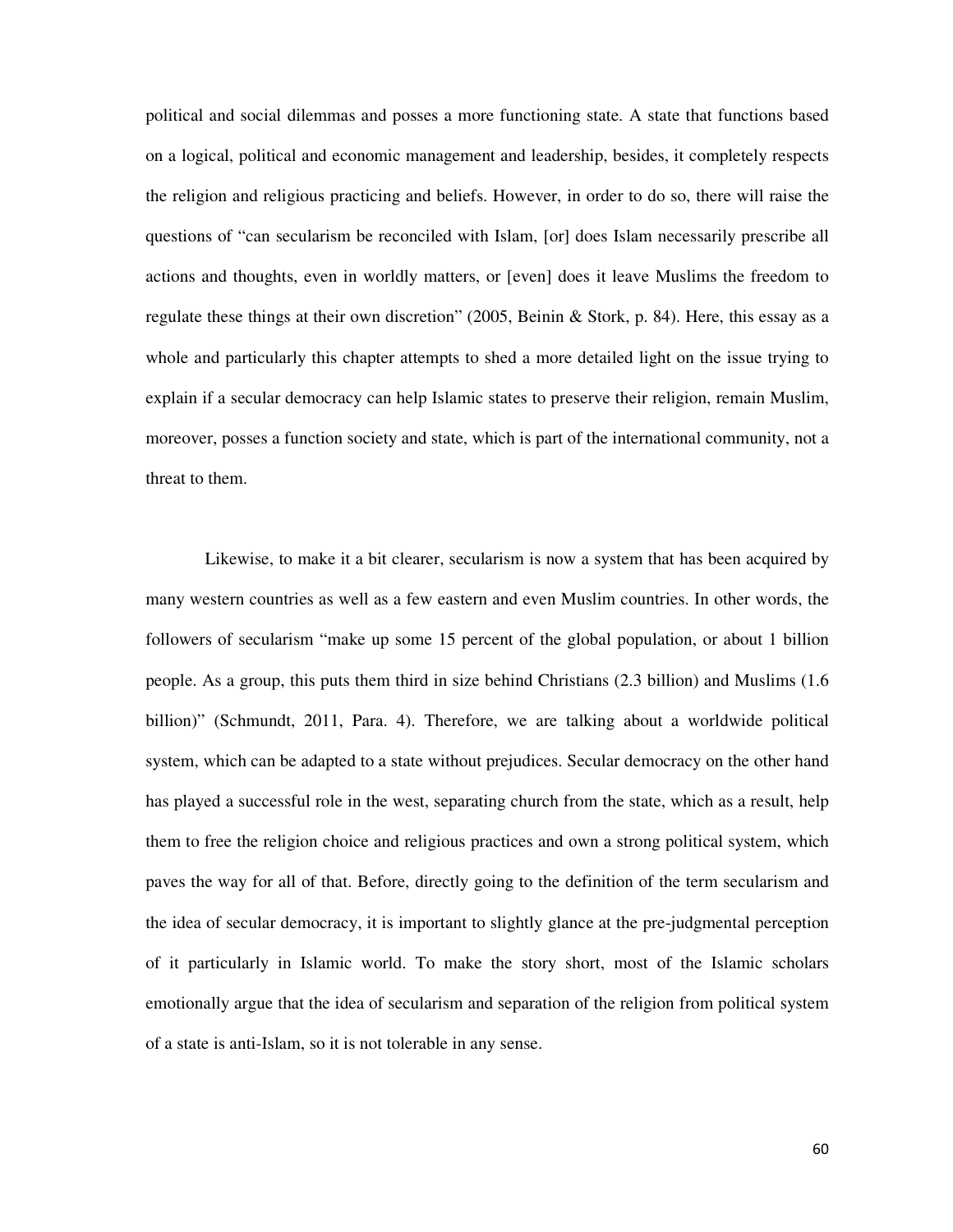In other words, there is always the impression "among Muslims in general and Ulema in particular that secularism is against Islam and that Islam is incompatible with democracy" (Alam, 2007, Para.1). However, many others argue in favor of such a system debating that "secularists are not against the right of individuals to have a religious faith" (BBC, 2009, Para. 3), which clearly have been seen, since no religion has been forbidden in any secular system. It is to be mentioned that we should not mix up the cultural values some nations and states have with a regime like secularism. In fact, "secularism protects both believers and non-believers, secularism seeks to ensure and protect freedom of religious belief and practice for all citizens" National Secular Society, Para. 5). Secular democracy suggests prosperity, reconciliation, not elimination. In other words, a review of the rights of minorities in secular democratic states reveals the fact that "secularism [per se] is about democracy and fairness" (National Secular Society, Para. 6). We leave the entire pro and cons to the idea of secularism and try to dig more into this issue by going through some of the definitions that having been expressed to this phenomenon in the next part.

# **Definition of Secularism**

If we look up for the word secularism in the dictionary, it defines it as "the view that religious considerations should be excluded from civil affairs or public education" however; it is not that simple as that. That is because it is more important where a secular system is going to be implemented, whether to a liberal, modern society with very little religious prejudices or in a very extreme religious community. On the other hand, it is very crucial to bear in mind that it is also different, which religion are we talking about, since if of course differs when secularism means the religious considerations out of Christianity than out of Islam. Yes, the definitions is certainly one and covers any secular system, however, its applicability is different.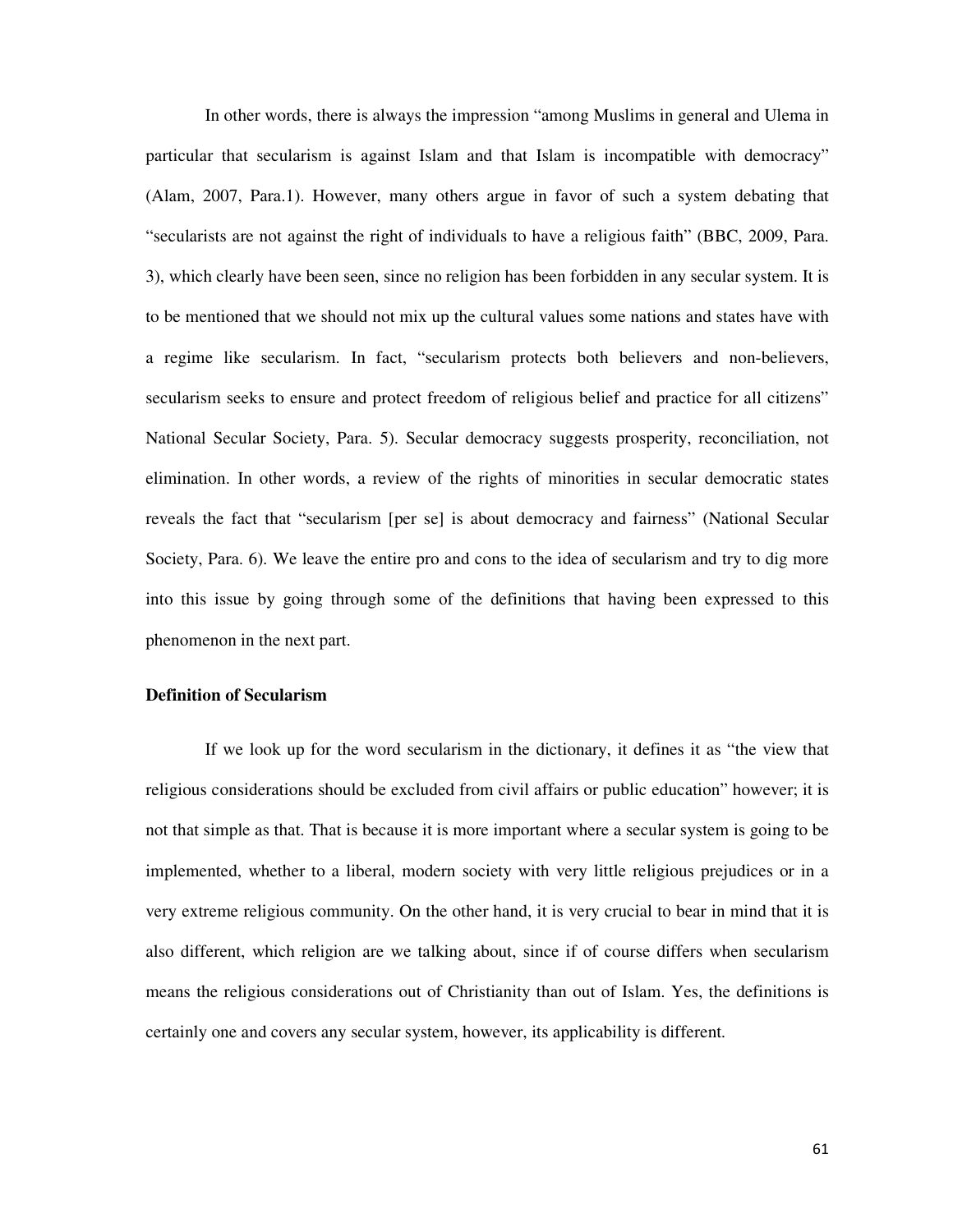Here, in order to make it more clear, some definitions of secularism are going to be gone through. Shakir believes, "the roots of secularism have been variously identified as emanating from Hellenic rationalism, the civil and communal values of Greco-Roman life, the Renaissance, the Reformation, Calvinism, and most prominently the moral and empirical philosophies spawned by the Enlightenment"(1999, Para. 3). A less colorful but straightforward definition by Mavromaras, who claims "the traditional definition of secularism is the neutrality of government and all public services in matters relating to one or more religions" (2007, Para.2). To continue, Jayaraman looks at secularism from another angle seeing secularism as a modern political and constitutional principle, which has got two very basic propositions "the first is that people belonging to different faiths and sections of society are equal before the law, the Constitution and government policy. The second requirement is that there can be no mixing up of religion and politics" (1997, Para 1).

On the same track, the National Secular Society also defines secularism based on the same two propositions: "The first is the strict separation of the state from religious institutions. The second is that people of different religions and beliefs are equal before the law" (Para. 1). Finally Jocelyn Maclure and Charles Taylor "provide a clearly reasoned, articulate account of the two main principles of secularism—equal respect, and freedom of conscience—and its two operative modes—separation of Church (or mosque or temple) and State, and State neutrality vis-à-vis religions" (2011, Para. 1). As a result, it seems all believe in the simple put ideas of separation of religion from the state. However, still there are confusions regarding the term and its implications. Most importantly in the Islamic world, since many of the Islamic scholars contradict secularism basically by arguing that it is against the religion and that Islam is a perfect religion that contain political, economic solutions as a system of the state.

Likewise, Keane asserts that there is a "confusion continually sparked by the term 'secularism' within the Arabic, Farsi and Turkish language communities" (2000, p.11).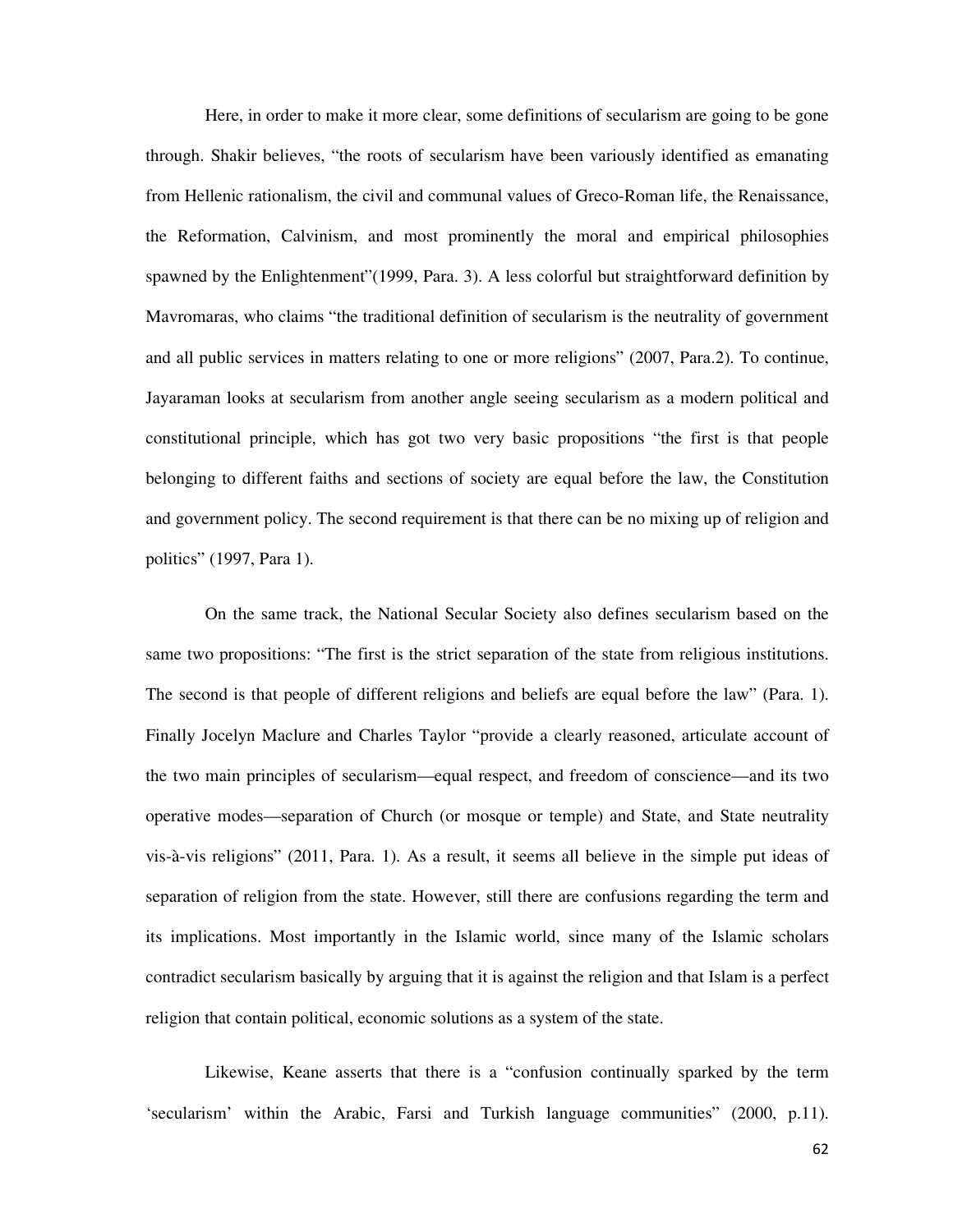According to him, "symptomatic is the absence of a term in Arabic to describe the secular, secularity, or secularism" (2000, p.11). It does not mean that there is not word for that but there is a wrong substitute. He further argues that the word that "initially chosen for secularism was Dahriyin, a Qur'anic term used to describe atheists by Jamal-Eddin Al-Afghani in his reply to the attacks on Islam by Ernest Renan" (2000 p.11). What he wants to argue is that there has been a misconception regarding the term and its ideology. We should bear in mind that there are of course situation where some secularists go much further "they want religion to be regarded as a private matter for the home and place of worship - and that the state should be blind to religion" (BBC, 2009, Para. 8), which is in term regarded as strong secularism. These are caused Islamic stares, and Muslim to mistakenly look at the term as a straightforward opposition to their religion, in reality it is not, though.

In addition, In order to have a more clear idea of secular system we are talking about, and to put some clearance on the ambiguity and confusions, here is a list of the characteristics a secular system contains. According to the National Secular Society's Secular Charter, a secular state is one in which:

- "There is no established state religion.
- There is one law for all and its application is not hindered or replaced by religious codes or processes.
- Individuals are neither disadvantaged nor discriminated against because of their religion or belief, or lack thereof.
- Freedom of expression is not restricted by religious considerations.
- Neither the state, nor any emanation of the state, expresses religious beliefs or preferences.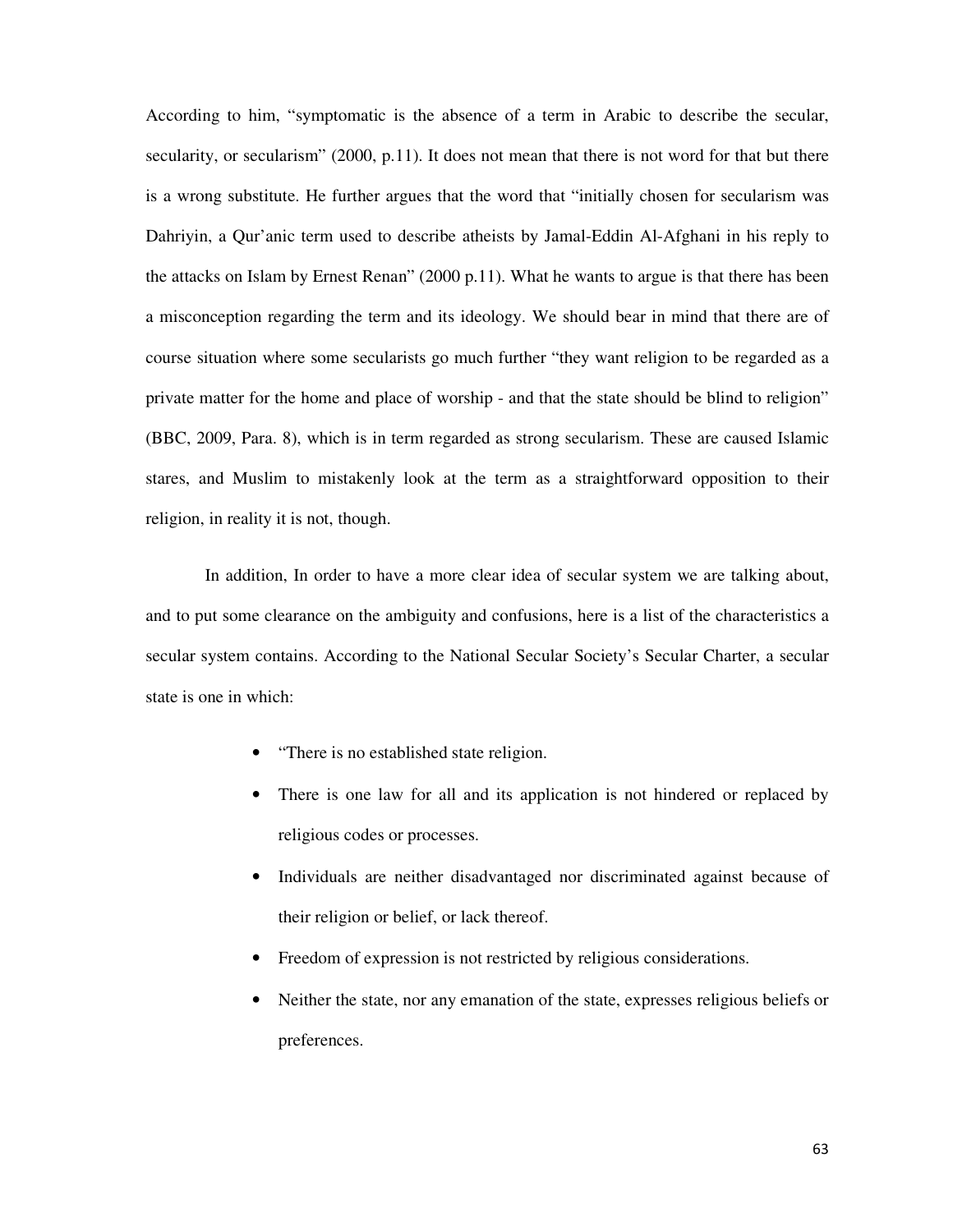- Religion plays no role in state-funded education, whether through religious affiliation, organized worship, religious instruction, pupil selection or employment discrimination.
- The state does not engage in, fund or promote religious activities or practices.
- Public and publicly-funded service provision does not discriminate on grounds of religion or belief.There is no privileged position in society or advantage in law for any individual or group by virtue of their religion or belief, or lack thereof.
- The state does not intervene in the setting of religious doctrine or the running of religious organizations" (2011)

### **The Need of Secularism in religious societies**

A review of the history of religious states casts clear evidence on the necessity of a different political system rather than a religious one. It is mostly because in such states, the religion has been both the political system and the believe system of the people. However, the contemporary situation of such states again reveals the fact that such systems are malfunctioning. Hence, a different political system, which could be on one hand applicable and implementable and on the other hand not a religious one, should be prescribed. Talking about Islam religion, "two of the fundamental questions of the debate are whether secularism is necessary in Islamic societies and whether it is admissible" (2005, Beinin & Stork, p. 84). In this particular case, Islamic states are not excluded from the aforementioned description; hence, Islamic countries do need a secular system to separate the political institutions from religious one so that the system functions properly as a whole.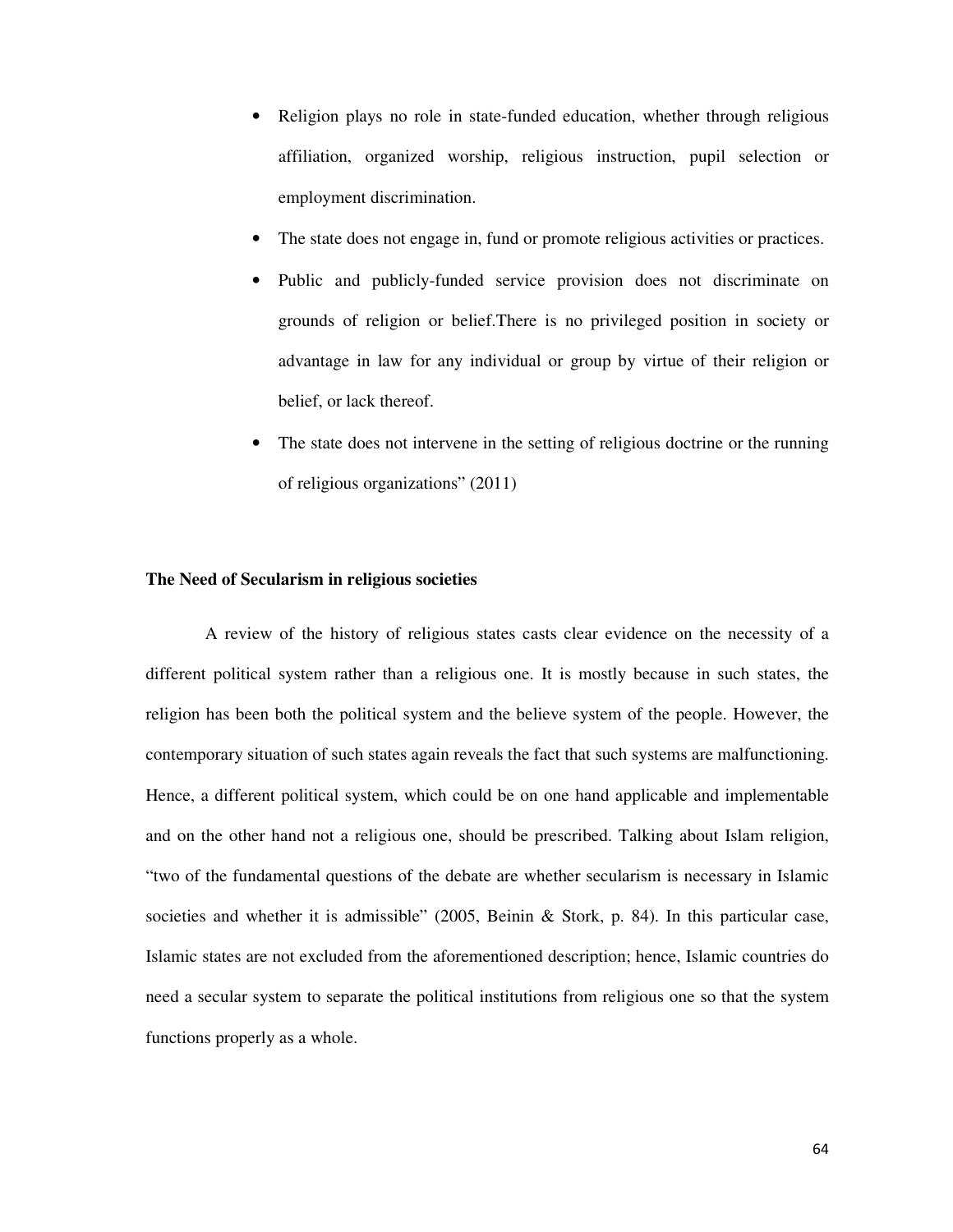By the same token, an Islamic state requires a political system that provides freedom of religion as much as no influence on itself from the respected religious body. On the other hand, in a more metaphoric description, secularism itself "is a religion, a religion that is understood. It has no mysteries, no mumblings, no priests, no ceremonies, no falsehoods, no miracles, and no persecutions" (Ingersoll, 1887, Para. 5), therefore, in order to make the long way, short, in order to achieve a system of this type in Islamic countries; it is only a secular democratic system that can fulfill all these aspects.

There is no doubt, that pure religious political systems require reforms, based upon their failures as state systems, however, here, the questions rises that what kind of reforms. In order to respond to this question, it should be taken into consideration that states that have religious political system differ from each other very much in some areas and are alike in many others. Therefore, each of them requires particular form of a secular democracy.

For instance, Iran with more educated population and less extremely religious spectrum, however, with a fully extremely religious government requires a different form of secularism that Afghanistan. In Afghanistan, due to the lower level of public awareness and literacy, even talking about a secular democratic regime in public puts a person at a high risk, subsequently, although the state needs such as system, it cannot be introduced to the public population straightforwardly.

Another example, the two Muslim countries, Saudi Arabia and Turkey could clearly reflect the relationship of religion and secularism to the state. An Islamic countries "Saudi Arabia was established as a self-proclaimed Islamic state based upon the Quran as its constitution. At the opposite end of the spectrum, Ataturk (Mustafa Kamel) created a secular Turkish republic" (Esposito, p. 3), which both are still Islamic. Turkey a functioning secular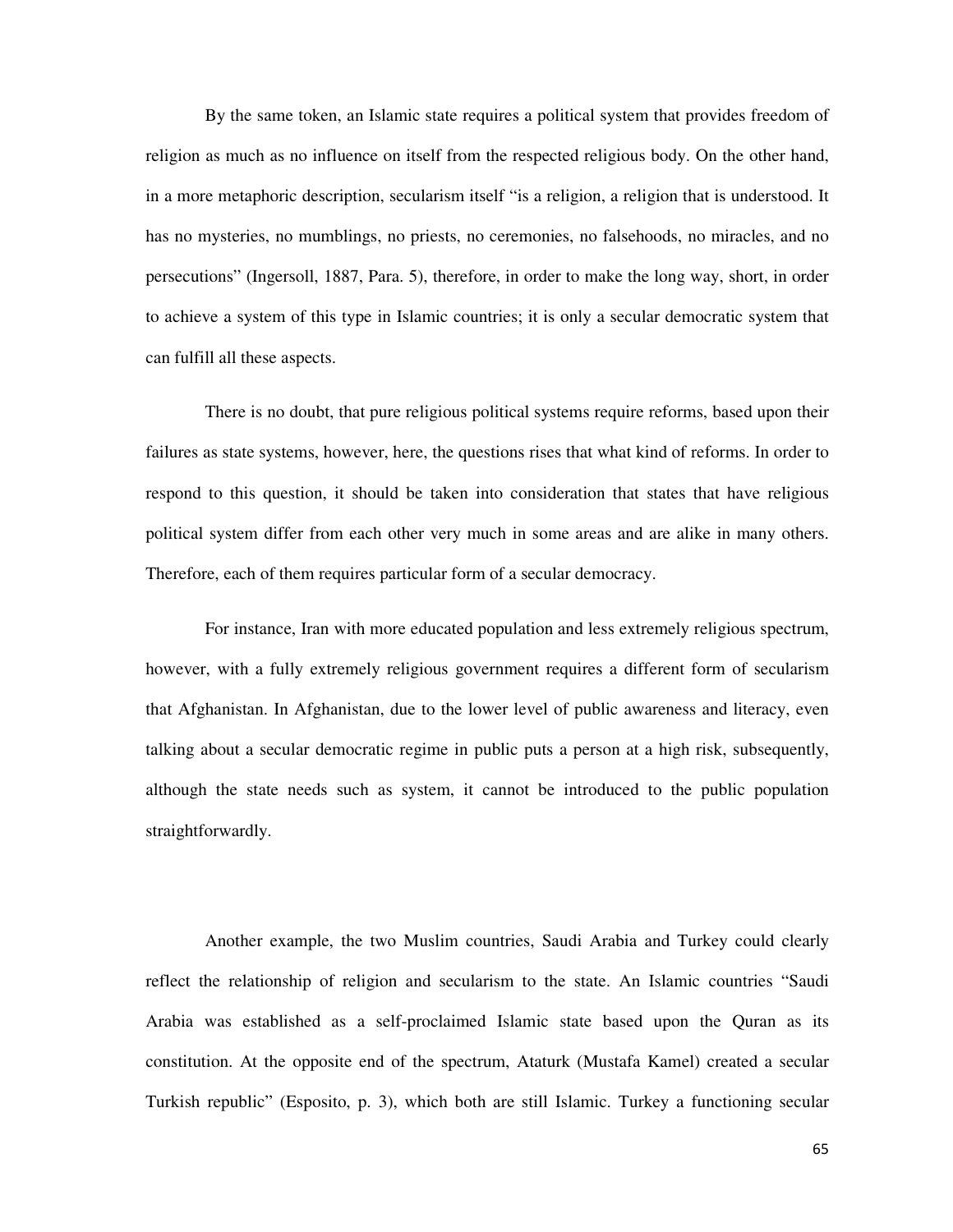democracy, while Saudi Arabia is a strict Islamic country where women are not allowed to even drive for instance. The human rights are violated and even from an economic point of view, it is a rich country only because of oil. Still, Many argue by saying that political Islam is different from Political Christianity, while the concept of secularism" is very much part of modernization in its Western context" and " This phenomenon has no parallel in the history of Islam" ( Ayubi, 1991, p. 50). However, a glance at the contemporary Islamic system proofs it otherwise. As it was mentioned at the beginning of this chapter, secularism is a western term having been first used in the western world, however, it does not mean, it has to place in the Islamic countries as a system to respond to the contemporary needs.Likewise, in order to discuss a secular democracy in religious political regimes, it is essential to consider the two crucial topics in this regard. First: The successful trend of secularism in western countries.

Although at the beginning of this part, the writer tried to differentiate between the acceptability and applicability of a secular democracy in various states, it is also vital to review and study the historical background and gradual implementation of secularism in other states. The idea of secularism as discussed in the aforementioned part of this chapter is the separation of political decision making from religious ones. In other words, the idea of secularism is famous as the separation of the church from the state. Looking back to many western countries regulating a secular democracy, the functionality and prosperous development of such states after acquiring secularism will flourish. However, this does not limit to the western world but also there are good examples of the east whether middle or the Fareast. There are Turkey and Indonesia as two very successful examples of secular democracy. Similarly, not only reviewing the Christian models of secularism in the west but also the Islamic models of secular democracy in Turkey or Indonesia pave the way to develop a comprehensive secular system for some other regimes with political religious system such as Afghanistan, Iran, or the Saudi Arabia for instance.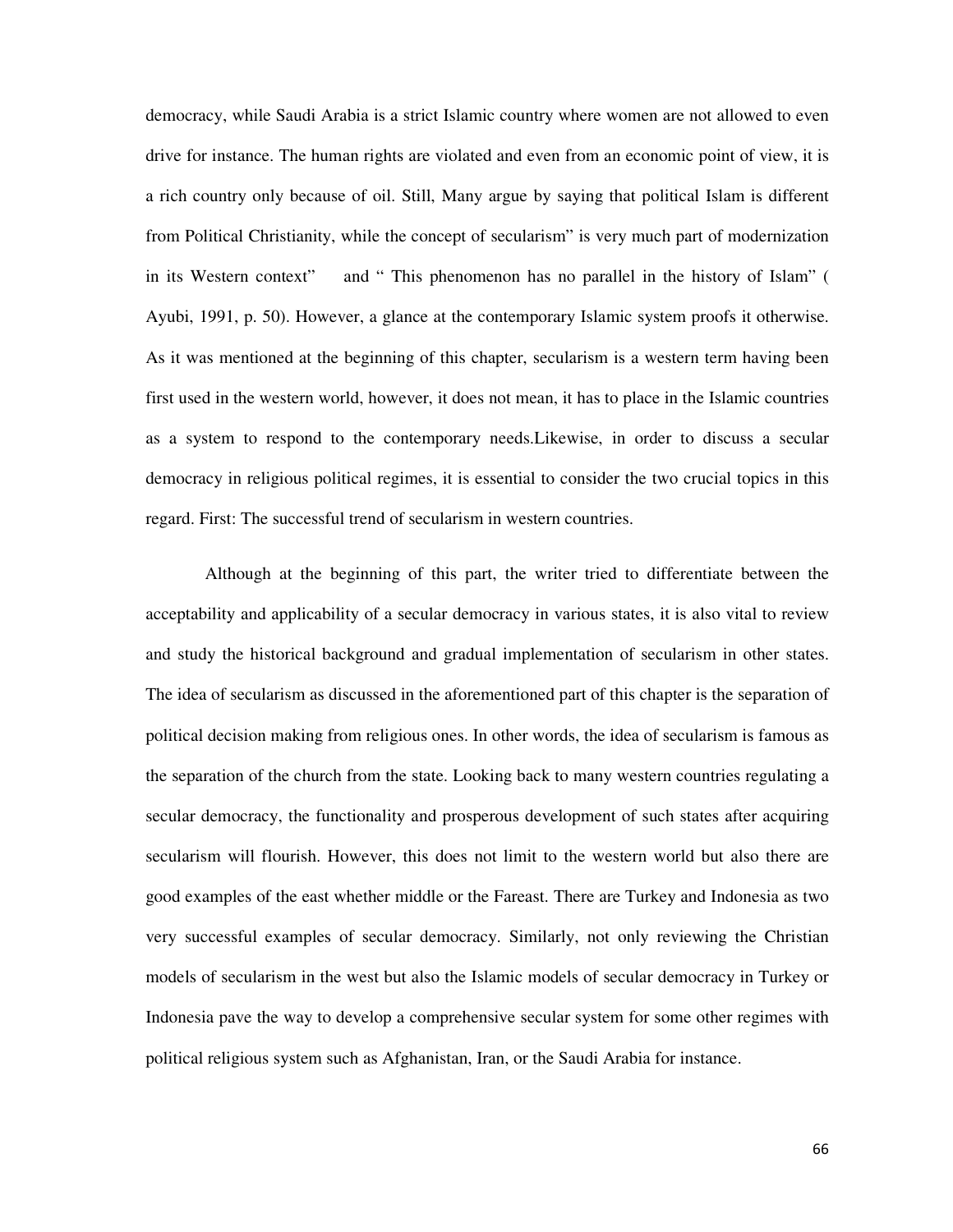Generally speaking, the successful trend of secularism is based upon the current developed secular states. To put it differently, even an extremely religious person can realize that fact that the separation of religion and the state neither undermined the religion nor the state. However, it boosted both. In a secular democracy, political decisions that are crucial for the improvement of the state and the people are not influenced by the religion as much as religious beliefs remain more pure and away from political games. There is constitution for the best of the state and there is church, mosque, temple or so for the guidance of the people who believe. As a result, the triumphant existing secularisms provide a huge range of models, advantages, disadvantages, hindrances, weakness, and strength of these models. Therefore, it is imperative to carefully study the existing models in order to come up with a proper new model for another state.

The second issue, which is very critical in order to attain a secular democracy for the religious state in our case, is the: Elimination of the existed challenges in the current political systems of the Islamic countries**:** including ( laws, Islamic Hudud (penal codes) and Hokum as well as their opposition to the human rights such as the woman rights, apostasy, freedom of speech, religious despotism and violence in Islam" Jihad").

In fact there are great deals of challenges toward a secular regime in a religious society. Therefore, once the first step, which was the historical background of the western and eastern successful models of secular democracies, is achieved, the next big step is to be considered.Here in order to narrow the discussion, this essays struggles to focus on the existing obstacles and challenges on the way to obtaining a secular democracy for an Islamic country. It is obvious that Islam is a religion with its own laws and regulations having been taken from Quran, Hadith (the speech of Prophet Mohammad), and the interpretations of Imams, Mullahs, Valy-e- Faqieh and others in their books, articles and speeches. For instance, Al-Qaradawi claims that "secularism may be accepted in a Christian society but it can never enjoy a general acceptance in an Islamic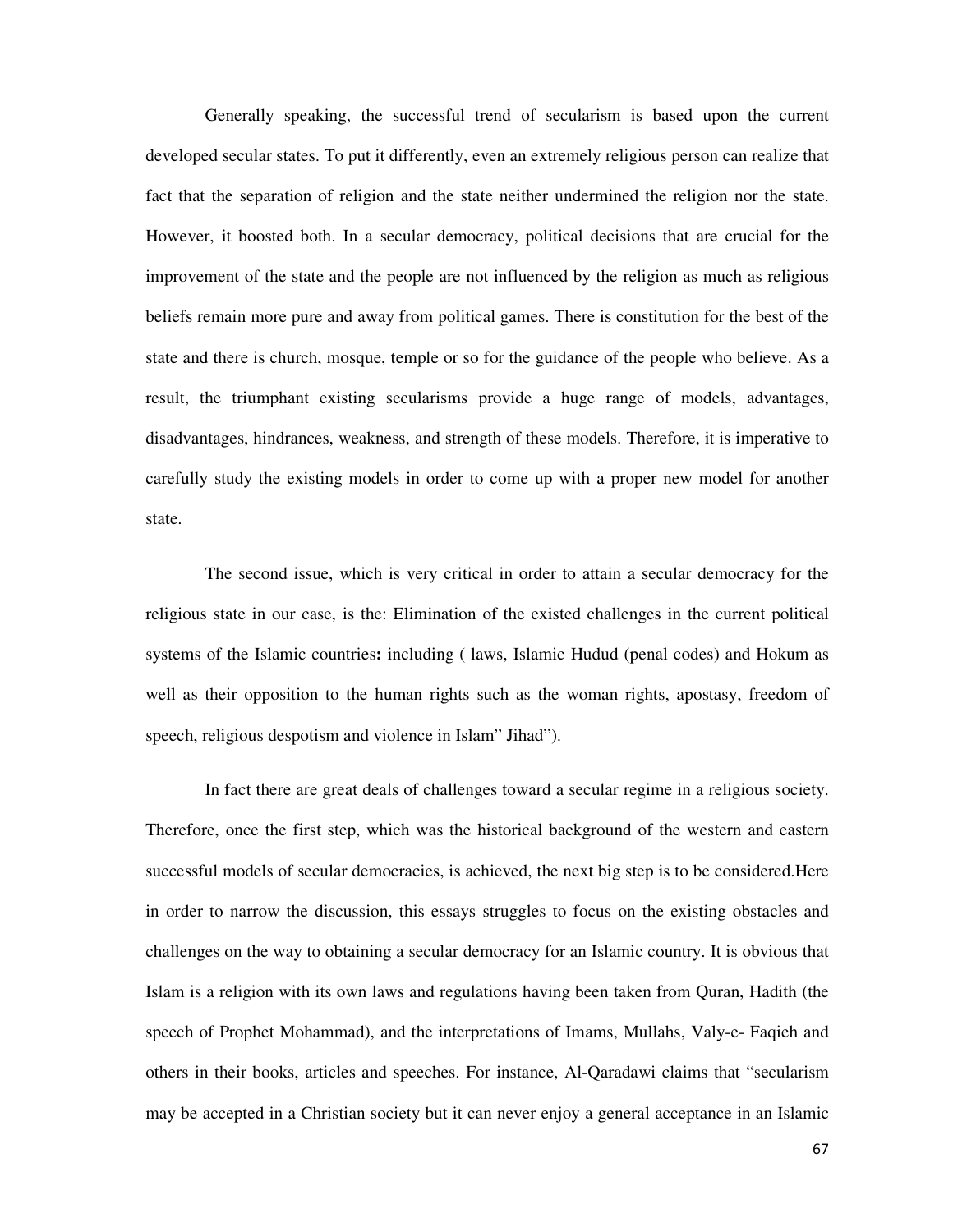society" (Para 1). Thus, even though, only Quran and Hadith express strict orders, the other above-mentioned sources make it stricter and more complicated.

Consequently, there are particular punishment, judgments, orders, laws and regulations that are unique per se. These laws and regulations are implemented by the state as well, since mostly in all Islamic countries' constitutions, the Shari a Law is enforced. Now, with this short description, we need to figure out in particular, what are these obstacles that we are facing in order to prescribe a secular democracy for an Islamic country as a solution to have a functional state. These challenges are all the components of the Shari a law, many of which violate the human rights' values. To have a grasp on the subject, we can name the apostasy, which clearly violates the freedom of religion, a great number of Hudud and Ahkam, and most importantly the phenomenon of Jihad. For instance, in Islam Jihad is a Hokum for all Muslim to fight against invaders when they enter their territory. However, when this becomes a part of the constitution of a country, so no matter what the case is, or whether or not the foreigners are invaders, the Hokum is to be implemented. In addition, there are many riot and rebellion groups coupled with terrorist groups who take advantage of such religious laws and demolish and destroy human beings, a society, a country, a continent and sometimes put the whole word in danger. Last but not least, such challenges and hindrances should be eliminated on the way to a secular democratic state. In the next part, this study tries to cope with the possible ways in order to eliminate the aforementioned challenges.

# **Implementation of secularism in Islamic societies (in two phases)**

The practical part of this policy will aim to implement the theoretical approach that had been so far discussed. What should be done to pave the way and prepare the circumstances for such a regime like secularism in an Islamic country? In other words, it is better to question, what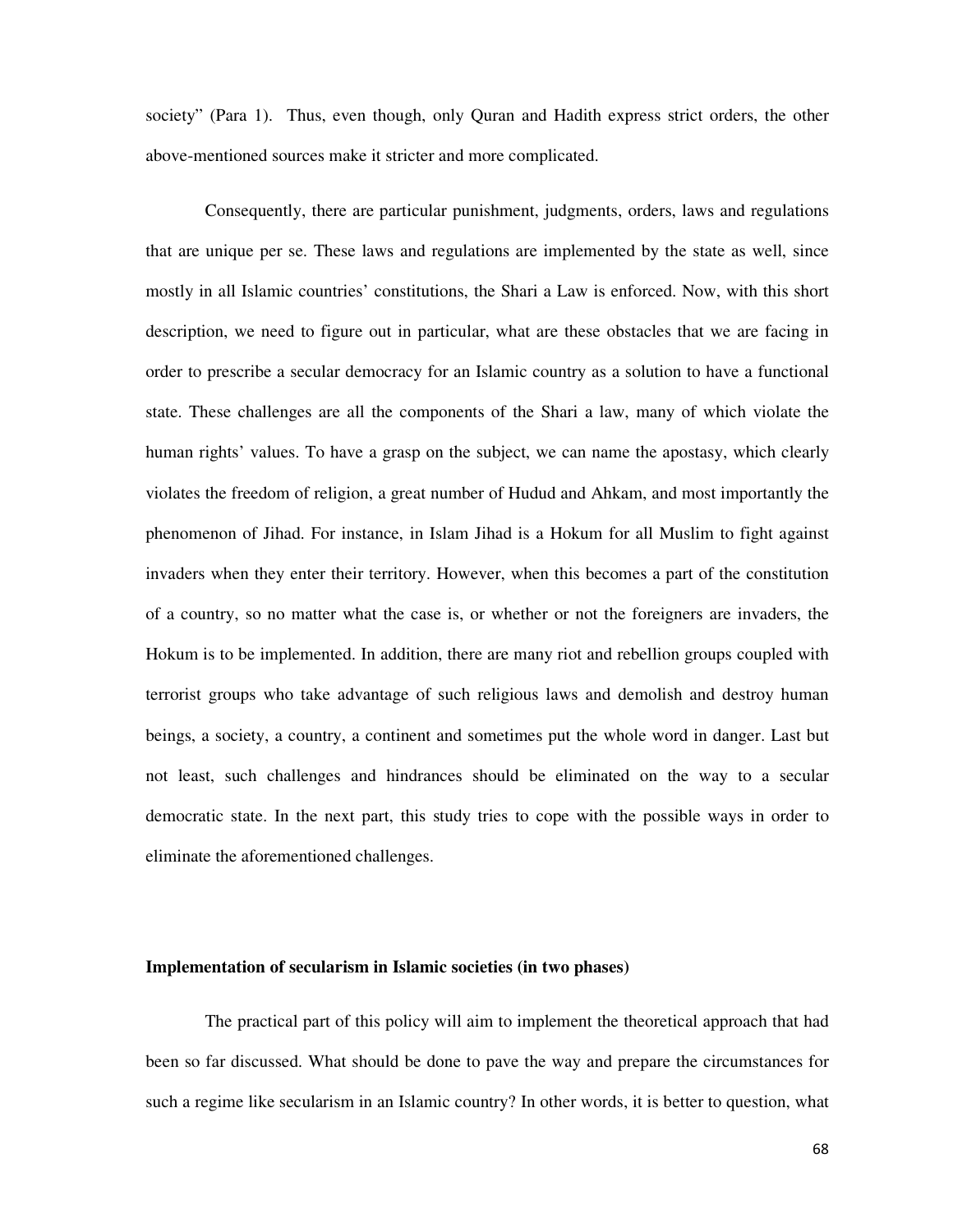could be done to achieve this goal. In short, the Islamic states and their ups and downs were discussed in details. This chapter also began with the challenges towards a secular democracy in an Islamic country; here therefore, this essay focuses on the ways to make it happen in practice.

First of all, in order to introduce secularism into an Islamic society, the most important issue is the mental awareness and /or preparation of the public in order to avoid any kind of cultural and mental conflict, particularly, when we talk about a strictly religious nation, uneducated or illiterate. According to Najjar, the people in Islamic countries are confused and lost between their religious values and culture and the modern life and technology they live with. "They view most Western ideas, ideologies and institutions as a threat to Islamic law, values and culture. Among these foreign imports, secularism seems to represent the greatest danger" (2010, Para.1). In addition, in the same society, "the word 'secularism subsequently became an insult in the ears of many Muslims (Keane, 2000 p 11). This phase can contain the following programs:

1) These should be cultural and education programs through media and political parties in order to gradually introduce the objective values of secularism to the political elites and most important to the public population. In other words, in an Islamic country where talking about several issues are taboo, crime, Haram (A Muslim is not allowed to do in no circumstances), and there will easily be unbelievable punishments for them, it is wholly vital to put a lot of effort to gradually introduce a new topic. There is this extreme belief that "secularists oppose religion or the religious being afforded privileges, which put another way - means others are disadvantaged" (BBC, 2009, Para. 1). Moreover, according to LRC (Literary Review of Canada) "the Muslim experience [of secularism] has been marked by a perception of secularism as an alien ideology imposed from outside first by colonial and imperial invaders and then kept alive by local elites who came to power during the post-colonial period" (2008, Para.1) or based on what Al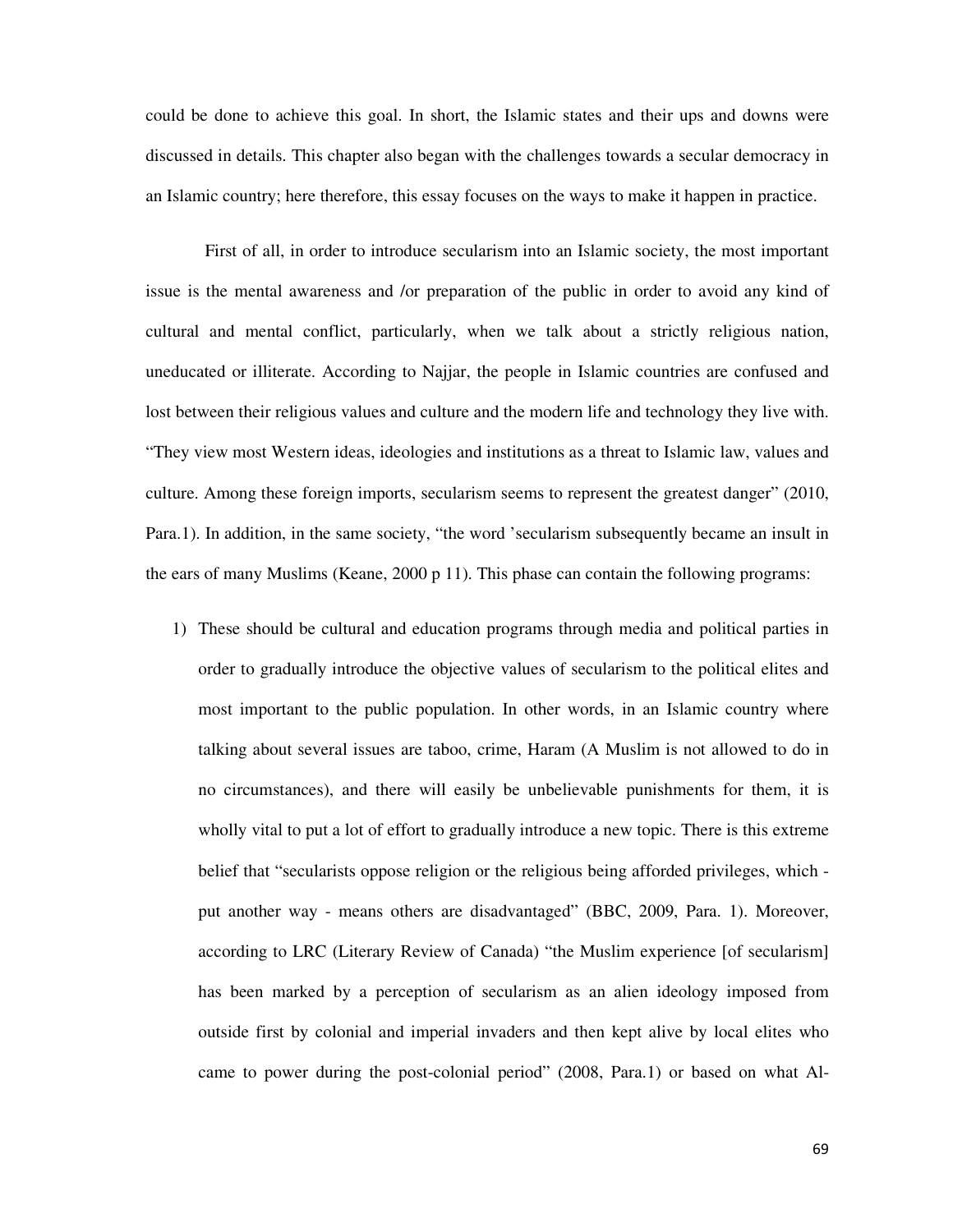Qaradawi believes saying that "the call for secularism among Muslims is atheism and a rejection of Islam" Para.

2).These and many others as such fire up the market for those who benefit from a dysfunctional religious regime and want to keep on taking advantage of that. On the other hand, the timing is a very important factor, especially if the terminology looks foreign or had already been used by developed, modern western states, which in our case it did. There are many who can misuse the situation and take advantage of the ignorance of the people and provoke them using the "Anti Islam" labeling. For instance, they can bring out their argument documenting on an extreme ideology claiming that acceptance of secularism for Muslim countries is wrong, since "Islam is a comprehensive system of worship (`ibadah) and legislation (Shari 'a), the acceptance of secularism means abandonment of Shari' a, a denial of the divine guidance and a rejection of Allah's injunctions"( Al-Qaradawi, Para. 2). This kind of arguments, particularly for strictly religious people is more than enough to oppose an idea of which they have no clue.

Again, the introduction a public awareness of a secular democracy must be very carefully, since in Islamic societies, religion and its related topics are very touching and people react easily towards any straightforward opinion so to speak. It is a fact that "nowadays, Islamists have succeeded in equating it with atheism in the mind of the public, using it as a slogan to intimidate their political adversaries, charging them with apostasy and unbelief, deserving the death punishment"( Najjar , 2010, para.6). Therefore, for instance, if we are to introduce a secular system in Iran or Saudi Arabia is much different from introducing it in Afghanistan and Pakistan. If we assume secularism requires five years to be introduced in Iran, it needs at least fifteen years for Afghanistan.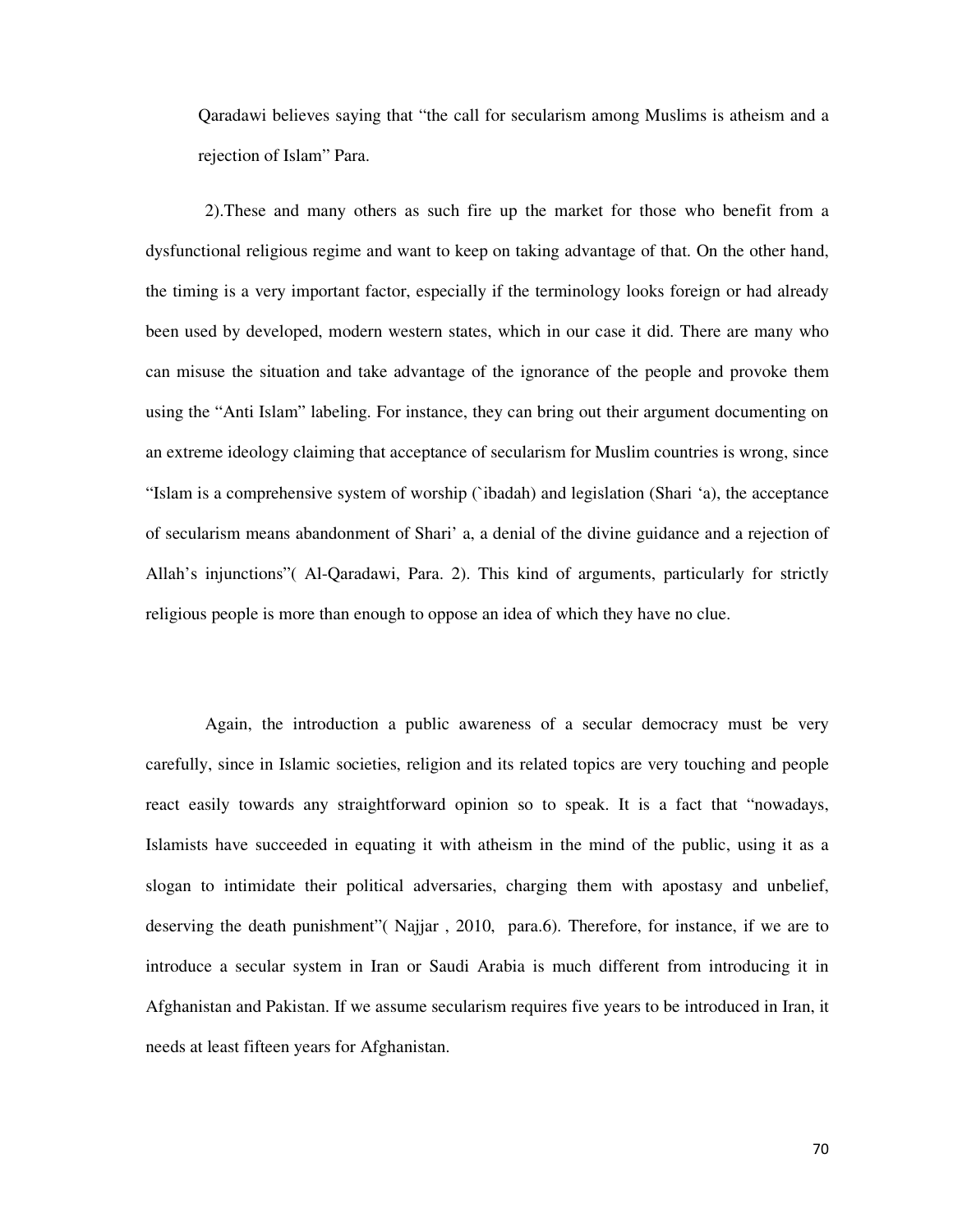Another aspect of the public awareness should start through the elites, the public figures, the political parties, the tribal elders and the influential people. This is important while, such people play a hug role in convincing the different spectrum of the society. Therefore, once such members of an Islamic community are convinced and agreed with the idea of a secular democracy, bigger half of the job is done.

The people should be convinced that a secular system will totally respect their religious practices and beliefs as an Islamic system would do. This is very crucial, while "most Islamists look upon secularism as a kind of Kufr (unbelief) and Irtidad (apostasy) (Najjar, 2010, Para. 6). They should realize that the separation of the state from the religion makes a system more functional and when a system is functional and not anymore fragile, more security and development secure the religious practices and freedom of choice in this regard as well. In addition, once the public awareness has begun and secular democracy is being introduced. The second phase of the policy should be implemented. This is the legislations approach:

This is another practical phase of the implementation of secular democracy in an Islamic state. This occurs after the first phase is completed. In this phase, new changes based upon the secular values should happen through the

- constitution reforms
- limitation of unofficial religious education
- avoidance of political activities of different groups and parties that includes religious motivations

Legislation and constitution assemble the ground particles of a system. In this case, once the public awareness is completed, the parliament and the legislature body can reform the constitution, so that the new system is officially enforceable. The reform is very much dependable to the public awareness and consequently public acceptance of the secular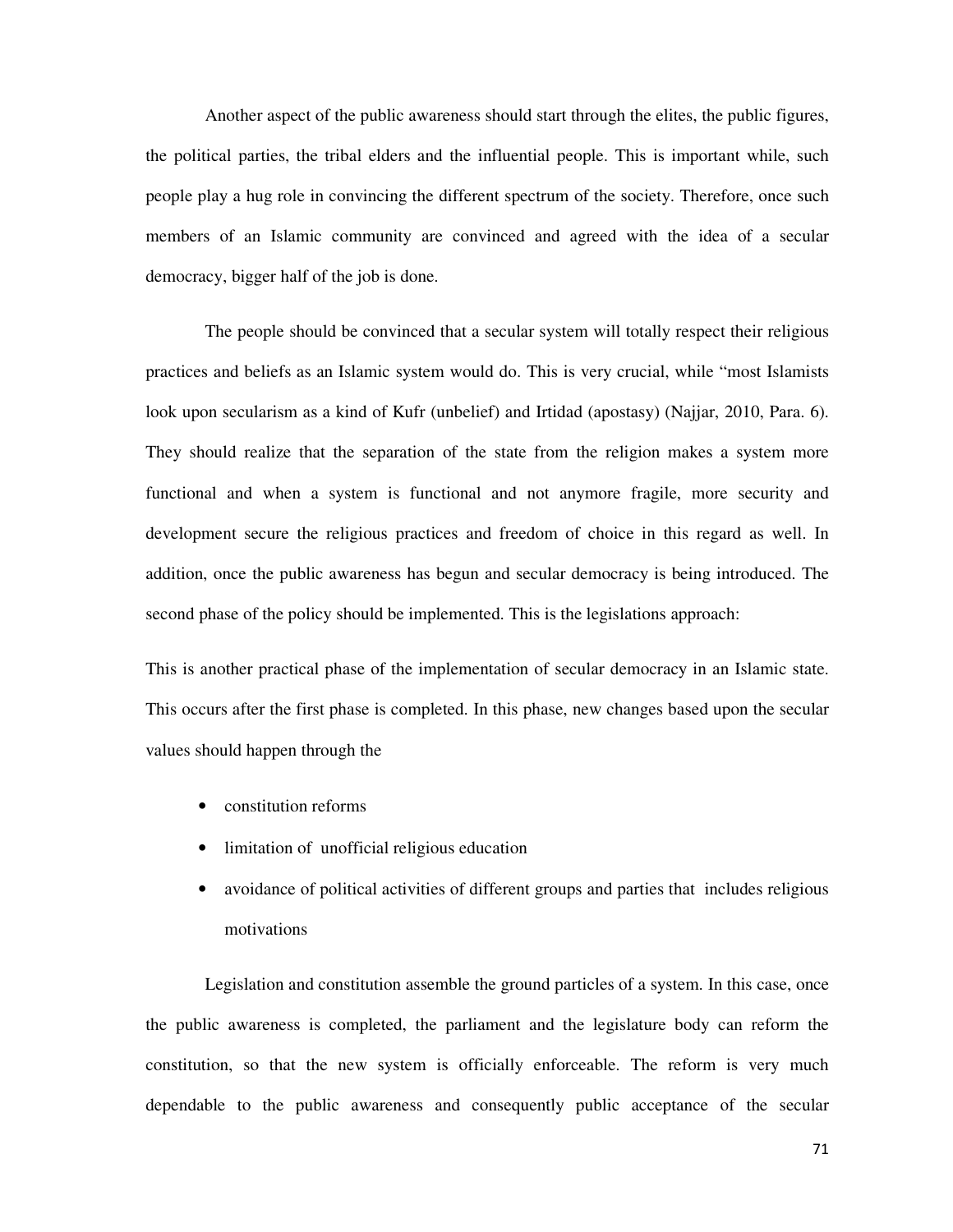democracy, inasmuch as, in many cases, there will be a referendum to bring any reform to the constitution.

According to Alam, practically "all western countries allow complete freedom and equality to all religions. Muslims, Hindus, Buddhists, Parsees and followers of all other religions are allowed to build their places of worship and pray the way they like without interference from the state" (2007, Para 6). He further argues that as mentioned before in this chapter, such a freedom is achieved through the constitutional changes that a secular democracy will bring to the constitution of a state and therefore, the "freedom is constitutionally guaranteed to them and protected by the judiciary" (2007,para 6). Thus, following the constitution reforms in Islamic countries, there should also be some other rules and regulation towards the unofficial religious studies. It helps to avoid the rise of Talibanism, which roots back to such unofficial religious course (Medressa).

Similarly, religious studies and education will be allowed; however, unofficial sort of trainings should be limited, not to end up into terrorist training camps and so on. Secularism is defined in the Webster dictionary as: "A system of doctrines and practices that rejects any form of religious faith and worship" or "The belief that religion and ecclesiastical affairs should not enter into the function of the state especially into public education". Furthermore, there should also be some rules and regulations towards the limitation of groups and parties that aim to provoke Islamic motivations, in sense of sanctioning the system and creating anti government parties by the misuse of the religion.

# **Problems and hindrances towards implementation of secularism**

Secularism and secular democracy has had its problems like any other approach or phenomenon in the world. It does not matter whether in the US, in Europe or in Asia. Turkey for instance has developed a successful secular democracy; it has issue with the extremists, though.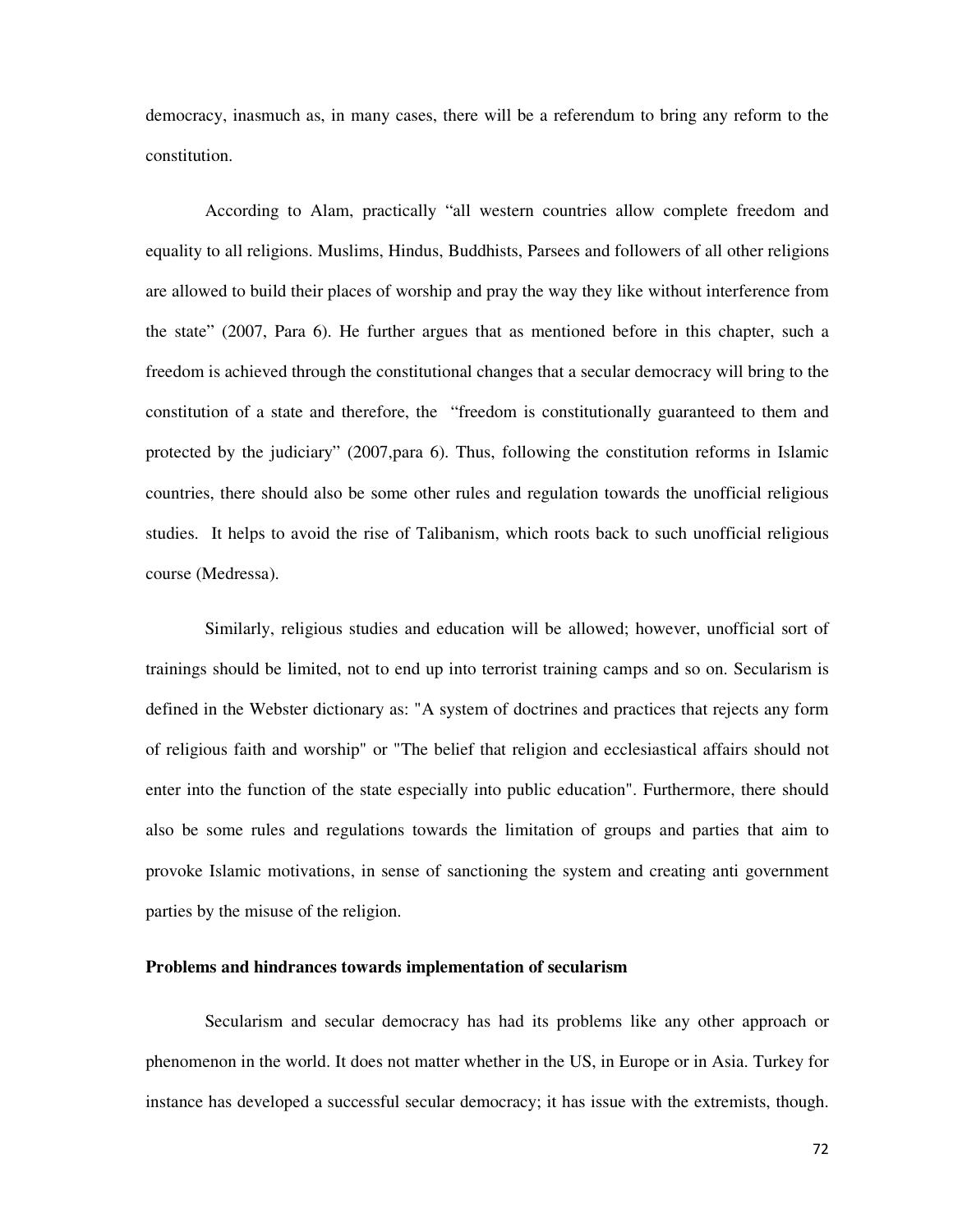Turkey for example in the 90s, while, there was an inherent power conflict between secular modernist elites and Islamist elites (Göle, Abstract), however, this has blurred with the time.

Generally speaking of Islamic countries, although, once a project or policy is under implementation, its problems and challenges rise, clearly there are also problems and hindrances before the implementation phase begins. To start, the first critical problem is that most of extremely religious scholars believe that "There is no doubt that secularism contradicts Islam in every aspect. They are two different paths that never meet; choosing one means rejecting the other. Hence, whoever chooses Islam has to reject secularism" (Islam awareness, Para. 2), which clearly demonstrate their exaggerating and extreme ideology. Accordingly, Esposito also believes that "a critical problem that all religious reformers of whatever faith face is the relationship between their reformist thought and what for many is the authority of tradition, the need to demonstrate some kind of continuity between tradition and change"( p. 5). These are not the only category of the hindrances toward secular democracy in Islamic states. There are also Islamic scholars who partly support the idea of secularism. As an example:" Abdolkarim Soroush and Abdou Filali-Ansary, who point out that Muslim Societies – including contemporary Iran—have always had strongly endogenous capacities for institutionalizing secular or' this-worldly' form of life (Keane, 2000 p.13). However, on the other hand, there are Islamic scholars who condemn secularism claiming that "Islam is not a mere religion, it is a complete way of life, it is a complete code of conduct" (Naik, 1996). As a result, ahead of all other problems, there is the traditional body of the society coupled with their stubbornness against the secular reforms, which roots back to the intrinsic and historic trend of people towards religion.

To put it differently, religious people are tend to rarely accept unreligious issue, and in this particular example, when we talk about Islam, there is the apostasy phenomenon in Islam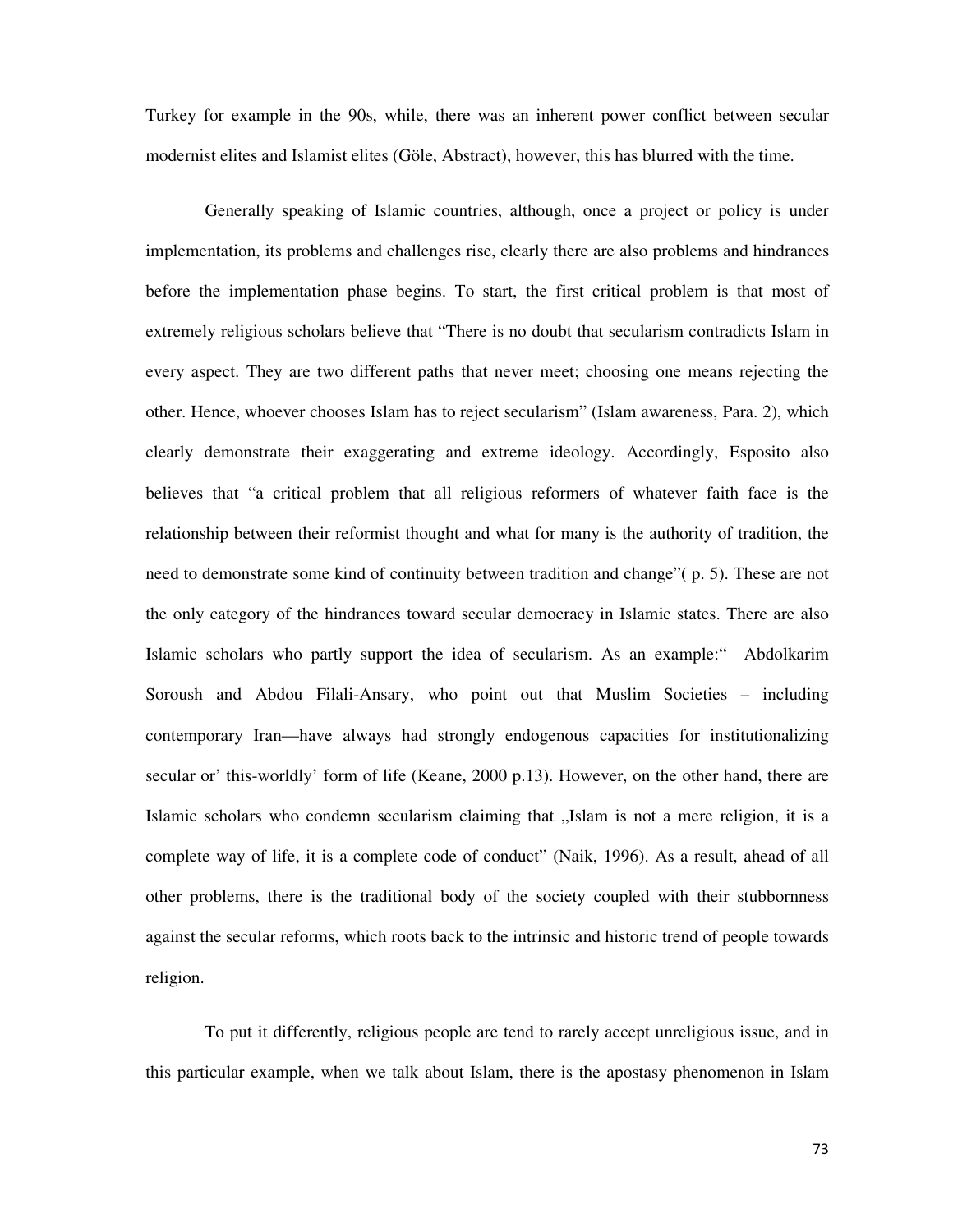that actually frightened everyone to even go for change, since they know there will be death penalty as Shari a law determines such Hukums for that.

In essence, the most difficult problem that is in the way of secular democracy is the opposition of most of the population in an Islamic country due to the strict religious beliefs. Thus, it is vital to realize that there is not the ideology of defending the" traditional and modern Western culture against the uniquely dangerous religion of Islam, they are defending *secularism* against *religion*—against all religions, Christianity as much as Islam"(Auster, 2006, Para. 4). As already mentioned, there are numerous other problems in this way. For instance, since, most of the religious societies are based on more and less traditional approaches being led by religious scholars, Mullahs, and so on, it is vital that we bear in mind that they benefit from that circumstances. Hence, once they feel that their traditional and economic benefits are in danger, they will not keep quiet and start provoking people. There are great examples of such in Iran, Pakistan, Afghanistan and Saudi Arabia.

Let's begin by mentioning the preachers, Mullahs, religious teachers, traditional religious leaders, elder and so on who live by earning money from religion. There are numerous occasions that these people use to keep the society and the people busy, so that they can actually find no time to do research and find the reality themselves and so on. Likewise, in broader aspect, in a country like Iran, which is led by Mullahs, suppose there be a secular democratic system, what will happen to all these Mullahs and their religious studies. Those who are really scholars can pursue their life and career in that field, while others who are not, must seek other employments. Above all, every one of them should leave the political arena unless they have the knowledge to stay there. This is something that they are aware of and will fight for, not to let it being taken from them.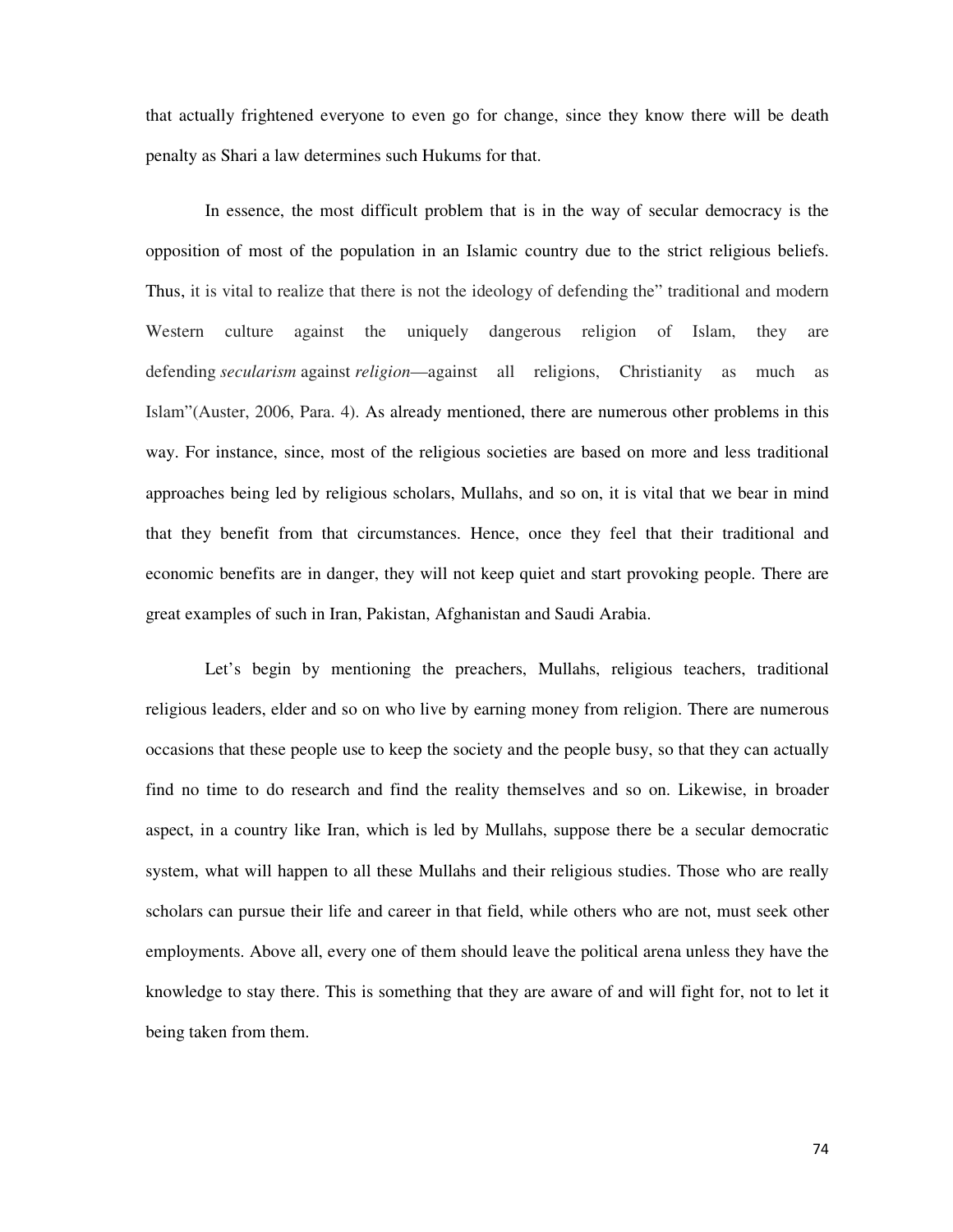As a solution, public awareness can again pop up, since when people get to know by whom they are preached, they start realizing the reality. Once, it illegal wealth of such people is publicized, and questions that, from where they have earned it and many other issues of corruption and so, the public then will be less influenced by their deceives. In the following, there is another important issue hindrance a secular democracy in an Islamic country, which is the phenomenon of so-called shallow democracy. It is that fact that whenever, either a public figure and official or an ordinary citizen speaks about the system in an Islamic country, every one claims there is democracy. However, once you start mentioning the current issues in each of those societies, they start mumbling and the only answer they would flee from the situation with is Islam is the best political, economic, social and … system. On the other hand, their proof is nothing but malfunctioning Islamic systems, which due to the enforcement of Shari a law and its amendments, there are numerous issues that rise newer problems themselves. Either, these states have another definition for democracy, or they just want to put a label on their Tyranny and pretend that nothing is wrong, rule the people by their dictatorship and punish those who proclaim, in the name of religion.

To sum it up, in order to cope with the malfunctioning Islamic states, according to Alam, a review of both histories, the Christianity and Islam remains us "in no doubt that only secularism will help us rid of sectarian and communal strife that has played a major role in making Islam weak and ineffective as it is today" (Alam, 2007, Para 23). Hence, the attempt should focus on eliminating all the challenges and hindrances on the way to bring up the idea of secular democracy as a solution for failure of the Islamic states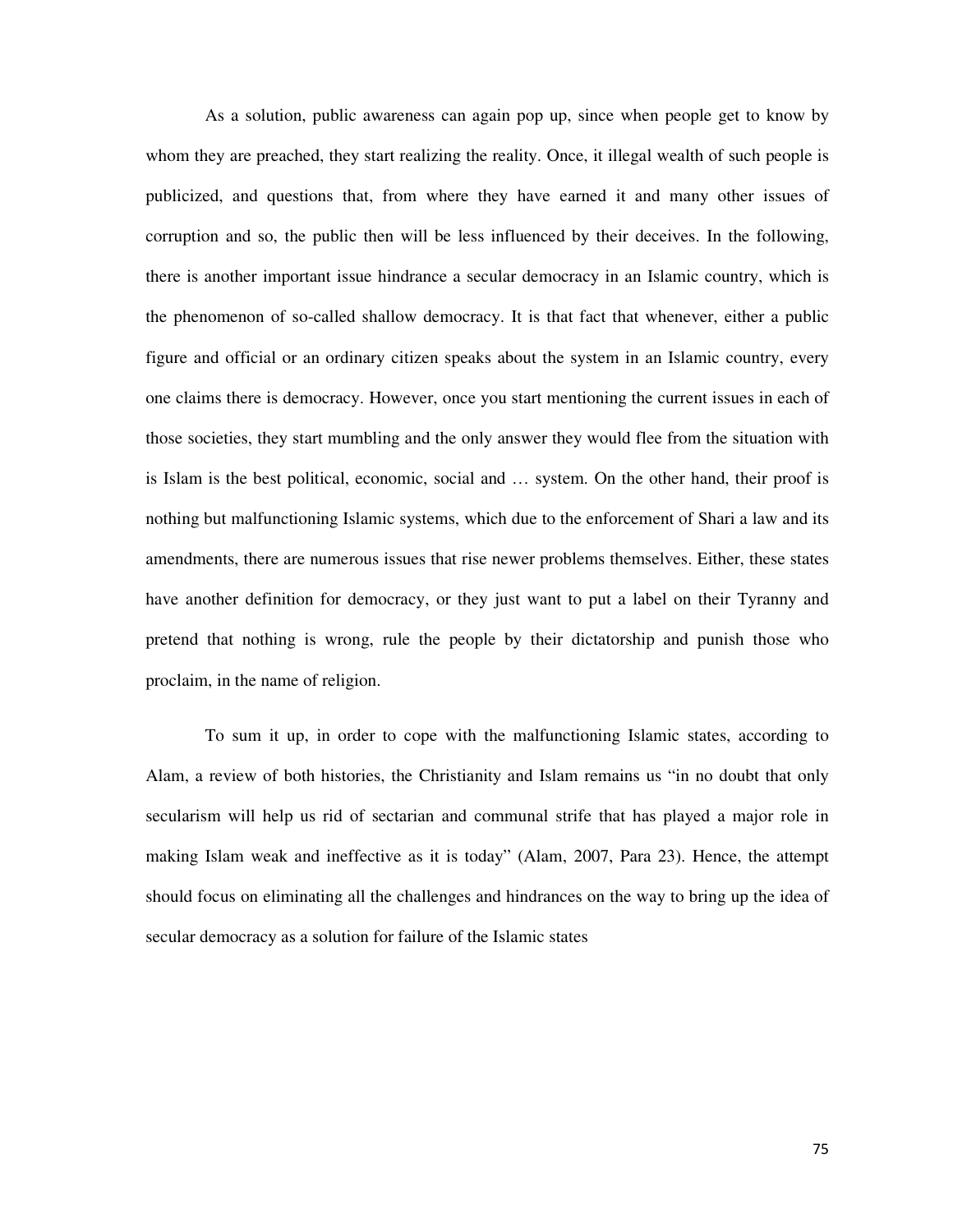## **Conclusion**

Islam is a great religion with many followers in all parts of the world. Yet what makes Islam different from other religions is its unique legal system, which is called Sharia law. Sharia law is basically originated from the significant Islamic sources such as Quran and Sunna. According to all Muslims scholars from both Shiite and Sunni religions, establishing the Islamic state is a condition for the implementation of the Sharia law.

Unlike Christianity, Islam possesses Political theories about state since the beginning of Islam. When Prophet Mohammad passed away, Caliphate as a political system mostly among Sunni Muslims started and it continued throughout the history of Islam until the year 1919 when the Ottoman Caliphate was overthrown by Mustafa Kamal Pasha Ataturk. Since then there are attempts to restructure the Caliphate in theory and in practice. On the other hand, Imamate as a political theory is popular among Shiite Muslims, which today is the political foundation of the Islamic Republic of Iran.

The main function of the Islamic sate whether in Caliphate or Imamate is the Implementation of the Sharia law or Islamic Ahkam. Shaira law as the formal regulating system in Islamic State contradicts with the Human Rights as an accepted international norm. Issues such as the viewpoints of Islam over women, freedom and Hudud or the Islamic penal code are the main components from the Sharia law that are in contradiction with the International Declaration of Human Rights and its various protocols and conventions.

Yet the tendency of the Islamic political leaderships in Caliphate and Imamate are towards absolutism. This element distinguishes the Islamic state, particularly its unlimited leadership, from the democratic regimes which is based on the political participation of the people. In addition, there is the idea of Jihad or holy war in the Islamic principles, which is originated from Quran and other religious Islamic sources. Jihad is considered as a duty for all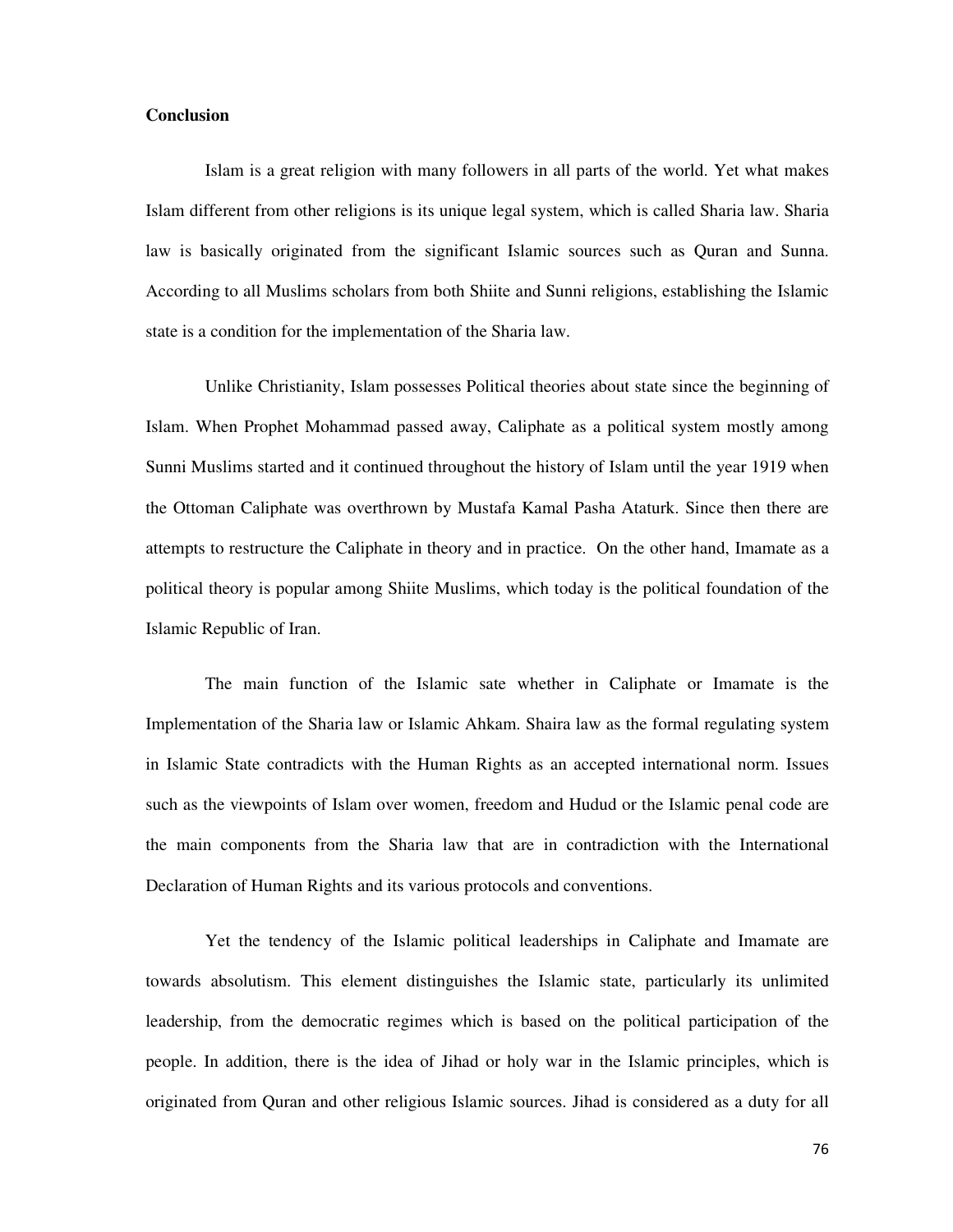Muslims in both religions of Islam. Today some Islamic fundamentalist groups emphasize on the element of Jihad to establish an Islamic state to perform the Sharia law like the efforts that Taliban has been doing in Afghanistan.

As mentioned in the third chapter of this study in details, according to the author, implementation of the Secular democracy in the Muslim societies can be considered as a solution to help these states have more functioning countries into the international body. This process, however, might face serious challenges, since Muslim societies are very conservative and mostly strict in terms of religious traditions, it is advised that moving towards the secular reforms should not be rushed. These reforms must happen gradually and step by step, in a different timely manner to every certain state in order to avoid any form of potential challenges.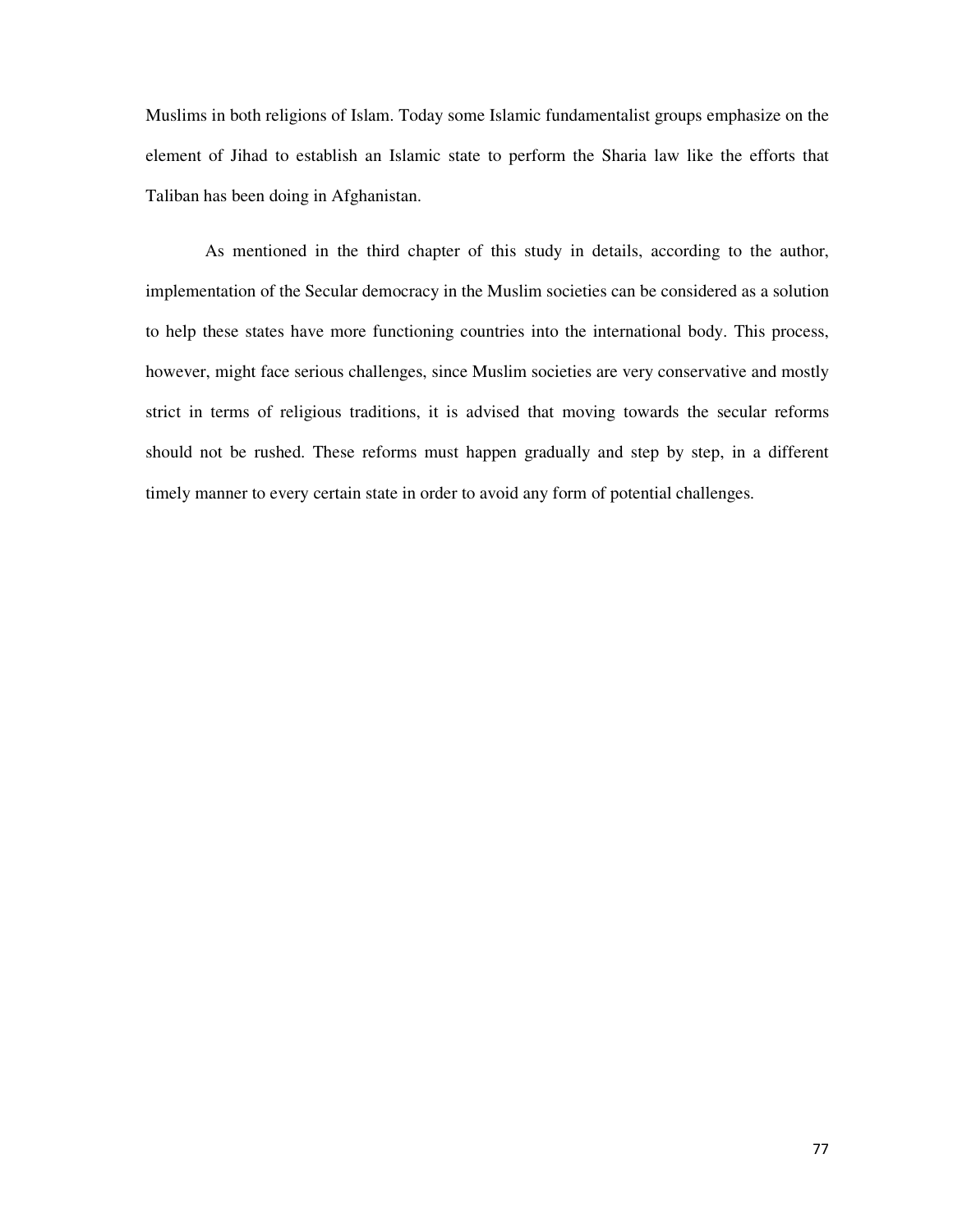## **Bibliography**

Aboozohre, M. (1986). )\*+,-#\$./0\$12#\$.34567.8.946,:#\$.8.);6\*<#\$.=>.)\*&?;@\$./0\$12#\$.34567*.* Qaherh: Darolfekr.

Alam, M. (15. 2 2007). *Secularism is not against Islam*. Abgerufen am 9. 5 2012 von Pakistan Defence: http://www.defence.pk/forums/current-events-social-issues/3880-secularism-notagainst-islam.html#ixzz20D59peuv

al-Mawardi. (1406). الاحكام *السلطانية* Qahere: Maktab Alalamo Al-Islami.

Almozafar, M. (1417). )\*&6&@\$.946,G*.* Ghom: Moasesato Alemamo Ali.

Al-Qaradawi, D. Y. (2010). *Secularism Vs. Islam*. Abgerufen am 7. 5 2012 von Islamic Web: http://islamicweb.com/beliefs/cults/Secularism.htm

Amini, A. (1365). H49I#\$*.* Tehran: Ketabkhaneh Bozorge Tehran.

Amoli, A. J. (2001). .)\*,>.J4@8*,* J#\$9G.8.J06,>.J4@8*.* Qum: Markaz -e Nashr-e Asra.

Arjomand, S. A. (1984). *The Shadow of God and the Hidden Imam: Religion, Political Order and Societal Change in Shi ite Iran from the Beginning to 1890.* Chicago: Chicago University Press.

Ayubi, N. N. (1991). *Political Islam: Religion and Politics in the Arab World.* London: Routledge.

<u>Bavand, N.-o.-a. (12. 5 2010). في مصاص *زنان در فقه.* (12. 5 2010). 4K. Abgerufen am 1. 5 2012 von .</u> SM%F.=A6;5. HAWZAH.NET: http://www.hawzah.net/FA/articleview.html?ArticleID=88507

BBC. (27. 10 2009). *BBC Religion*. Abgerufen am 7. 7 2012 von Secularism: http://www.bbc.co.uk/religion/religions/atheism/types/secularism.shtml

BBC. (25. 6 2012). 9A بو نفر در ايران به علت نوشيدن مشروبات الكلي به اعدام محكوم شدند. Abgerufen am 4. 7 2012 von BBC Persion News:

http://www.bbc.co.uk/persian/iran/2012/06/120625\_l06\_judiciary\_khorasan\_execution\_drinking \_shariati.shtml

Beinin, J. a. (2005). *) Political Islam: Essays from Middle East Report: Published in cooperation with Middle East Research and Information Project.* Los Angeles: University of California.

Black, A. (2001). *The History of Islamic Political Thought.* Edinburg: Edinburg University press.

Cooperman, A. (2011). *The Future of the Global Muslim Population.* Washington, D.C.: Pew Research Center's Forum.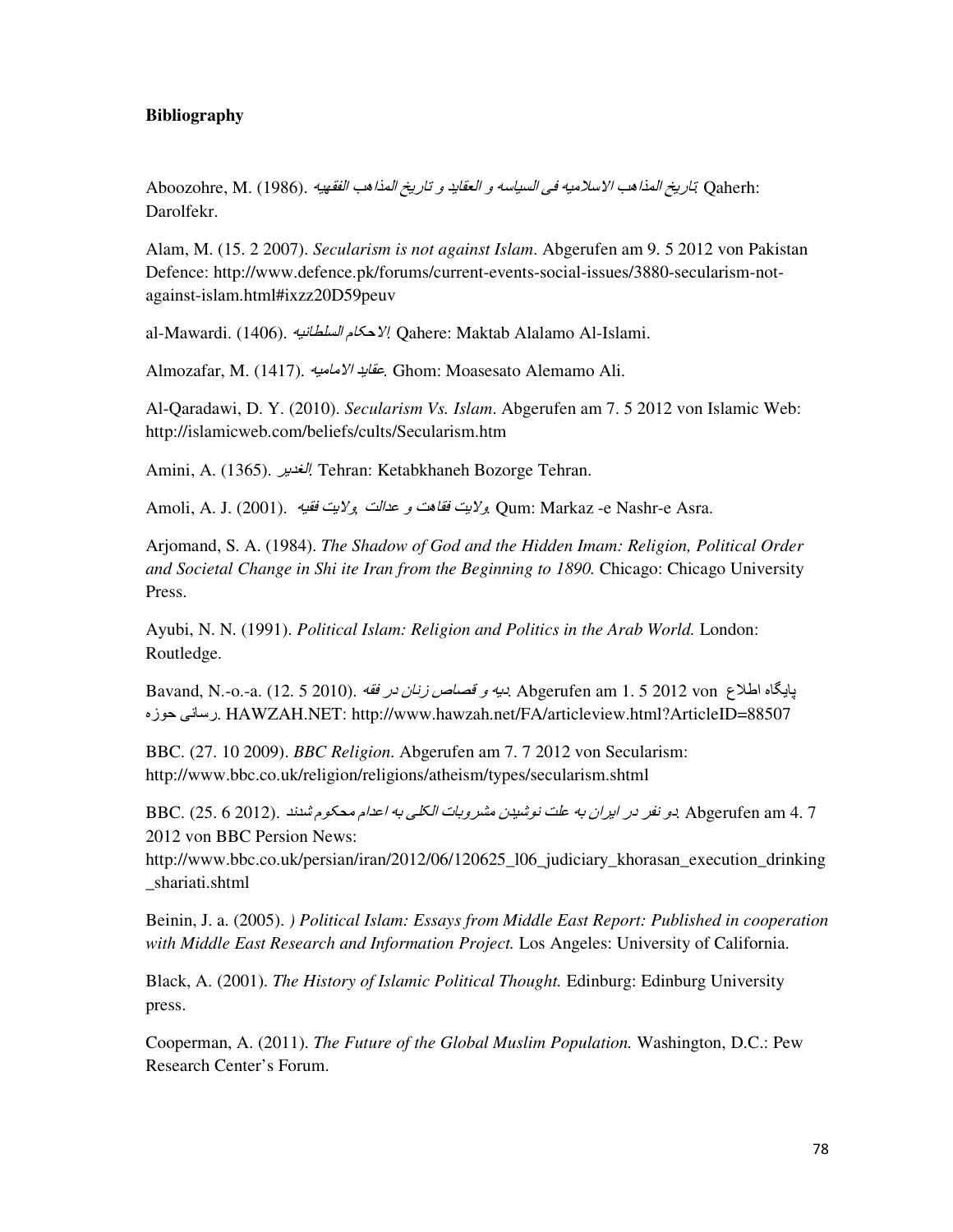CPJ. (2. 5 2012). *Committee to Protect Journalists Special Reports*. Abgerufen am 3. 6 2012 von CPJ Committee to Protect Journalists: http://www.cpj.org/reports/

Economist. (12. 2 1998). *Kiss at your peril*. Abgerufen am 3. 5 2012 von The Economist: http://www.economist.com/node/113577

Eickelman, D. F. (1996). *Muslim politics.* Princeton: Princeton University Press.

Fairahi, D. (4 2011). مقهوم جهاد در فقه سيا*سي شيعه و اهل تسنن »جنگ با صلح ...(*4 7011). 6 Fairahi, D von Mehrnameh: http://www.mehrnameh.ir/article/1624/%D8%AC%D9%86%DA%AF- %DB%8C%D8%A7-%D8%B5%D9%84%D8%AD%D8%9F

Feirahi, D. (2008). الخام سيا*سي دولت در اسلا*م .Feirahi, D. (2008).

Ferah. (1406). الإحكام *السلطانية* (1406). 47 Ghom: Daftare tablighat eslami.

Ferah, M. (1994). *السلطانيه*. *Y!* Beirut.

Ghazali, A. K6,cG@\$.=>.K6OcP@\$*.* Baghdad: Al-Maktabato Alsharghiah.

Göle, N. (22. 2 1997). *Secularism and Islamism in Turkey: The making of Elites and counterelites*. Abgerufen am 4. 7 2012 von Jstor: http://www.jstor.org/discover/10.2307/4329022?uid=38528&uid=3737864&uid=2&uid=3&uid= 67&uid=62&uid=38527&uid=5910216&sid=21100923429421

Grinebaum, A. A. (1970). *Muslim Self-statment in India and Pakistan1857-1968.* Wiesbaden: Harrassowitz.

Hasan, H. A. (1992). الصياغه المنطقيه للفكر السياسي الإسلامي, Hasan, H. A. (1992). assan, H Nashr.

Heslop, D. A. (kein Datum). Abgerufen am 12. 5 2012 von Encyclopedia Britannica: http://www.britannica.com/EBchecked/topic/467746/political-system

Ibn Khaldun, a. (1987). )&9,&*.* Tehran: Elmi& Farhangi.

Ingersoll, R. G. (1887). *The Secular Web*. Abgerufen am 10. 7 2012 von Secularism: http://www.infidels.org/library/historical/robert\_ingersoll/secularism.htm

Jayarman, T. (1997). *Secularism Defined*. Abgerufen am 8. 7 2012 von IMSC: http://www.imsc.res.in/~jayaram/Articles/lfrontline/node1.html

Kadivar, M. (1376). نظريه ه*اى دولت در فقه شيعه* Kadivar, M. (1376).

Kawakibi, A. (1363). ي*حليعت استنداد*, Ghom: Daftare Tablighate Islami.

Keane, J. (2000). *Secularism? The Political Quarterly Publishing Co. Ltd.* Oxford: Blackwell publishers.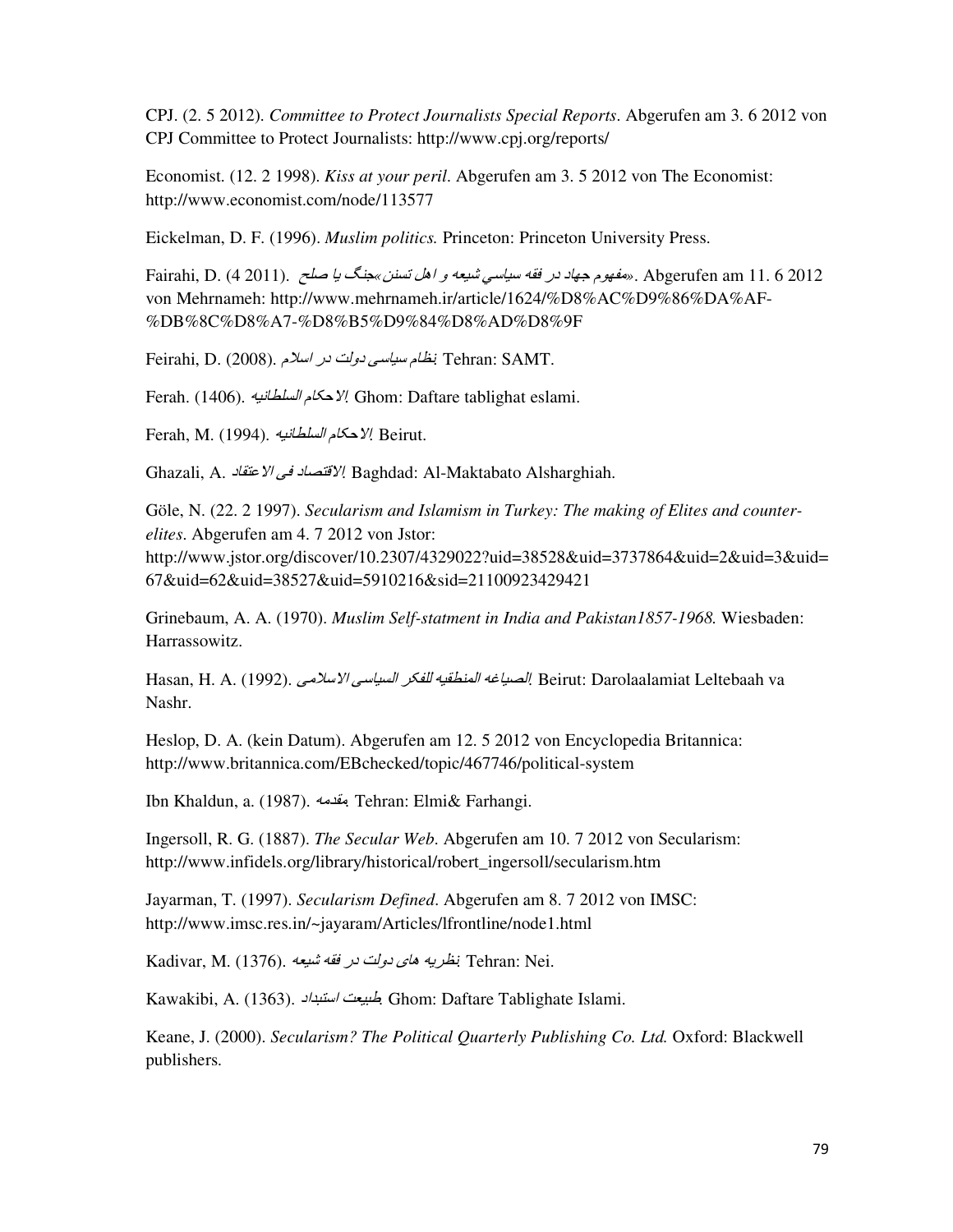Kerr, M. H. (1996). *Islamic Reform:The Political and Legal Theories of Muhammad Abduh and Rashid Rida.* Berkeley CA: University of California Press.

Khomeini, A. (3. 4 2009). *Tahrir al-Wasilah*. Abgerufen am 29. 4 2012 von فيترير الوسيلة: http://vccans.ir/libraray/Ketabkhaneh/ketaabkhaaneh/tahrirolwasyla\_imam\_khomeini/tahrirolwa syla\_imam\_khomeini\_jeld\_4\_16.html#link76

Khomeini, R. (1365). g\*f#\$.h6ci*.* Ghom: Esmailian.

khonji. (1362). *بىلوك الملو*ك. (1362). khonji. (1362

Kolaini, S. (1985). =>6E#\$.k%\@\$*.* Qum: )\*&?;@\$./cE#\$5\$K.

L.Auster. (2006). *SECULARISTS WHO OPPOSE RELIGION INSTEAD OF ISLAM* . Abgerufen am 2. 7 2012 von VIEW FROM THE RIGHT. The passing scene and what it's about viewed from the traditionalist politically incorrect Right.: http://www.amnation.com/vfr/archives/005176.html

L.J.Esposito. *Rethinking Islam and Secularism: The ARDA (Association of Religion Data Archives. .* ARDA.

Leacock, S. (1924). *Elements of Political Science.* London: Constable.

LRC. (9 2008). *'Literary Review of Canada': Political Islam versus Secularism: A new book sparks a heated debate between Muslims of different schools*. Abgerufen am 9. 7 2012 von LRC Literary Reviw of canada: http://reviewcanada.ca/reviews/2008/09/01/political-islam-versussecularism/

M. Landau, J. (1994). *The Politics of Pan-Islam: Ideology and Organisation,.* Oxford: Oxford University Press.

Maclure, J. /. (2011). *Secularism and Freedom of Conscience*. Abgerufen am 28. 6 2012 von degruyter: http://www.degruyter.com/view/product/184759

Mavromaras, m. (2007). *Do people really have the right to practice their religion?* Abgerufen am 6. 5 2012 von Social Commentary: http://amputd.com/pdfs/200702/08-marcos.pdf

Mir-khalili, D. A. (3. 4 2011). .SK\$%A6l.m%,F.5K.LM*(*JA6nF.o.m?R.o.p5\$*)*. Abgerufen am 30. 4 2012 von نانشنامه موضوعى قرآن http://www.maarefquran.org/index.php/page,viewArticle/LinkID,4299

Mitchell, R. (1969). *The Society of Muslim Brothers.* Oxford: Oxford University Press.

Morgan, D. (2010). *Essential Islam: A Comprehensive Guide to Belief and Practice.* California: Greenwood Publishing Group.

Mossalli, A. S. (1992). *Radical Islamic Fundamentalism: The Ideological and Political Discourse of Sayyid Qutb.* Beirut: American University of Beirut.

Naik, Z. (1996). *Islam & Secularism 1/17*. Abgerufen am 29. 6 2012 von Youtube: http://www.youtube.com/watch?v=Shc3of0tE4s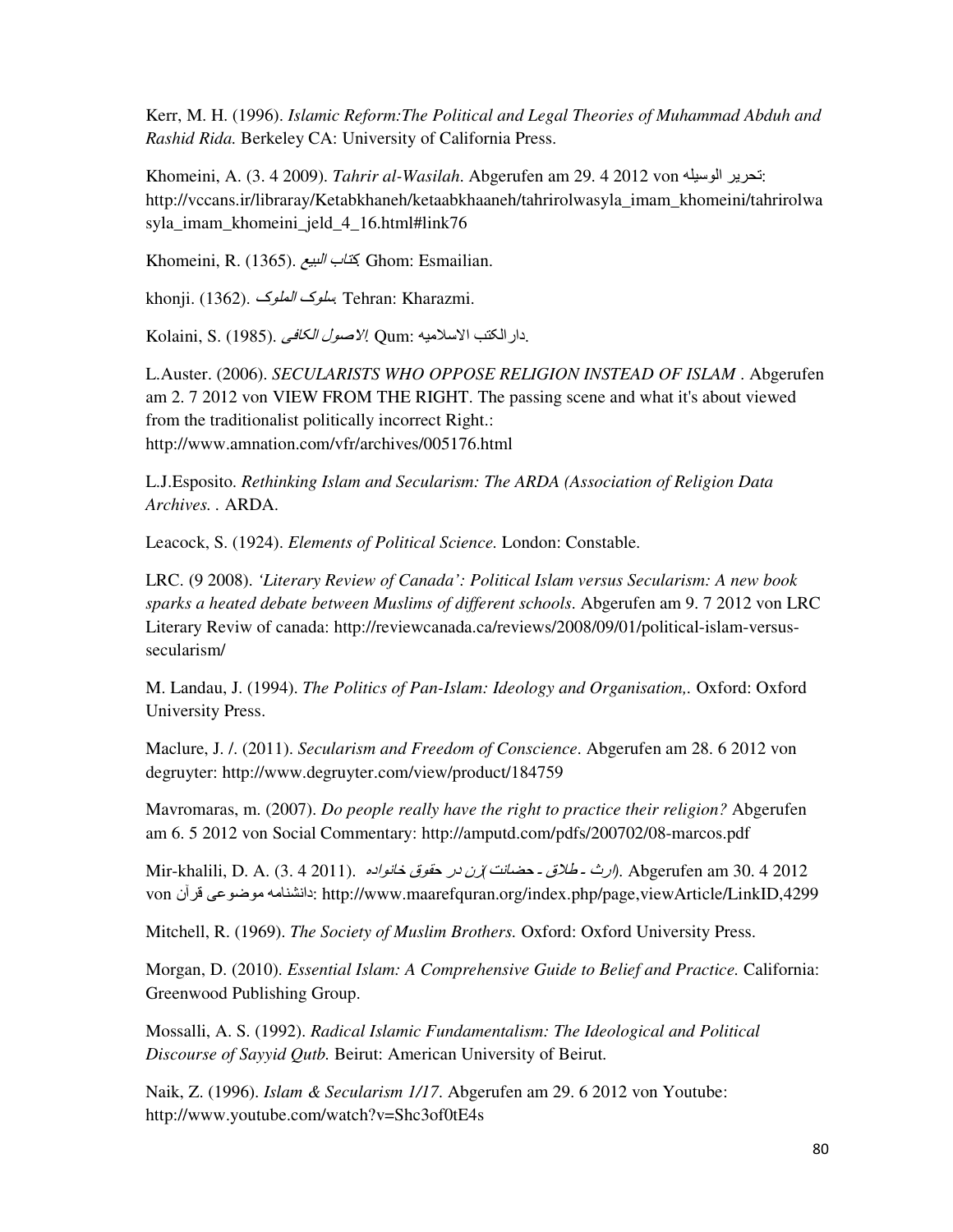Naini, M. H. (1360 ). *لتبيه الأمه و تنزيه المله*. (1360 ). *A.* H. (1360 ). *A.)*  $V^2$ 

Najjar, F. M. (7. 4 2010). *The debate on Islam and secularism in Egypt*. Abgerufen am 26. 6 2012 von Al Spittoon: http://www.spittoon.org/archives/5906

Othman, A. (1960). *The Concept of Man In The Writings of al-Ghazali.* Paris: Les belles lettres.

Plato. (1367). برد *سياسي*. Tehran: Kharazmi.

Qaderi, H. (2011). L\$H4\$8.D?;\$.5K.=;6\*;.e60.)W49A\$*.* Tehran: SAMT.

Quran. (2000). *Chapter (2) s*"*rat l-bagharah*. Abgerufen am 6. 6 2012 von English translations of Quran: http://corpus.quran.com/translation.jsp?chapter=2&verse=191

Quran. (2000). *Chapter (61) s*"*rat l-*#*af (The Row)*. Abgerufen am 6. 6 2012 von Englsih translalation of Quran: http://corpus.quran.com/translation.jsp?chapter=61&verse=4

Quran. (2000). *Chapter (9) s*"*rat l-tawbah (The Repentance)*. Abgerufen am 6. 6 2012 von English translation of Quran: http://corpus.quran.com/translation.jsp?chapter=9&verse=29

Radford, M. F. (2000). *The Inheritance Rights of Women Under Jewish.* Boston: Boston College International and Comparative Law Review.

Roggio, B. (27. 5 2012). *Omar Hammami calls for establishment of global caliphate.* Abgerufen am 3. 6 2012 von The Long War Journal: http://www.longwarjournal.org/archives/2012/05/omar\_hammami\_calls\_f.php

Salehi, F. (2005). D?;\$.5K.LM.ZK6+X.t+,>.t;5HV*.* Tehran: Maisam Tammar Publisher.

Schmundt, H. (8. 11 2011). *Does Secularism Make People More Ethical?* Abgerufen am 6. 6 2012 von Spiegel Online International: http://www.spiegel.de/international/spiegel/goinggodless-does-secularism-make-people-more-ethical-a-777281.html

Shahid, A. (2012). *Report of the Special Rapporteur on the situation of human rights in the Islamic Republic of Iran.* New York: United Nation General Assembly.

Shakir, I. Z. (2 1999). *The Changing Face of Secularism*. Abgerufen am 23. 6 2012 von Masud: http://www.masud.co.uk/ISLAM/misc/sec.htm

Sharafedin, B. (15. 5 2012). *Iranian rapper faces death threats for 'insulting' song*. Abgerufen am 16. 5 2012 von BBC MIDDLE EAST: http://www.bbc.co.uk/news/world-middle-east-18057402

Slaughter, M. M. (1993). The Salman Rushdie Affair: Apostasy, Honor, and Freedom of Speech. In M. M. Slaughter, *Virginia Law Review* (S. 153-159). Virginia : Virginia Law Review Publisher.

Society, N. s. (2011). *National Secular Society's Secular Charter*. Abgerufen am 27. 5 2012 von National Secular Society: http://www.secularism.org.uk/secularcharter.html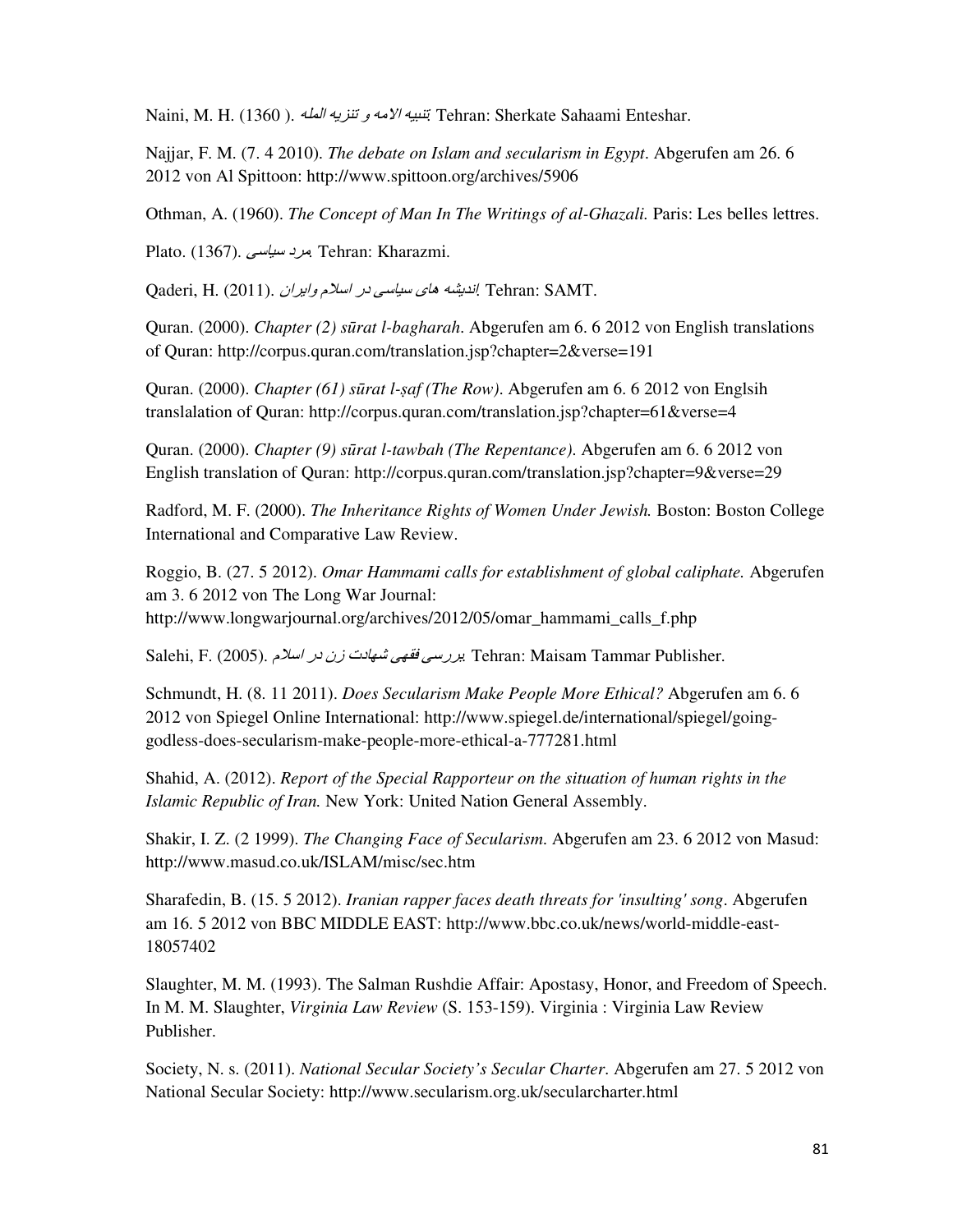Society, N. S. (2012). *What is Secularism?* Abgerufen am 1. 5 2012 von National Secular Society : http://www.secularism.org.uk/what-is-secularism.html

Taheri, M. B. (2005). tf01&.u60.Jv\*CP\$.8.D?;\$*.* Qum: Islamic Canter of Hwzeh in Qum.

Vick, K. (14. 1 2006). *Reunified Islam: Unlikely but Not Entirely Radical.* Abgerufen am 2. 5 2012 von The Washington Post Foreign Service: http://www.washingtonpost.com/wpdyn/content/article/2006/01/13/AR2006011301816.html

Warner, D. (1991). *An Ethic of Responsibility in International Relation.* Colorado: Lynne Rienner Publisher.

Watch, H. R. (7. 9 1997). *IRAN RELIGIOUS AND ETHNIC MINORITIES:Discrimination in Law And Practice*. Abgerufen am 30. 5 2012 von Human Rights Watch: http://www.hrw.org/legacy/reports/1997/iran/Iran.htm#P39\_525

WATCH, H. R. (29. 6 2012). *Iran: Quash Death Sentences for Drinking Alcohol*. Abgerufen am 2. 7 2012 von HUMAN RIGHTS WATCH: http://www.hrw.org/news/2012/06/29/iran-quashdeath-sentences-drinking-alcohol

Watch, H. R. (2006). *Lessons in Terror, Attacks on Education in Afghanistan .* New York: HUMAN RIGHTS WATCH.

WIPO. (4. 2 1992). *World Intellectual Property Organization.* Abgerufen am 15. 4 2012 von Saudi Arabia: Basic Law of Government: http://www.wipo.int/wipolex/en/text.jsp?file\_id=200063

L6f#6R*:* w\*c<\*A.=r\$5.e%P.=&?;\$.J&%EF.K6x4\$.M\$.Hc2i.es\*y.)V*.* (1. 6 2012). Abgerufen am 5. 6 2012 von BBC Persian :

http://www.bbc.co.uk/persian/afghanistan/2012/06/120601 taleban motasem bbc iv.shtml